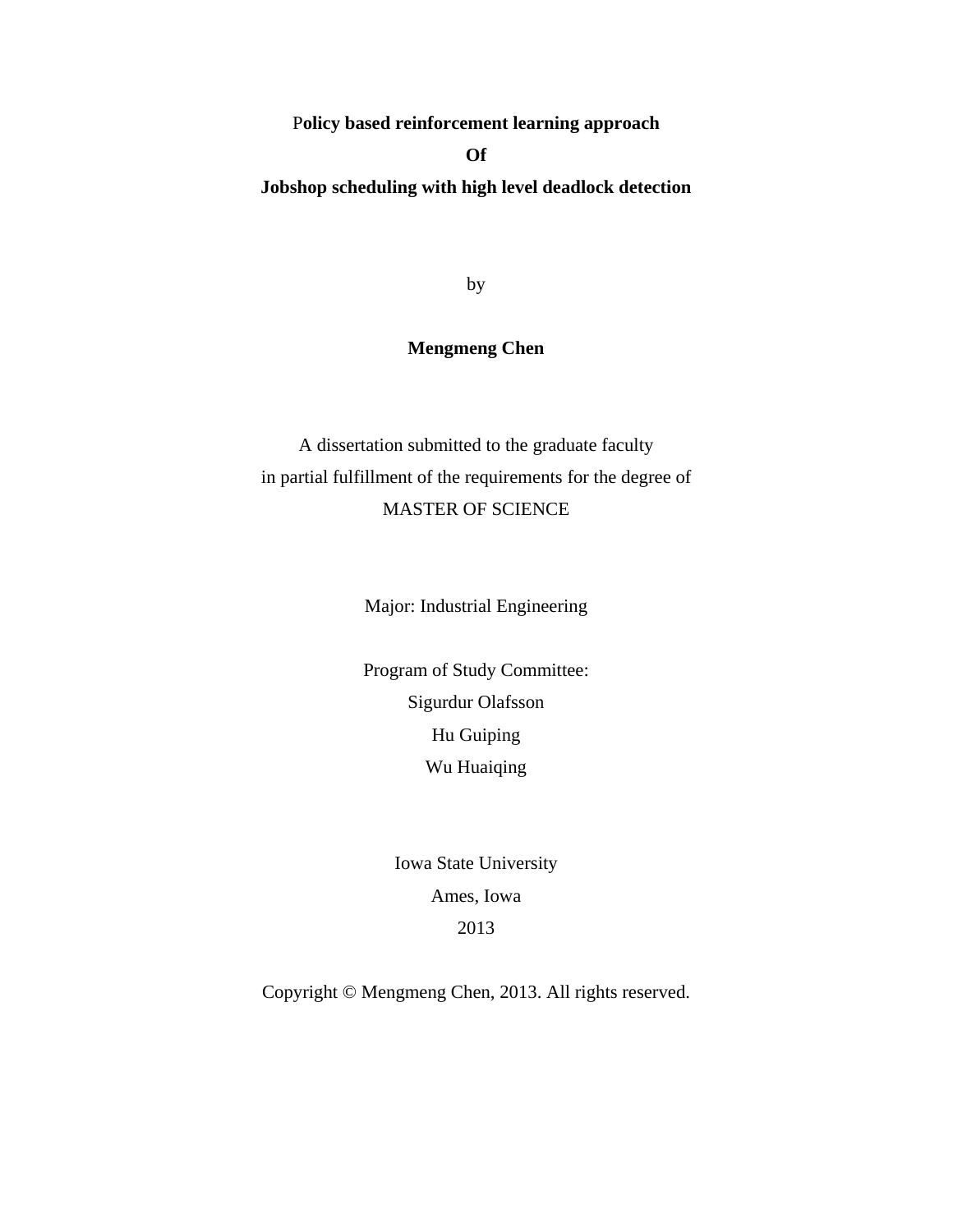#### **Acknowledgement**

Foremost, I would like to express my sincere gratitude to my advisor Prof. Siggi Olafsson for the continuous support of my study and research, for his patience, motivation, enthusiasm, and immense knowledge. His guidance helped me in all the time of research and writing of this thesis. I could not have imagined having a better advisor and mentor for my master study.

Besides my advisor, I would like to thank the rest of my thesis committee: Prof. Hu Guiping, Prof. Wu Huaiqing, for their encouragement, insightful comments, and hard questions.

My sincere thanks also goes to Dr. Sarah Ryan for offering me the teaching assistant support in our department and leading me working on diverse research projects.

Last but not the least I would like to thank my family: my parents Weijian Chen and Yuanke Xu, for giving birth to me at the first place and supporting me spiritually throughout my life.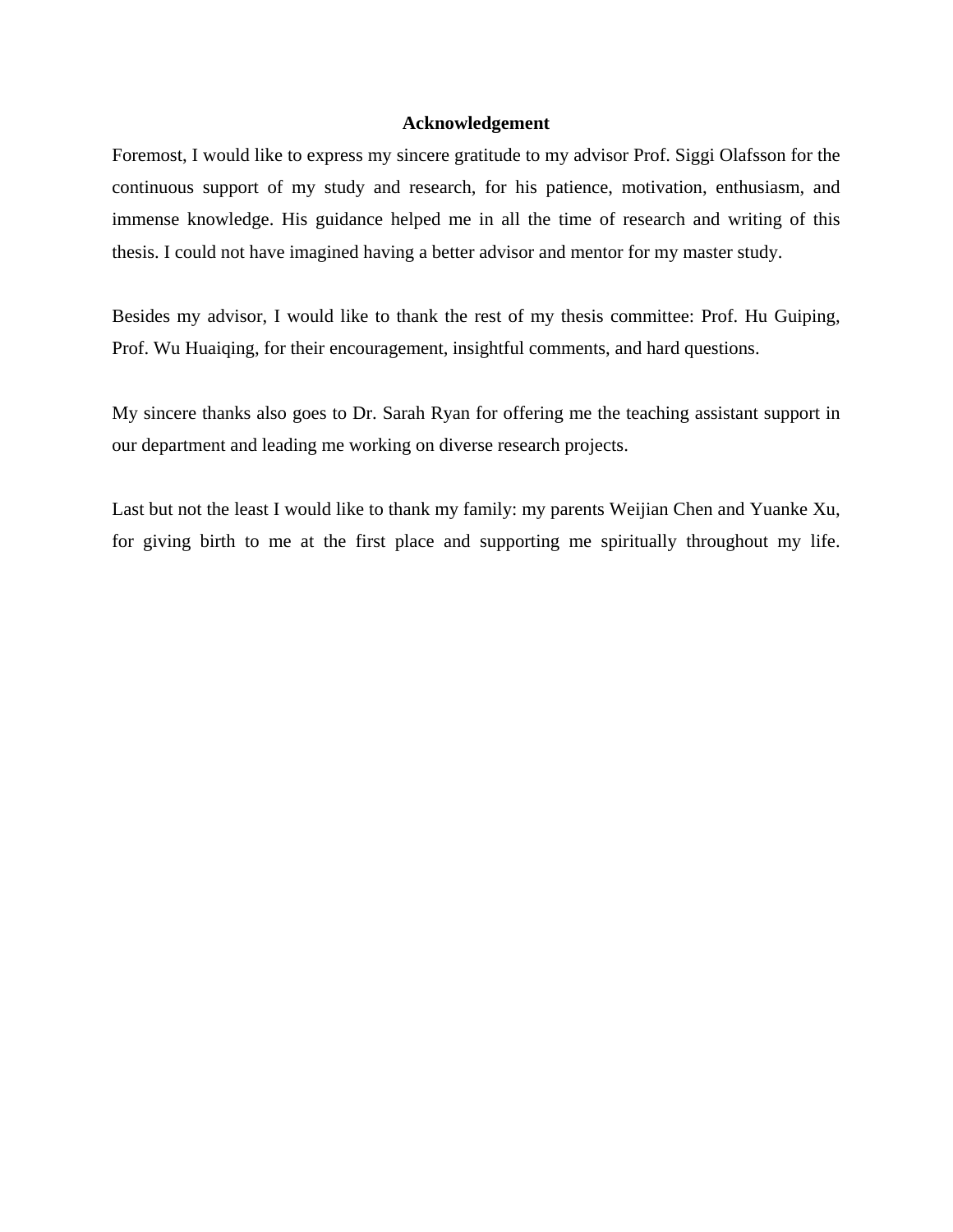| 1.1                                                        |  |
|------------------------------------------------------------|--|
| 1.2                                                        |  |
| 1.3                                                        |  |
|                                                            |  |
| 2.1                                                        |  |
| 2.2                                                        |  |
|                                                            |  |
| 3.1                                                        |  |
| 3.1.1                                                      |  |
| 3.1.2                                                      |  |
| 3.1.2                                                      |  |
| 3.2                                                        |  |
| 3.2.1                                                      |  |
| 3.2.2                                                      |  |
| 3.2.3                                                      |  |
| CHAPTER 4 POLICY BASED REINFORCEMENT LEARNING ALGORITHM 29 |  |
| <b>CHAPTER 5 EXPERMENTS</b>                                |  |
| <b>CHAPTER 6 CONCLUSIONS</b>                               |  |
| <b>APPENDIX</b>                                            |  |
| <b>REFERENCES</b>                                          |  |

# Table of Contents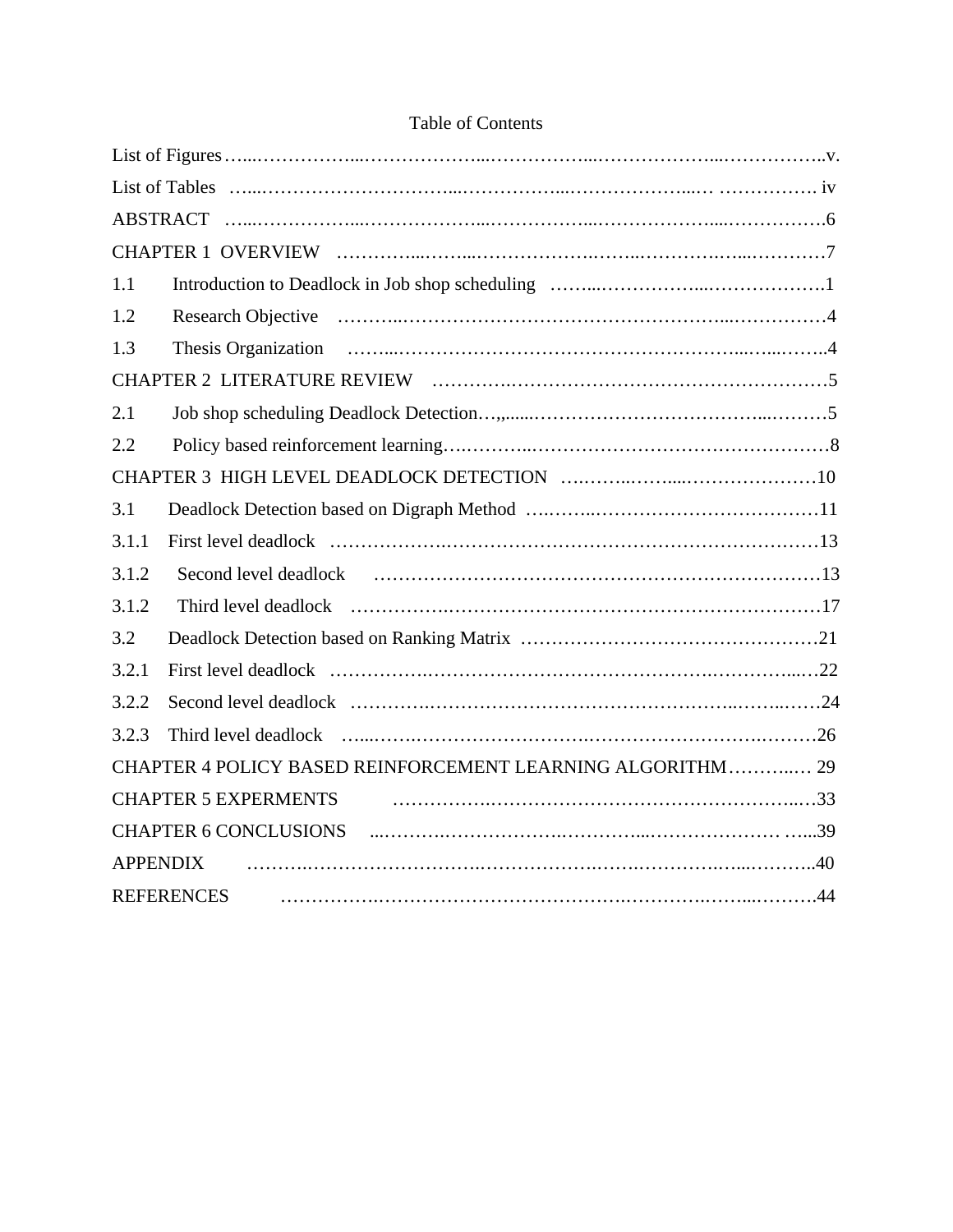# List of Figures

| Figure 3.9. Tail Job, Head Job and Heard Resource, First level DL detection23          |  |
|----------------------------------------------------------------------------------------|--|
| Figure 3.10. Second level DL with 4 resources and 3 jobs & Second level DL detection24 |  |
|                                                                                        |  |
|                                                                                        |  |
|                                                                                        |  |
|                                                                                        |  |

# List of Tables

|--|--|--|--|--|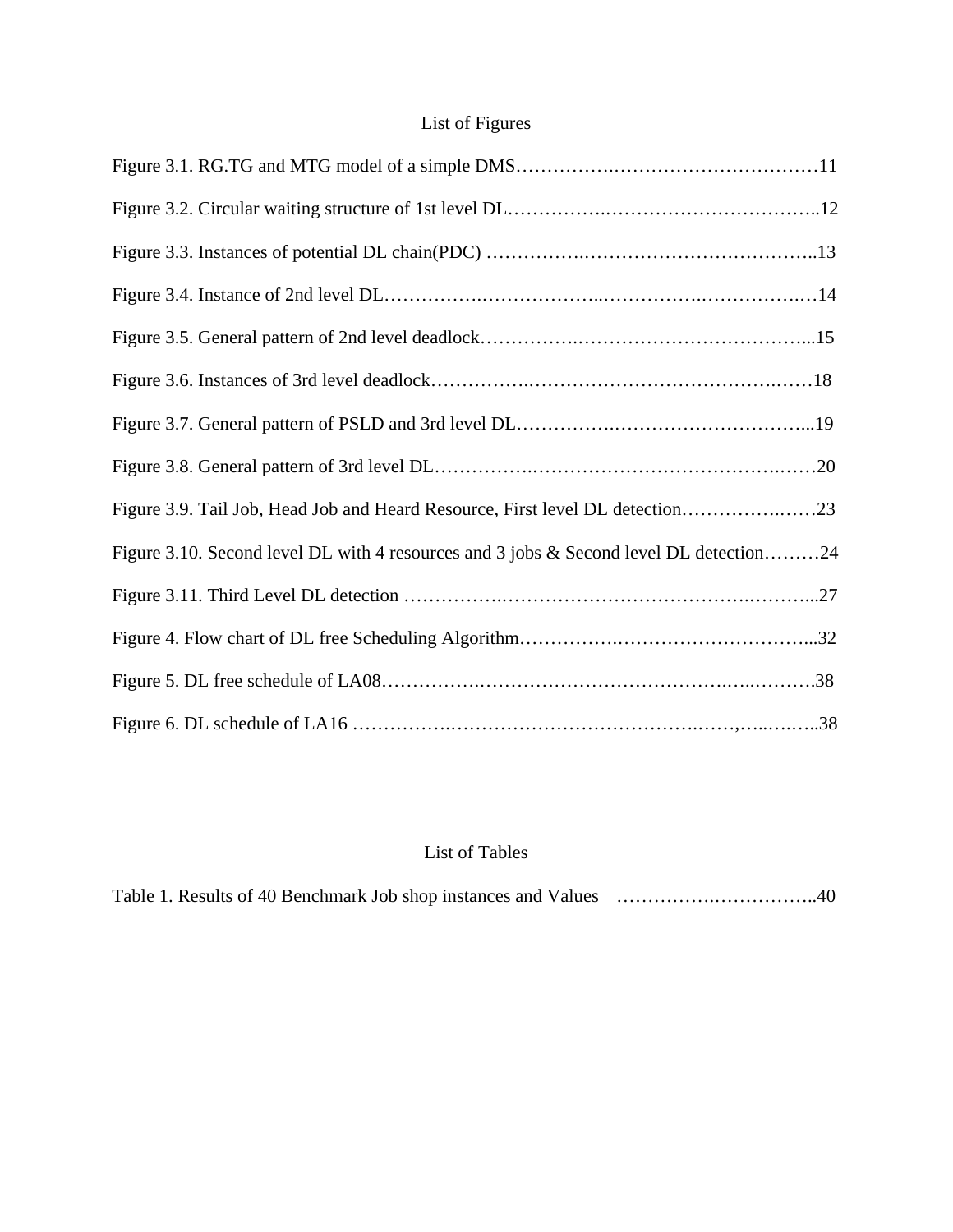#### **ABSTRACT**

We present a policy based reinforcement learning scheduling algorithm with high level deadlock detection for job-shop discrete manufacturing systems without buffer being equipped. Deadlock is a highly undesirable phenomenon resulting from resource sharing and competition. Hence, we first propose detection algorithms for second and third level deadlocks. Subsequently, based on these high level deadlock detection algorithms, a new policy based reinforcement learning scheduling algorithm is developed in the context of buffer-less job-shop systems. Applying our reinforcement learning approach into scheduling algorithm to a set of 40 widely-used buffer-less job shop benchmark, satisfactory makespan can be obtained, which, to our knowledge, have never been published before. It is safe to conclude that our policy based reinforcement learning scheduling algorithm can be applied to other discrete event systems (e.g., computer operation systems, communication systems, and traffic systems).

*Keywords* **–** High Level Deadlock Detection, Buffer-Less Job Shop scheduling, Policy based Reinforcement Learning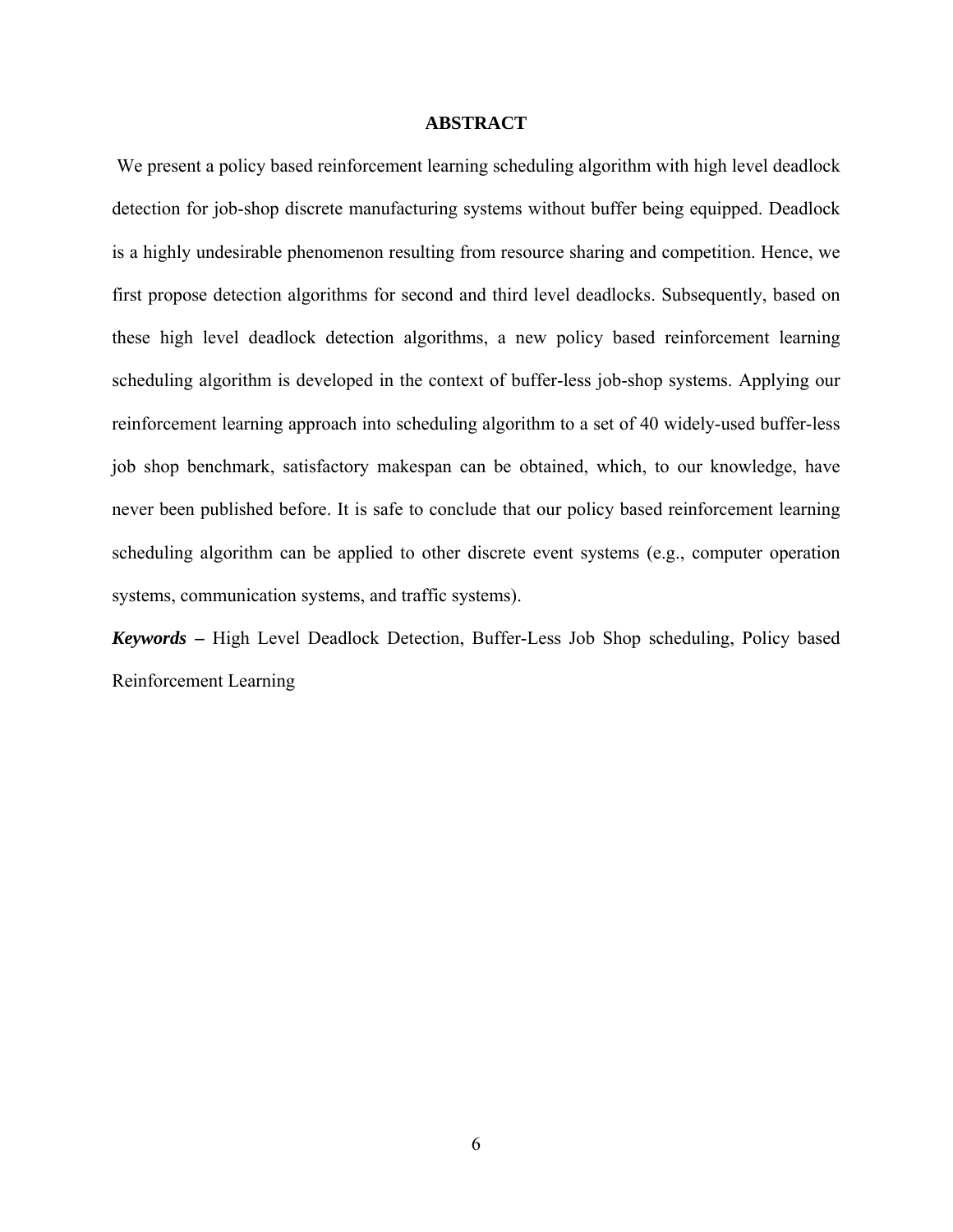#### **CHAPTER I OVERVIEW**

#### **1.1 Introduction to Deadlock in Job shop scheduling**

Recently, there has been a significant interest in designing and developing flexible manufacturing systems (FMSs) among manufacturers so as to maintain the competitiveness. FMSs provides the manufacturers with great flexibility in meeting the demand, especially for low-volume and high variety products. However, since FMSs exhibits a high degree of resource sharing, manufacturing shops are subject to system deadlock, which may cause unnecessary costs due to long downtime and low resource utility.

Deadlock (DL) is a highly undesirable phenomenon in most discrete event systems (DES), which requires special managing and controlling strategies [3]. Essentially, DL results from resource sharing [6]. When various customers passing through a buffer-less service system and competing for limited resources, the system is prone to DL, an insidious halting condition in which there is a set of customers awaiting the allocation of resources held by other customers in the same set. The phenomenon is usually named as "circular waiting" or "hold and wait". Since no buffer is equipped, a set of customers and servers is restricted in a fixed loop, and cannot be released via any feasible action within the loop.

With this knowledge, it is highly desirable, if not urgent, to solve the DL problems in FMSs while maintaining the viability of the system performances such as makespan. With this objective in mind, a new DL-free scheduling algorithm is proposed in this paper, consisting of a high-level DL detection method as well as a reinforcement learning approach. Specifically, in the context of job shop systems, the high-level DL detection method helps to reduce the searching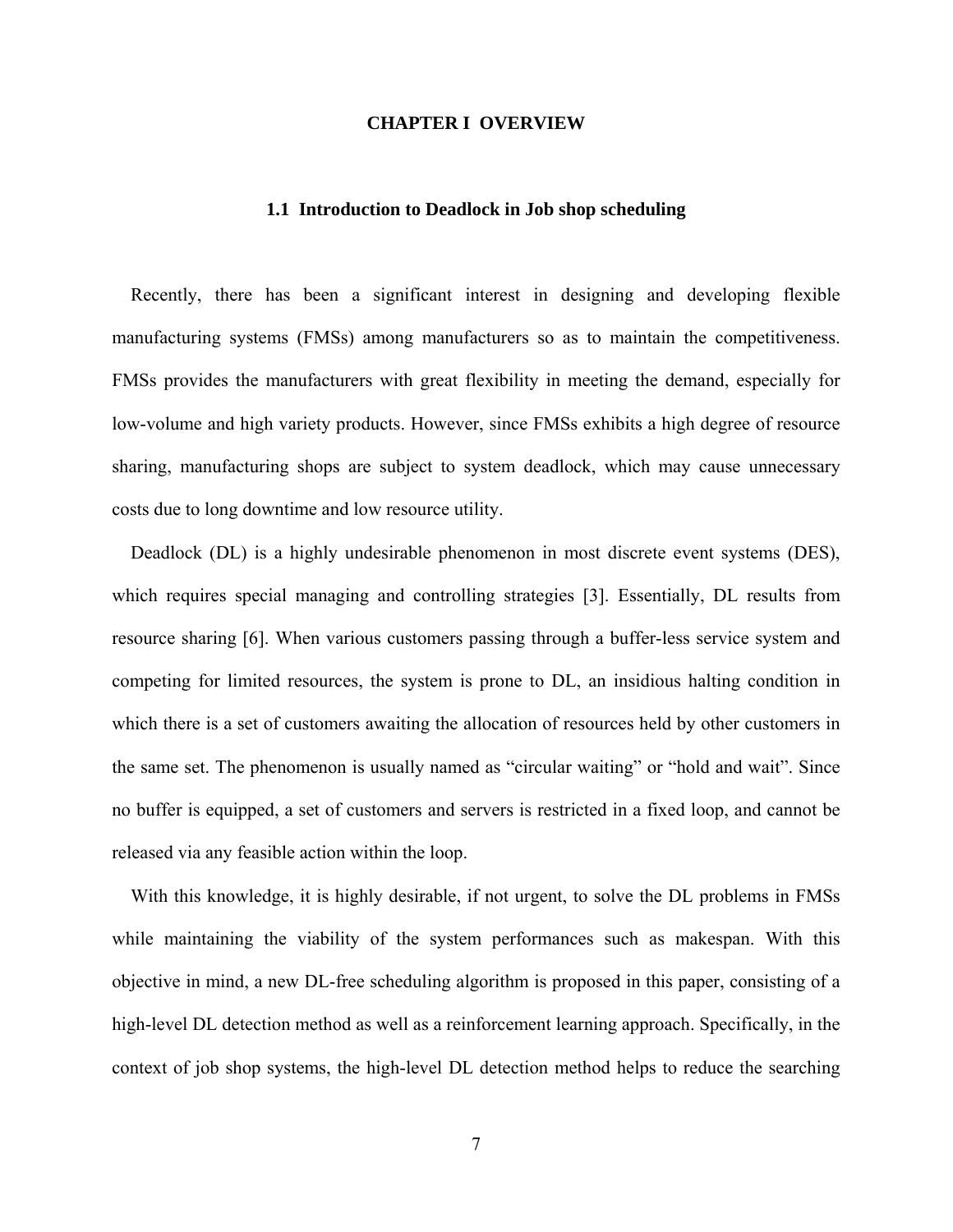time for a DL-free schedule. The experimental results show that, for most of the large-size job shop systems, a DL-free schedule can be found within seconds, which enables the real-time control of manufacturing shop when DL concern is being incorporated. At the same time, the reinforcement learning approach facilitates the improvement of the performances of the DL-free schedules, such as the makespan being considered in this paper. We notice that reinforcement learning approach has been studied by previous researchers in computer science in general and in manufacturing scheduling in particular. To our knowledge, Zhang and Dietterich [44] first applied the reinforcement learning approach in job shop scheduling problem (JSSP). Reinforcement learning is a machine learning approach to find a policy  $\pi$  which can maximize expected future return, which calculated based on reward function  $\gamma$ . Policy  $\pi$  determines which action will be choose by RL agent, and is usually state dependent [45]. A great deal of research has been invested into the development of JSSP solution methods both in the operations research and artificial intelligence communities. However, these previous works are all based on the assumption of unlimited buffer, or in other words, DL is not being considered during the scheduling process. On the other hand, limit-buffer JSSP or buffer-less JSSP has not studied in the extant literature whereas there is indeed a request from industry regarding the DL-free scheduling in job shop systems

Nowadays, several new application areas corresponding to some special FMSs are buffer-less systems in real production cases: (i) the shop floor of gigantic workpiece such as 'head of airplane' or 'shaft of turbine dynamo' has no spare space for intermediate work in process (WIP), (ii) to keep high production efficiency in the IC chips photolithographic system, any block during chip transferring within different equipment chambers (of cluster tool) is unacceptable under the high chip delivering and handling rate. Hence, in these FMSs, resource competitions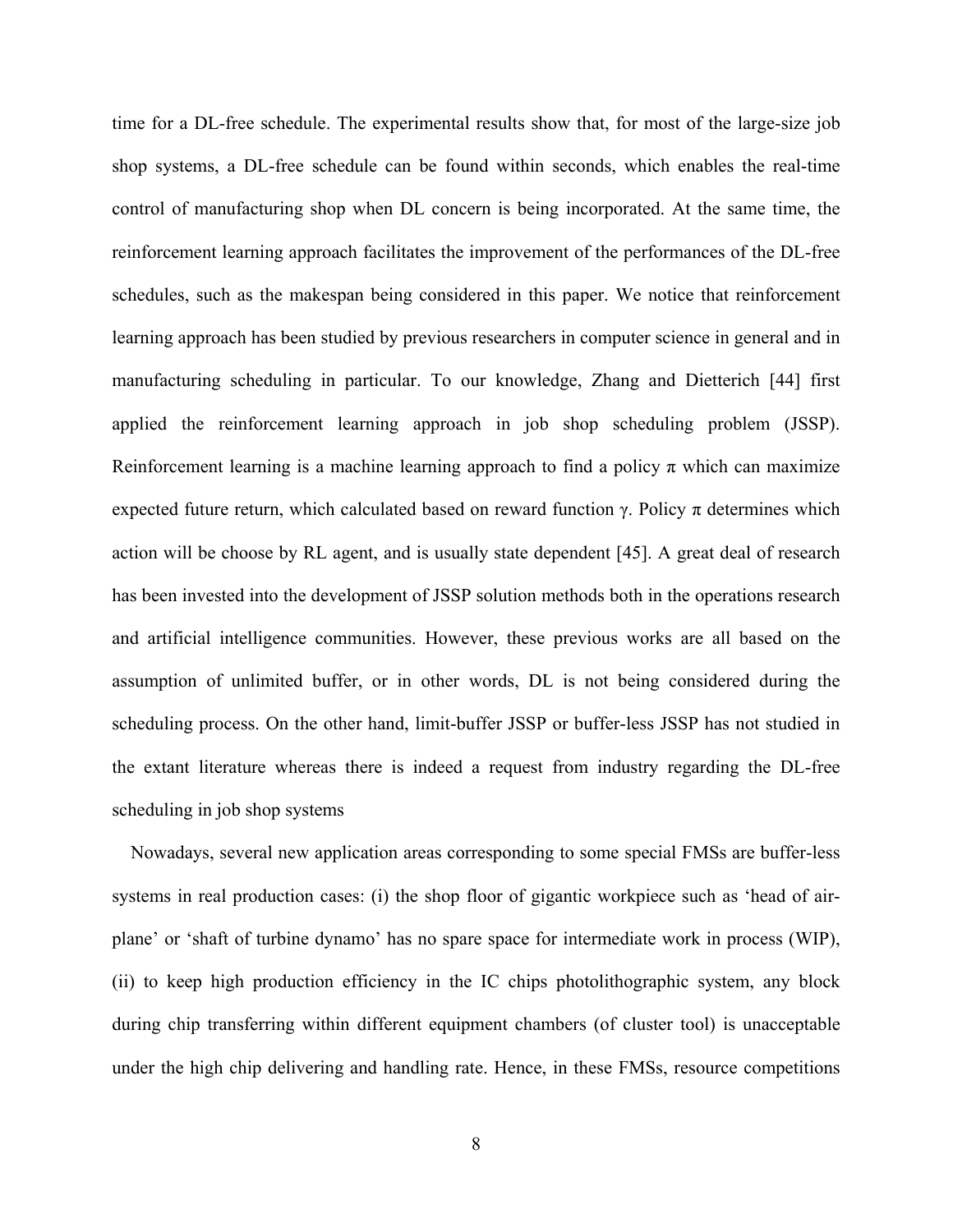and DLs may occur frequently without well designed job scheduler and manufacturing controller.

Under this circumstance, as various constraint programming methods, combinatorial algorithms, and evolutionary algorithms have been widely utilized in schedule searching, ordinary FMSs (with sufficient buffer capacity and so without DL happening) scheduling has become a relatively matured technique as stated in extant literature [13, 17, 22, 25]. Nevertheless, for buffer-less FMSs, the scheduling problem is still not well resolved, even for small-scale FMSs. For example, to the best of our knowledge, for a set of widely-used benchmark FMSs (which will be introduced later), no DL-free schedule is published in the previous literature.

Basically, job shop FMS has the following two features: (i) the system resources are limited and not exemplified, and (ii) each customer is handled in accordance with its scheduled route (which may result in complex route crosscut). To satisfy these two features, well designed schedule is expected to handle the competition among customers.

As numerous research works have shown, schedule for a job shop FMS must be found based on the route constraints of customers and the system performing objectives (e.g., makespan, costs, and due-dates) required by user. The main task of FMSs controller [40] is to execute the obtained production schedule that can realize those requirements and achieve more benefits for FMSs user.

9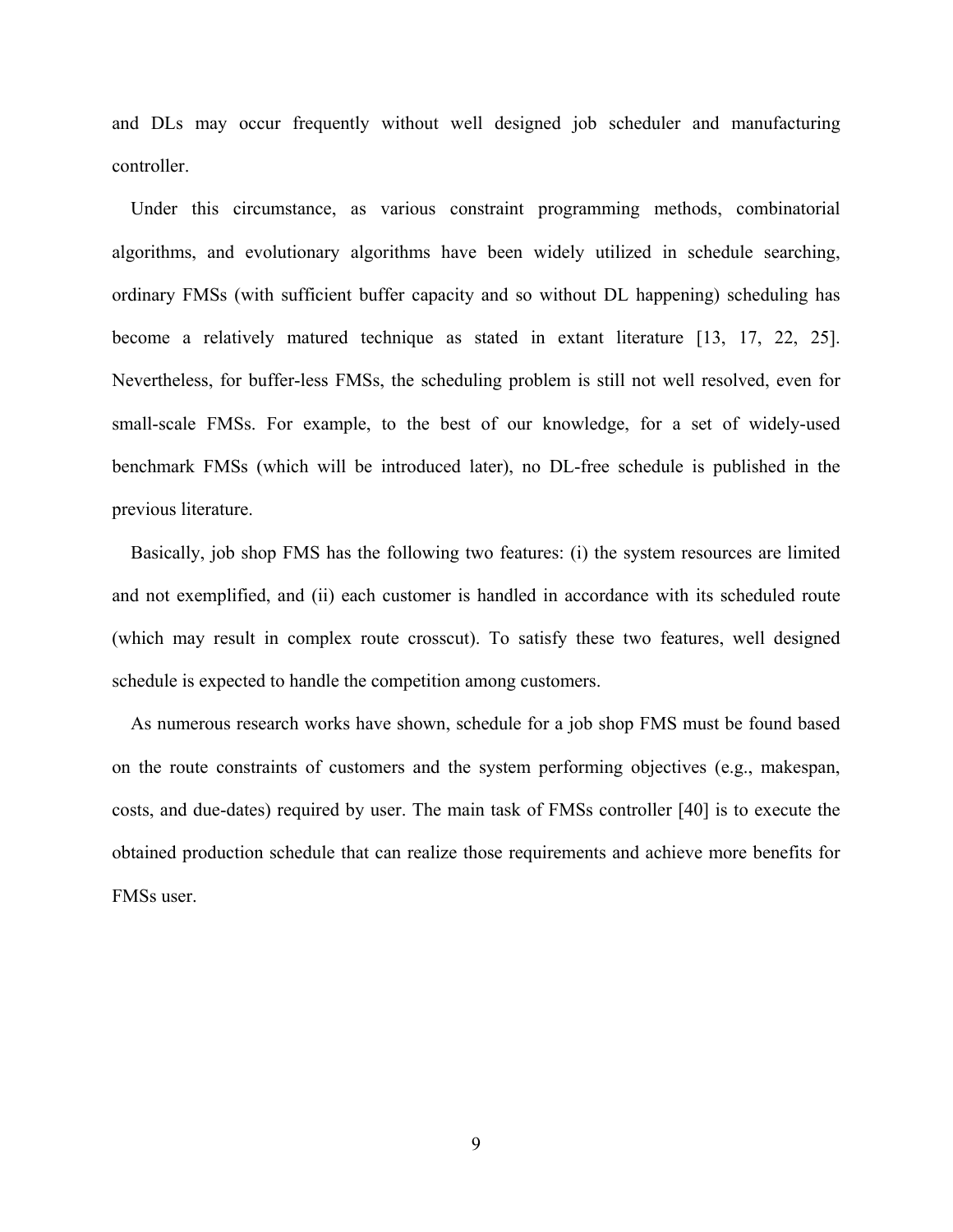#### **1.2 Research Objective**

However, without high level DL detection algorithm, DL-free scheduling for buffer-less job shop FMSs has not been systematically solved. Hence, the objectives of this paper are

- (1) To design and develop high level (second level and third level) DL detection algorithms
- (2) To apply reinforcement learning approach in DL-free scheduling so as to improve the solution performances such as makepsan.
- (3) To propose DL-free scheduling algorithm for job shop systems, consisting of the high-level DL detection methods, as well as the reinforcement learning approach.

# **1.3 Thesis Organization**

The rest of the thesis is organized as follows: Chapter II presents the previous works related to this paper. In Chapter III, we introduce the first, second and third level DL patterns as well as the corresponding detection methods. In Chapter IV, we propose a policy based reinforcement learning deadlock free scheduling algorithm for buffer-less job shop FMSs. Chapter V provides the results of experiments on benchmark problems as well as implications drawn from these results. Finally, conclusion and future works are provided in Chapter VI.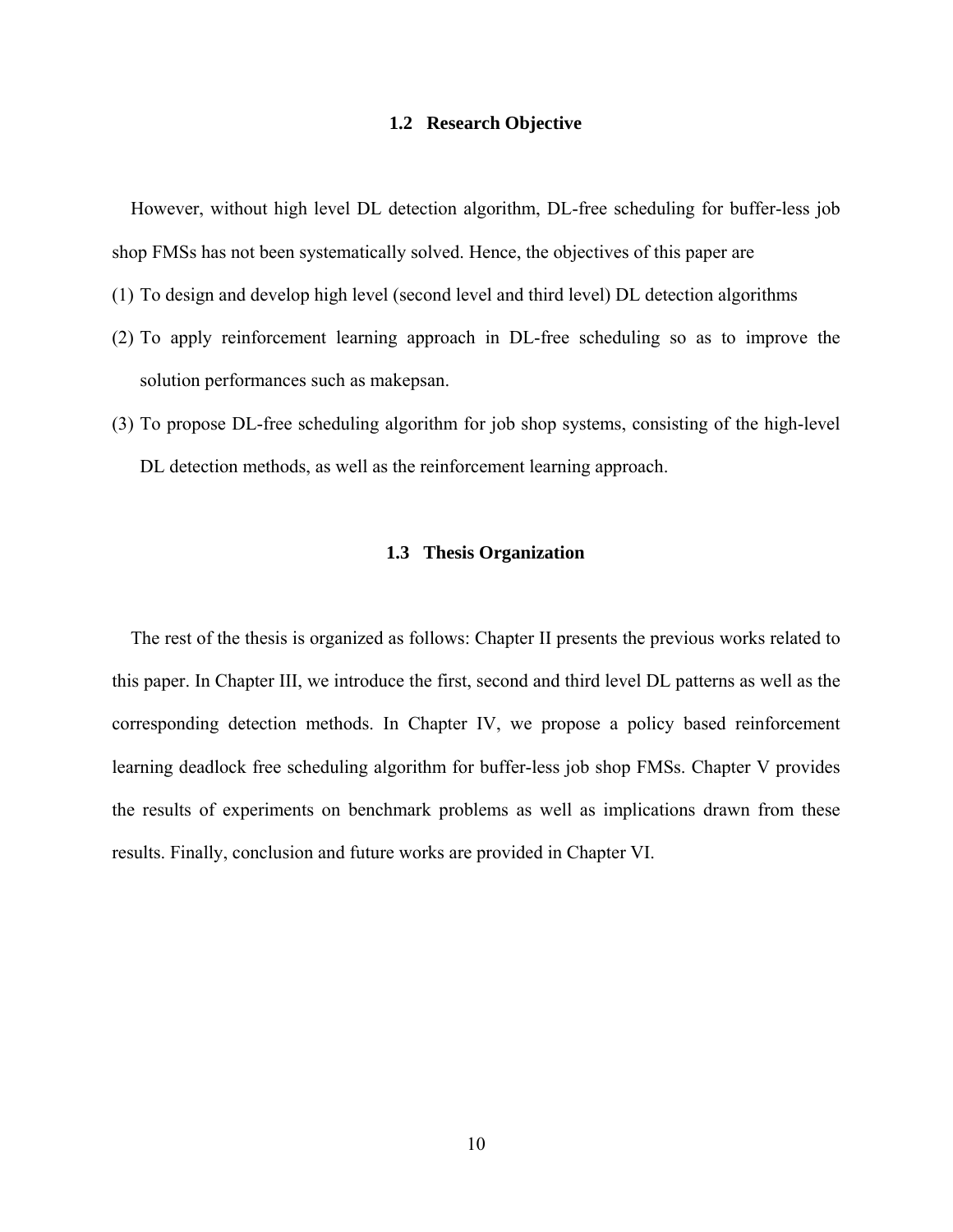#### **CHAPTER II LITERATURE REVIEW**

In this chapter, we review some literatures on Deadlock detection problems and reinforcement problems.

#### **2.1 Job shop Scheduling Deadlock Detection**

Single unit resource allocation system (SU-RAS) [23] is widely considered while modeling FMSs. Several researchers utilized a pioneer method of empty siphon detection for first level DL (relative to higher level DL in this paper) checking [7, 21]. Similarly, under the modeling frameworks of ROPN (Petri Net) [31, 32] and transition graph (Digraph) [8, 9, 10], a DL-free unsafe state can also be detected via using one-step ahead strategy. However, these studies are applicable to some specific small-scale FMSs only [1, 16, 37, 38]. A general DL-free scheduling algorithm for FMSs based on high level DL detection has never been proposed systematically.

Furthermore, automata model is also utilized to analyze DL in the context of computer operations system [39]. However, modeling the distributed features of job shop FMSs using automata cells and the corresponding control supervisor is usually intractable. Hence, the modeling methodology proposed in [39] is only applicable to small-scale FMSs with simple process routes. Fanti and Zhou [11] provided a complete survey in this area.

Given the modeling frameworks in the extant literature, three strategies to handle DL and the corresponding research works are illustrated as follows:

(1) Deadlock Prevention, which restrains the resource allocation for customers so that DL can be prevented. For Petri nets model, synthesis methods (e.g., mixed integer programming [5] and region theory [14]) are used to find siphon or elementary siphon [7, 21, 36] so as to prevent DL. In automata model, supervisory controllers[24] are introduced to keep systems in a DL-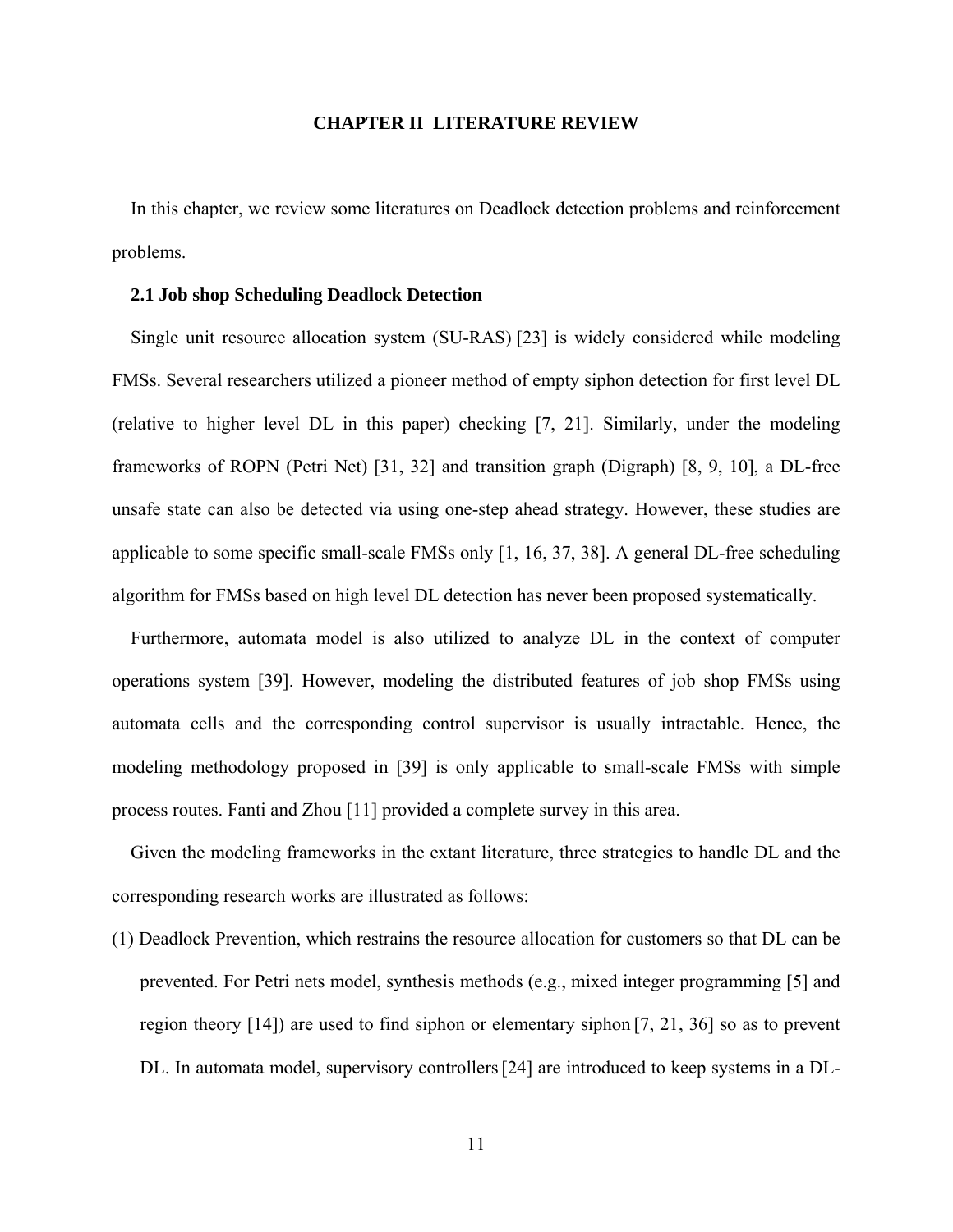free status. However, both synthesis methods and supervisory controllers require enormous computation consumption, which makes these methods intractable when applying to FMSs with considerable scale and complicated job shop route constraints.

- (2) Deadlock Avoidance, which restrains the way resources are allocated based on the current state of the system and the next request of resource for each customer. DL avoidance algorithms are well developed in Petri Net model [2, 23, 29, 30, 32], Automata model [39], and Digraph model [4, 12, 18, 34] to handle FMSs scheduling problems. However, current DL avoidance algorithms can not avoid DL-free unsafe state (i.e., high level DL in this paper). Furthermore, several papers [10, 26, 31] try reserving one resource to avoid DL-free unsafe state. Nevertheless, by now, no DL avoidance algorithm is available to deal with high level DL. Hence, current DL avoidance algorithm is only applicable to FMSs with simple resources sharing structure (without high level DL happening).
- (3) Deadlock Detection and Recovery, which concentrates on the expedient resolution after DL has been detected. Wysk [4, 33] introduced a string multiplication algorithm to detect DL for buffer-less job shop systems. Generally, an additional buffer is required to re-allocate the resources and resolve the detected DL. However, as introduced in Section 1, for some specific systems (e.g., air plane head and turbine dynamo shaft), there is no space for additional buffer, and resolving DL may bring great inconvenience.

It is well known that DL avoidance and detection in the context of finite-state system is a polynomial problem. Actually, DL-free scheduling is a kind of DL prevention, which requires all the customers to reach their end states without DL occurring. As the safety (or Reachability) problem in FMSs is a non-polynomial problem [15, 27], finding a DL-free schedule for a FMS is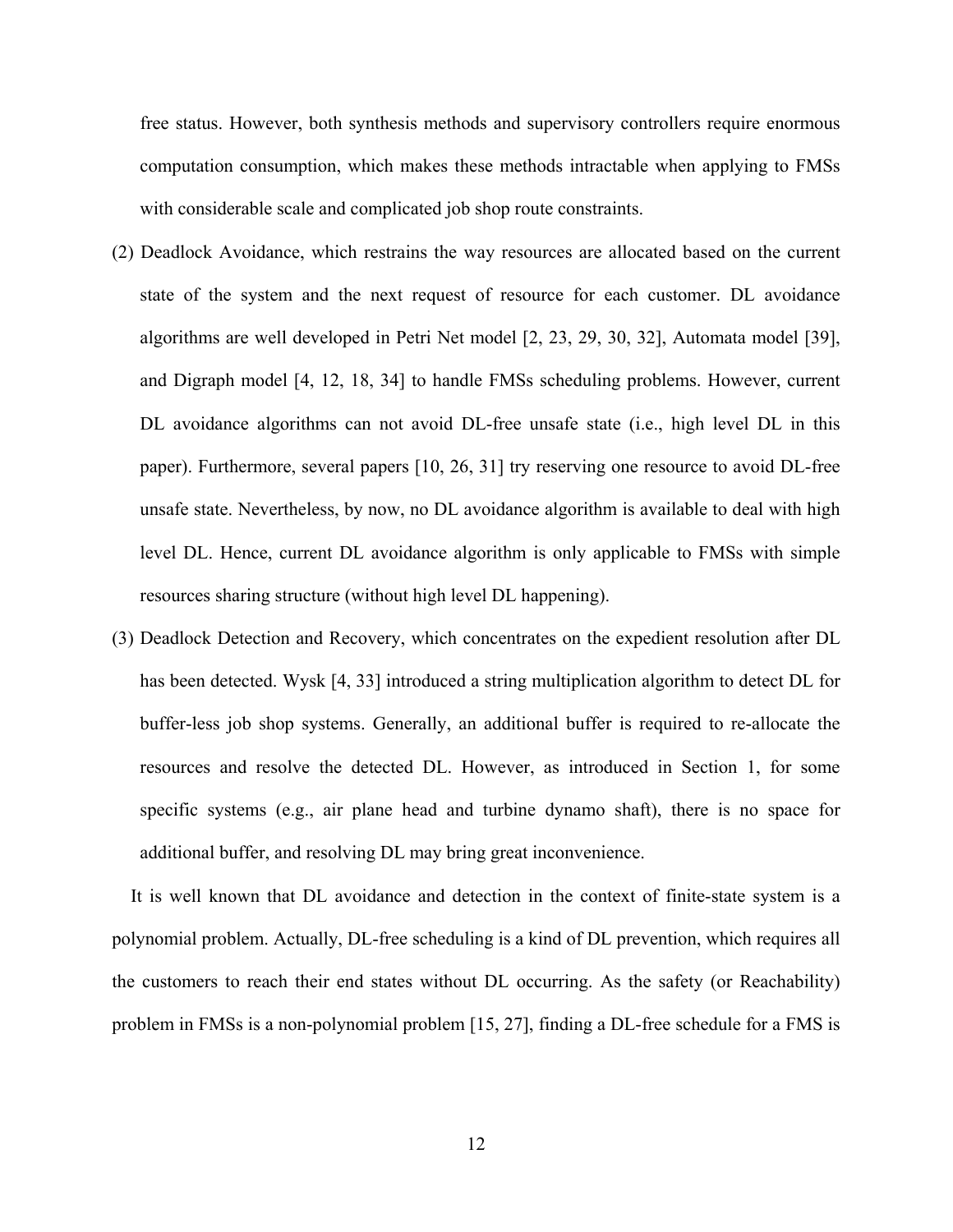extremely difficult. Hence, for medium- or large-scale buffer-less job shop FMSs, such a scheduling problem has not been systematically solved in the previous research.

Additionally, inspired by DL-free scheduling algorithms utilized in computer operation system, a Banker's method [19] is used to allocate resources within different tasks without meeting DL. Banker's method may find DL-free schedule for large-scale buffer-less job shop FMSs. However, Banker's method is conservative and may reduce resources utility and processing efficiency in FMSs, and the obtained DL-free schedule tends to be overly restricted [19].

Despite of the methods mentioned above, Ramaswamy and Joshi [43] formulated the DL-free scheduling as an integer programming problem and were able to find the optimal total flow time of the DL-free schedule for small-size job shop systems. Specifically, based on the typical job shop scheduling integer programming framework, they added a constraint ensuring that a job leaves a resource only when it has found space on the next resource. It can be verified that their integer programming model provides an optimal DL-free schedule for job shop system with no buffer in terms of total/average flow time.

However, utilizing this integer programming method, only small size job shop scheduling problem can be solved in acceptable time. The integer programming formulation is shown below:

13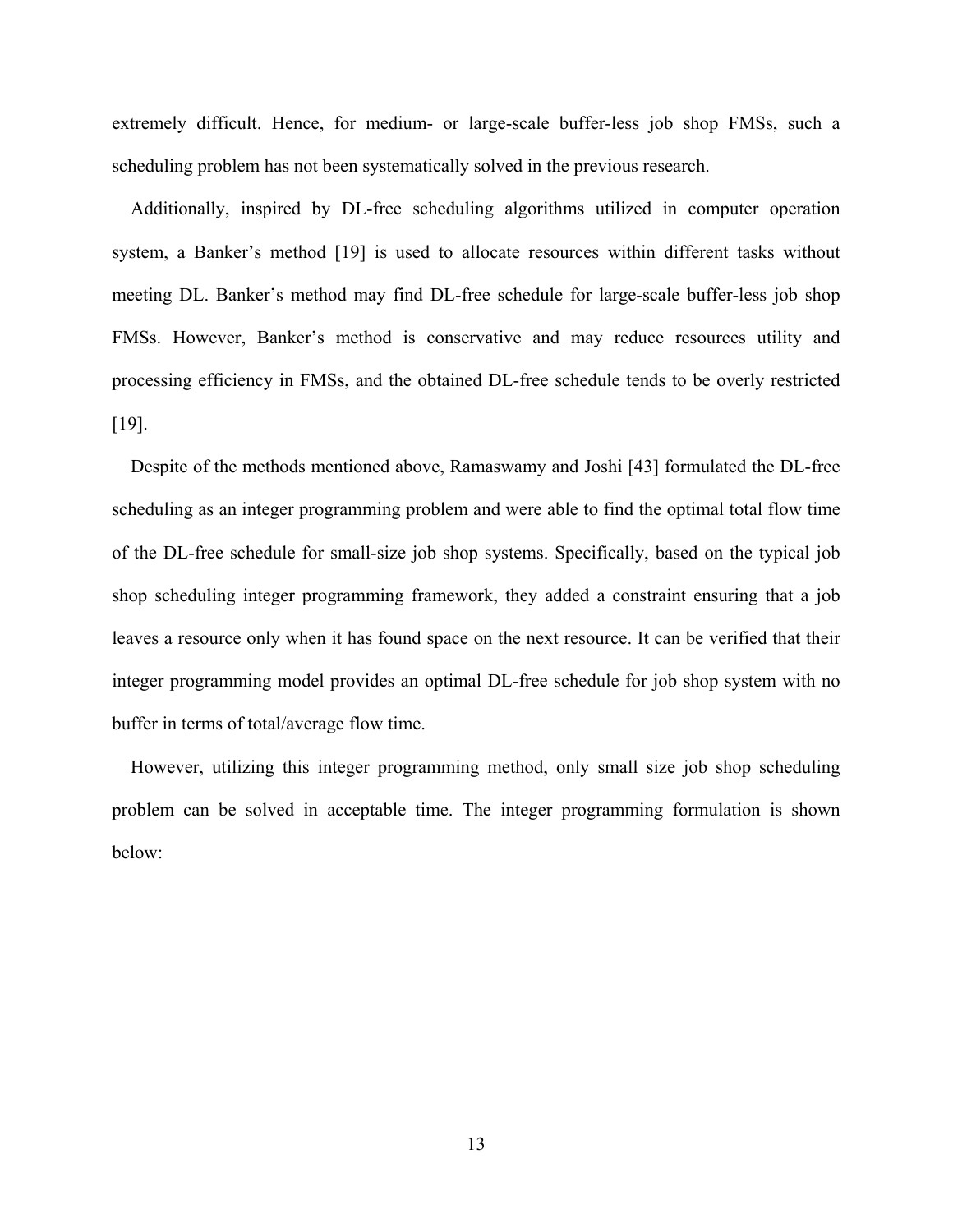$X_{iK}$  : Completion time of last operation of job i(term K) : ; *ikj X Completion time of job i operation k on machine j*  $T_{ikj}$ : proces singet *ime of job i operation k on machine j*;  $Y_{prqsj} = \{0,1\}$ : 1 if *job p operation r follows job q operation s on machine j*; 0 . *if otherwise* : *H big positive number*

: *E small positive number I* : Set of all jobs {1, 2, 3... *N* }  $J: Set of all machines \{1, 2, 3...M\}$ 

: *Formulation*

Min 
$$
Z = \sum_{i=1}^{N} X_{iK}
$$
  
\n
$$
X_{ikj} - T_{ikj} \ge X_{i(k-1)l} \quad [\forall i \in I; (X_{i(k-1)l} \text{ is the completion time of } job \text{ i operation } k-1 \text{ on machine } l, l \in J)](1)
$$
\n
$$
X_{pri} - X_{qsj} + H(1 - Y_{prqsj}) \ge T_{pri} \quad [\forall j \in J; \forall (p,q) \in I] \tag{2}
$$
\n
$$
X_{qsj} - X_{pri} + HY_{prqsj} \ge T_{qsj} \quad [\forall j \in J; \forall (p,q) \in I] \tag{3}
$$
\n
$$
X_{p(r-1)l} - X_{qsj} + H(1 - Y_{prqsj}) \ge E \quad [\forall j \in J; \forall (p,q) \in I, l \in J] \tag{4}
$$

$$
X_{q(s-1)w} - X_{pri} + HY_{prqs} \ge E \qquad [\forall j \in J; \forall (p,q) \in I, w \in J]
$$
\n
$$
(5)
$$

In the Experiment section of this paper, we will show that, for job shop systems with 15 jobs or more and 5 resources or more, a DL-free schedule cannot be obtained in 48 hours on 64-bit operating system with 3.00GHZ CPU. Meanwhile, incorporating our high level DL detection method into the DL-free scheduling algorithm, even large-size (e.g., 30 jobs and 10 resources) job shop scheduling problem can be solved within seconds, and the obtained total flow time is reasonably acceptable.

## **2.2 Policy Based Reinforcement Learning**

Reinforcement learning is a real time machine learning derived from the conventional optimal control technique known as dynamic programming. The environment is formulated as a discretetime, finite state, markov decision process. The goal of this process is to solve the learning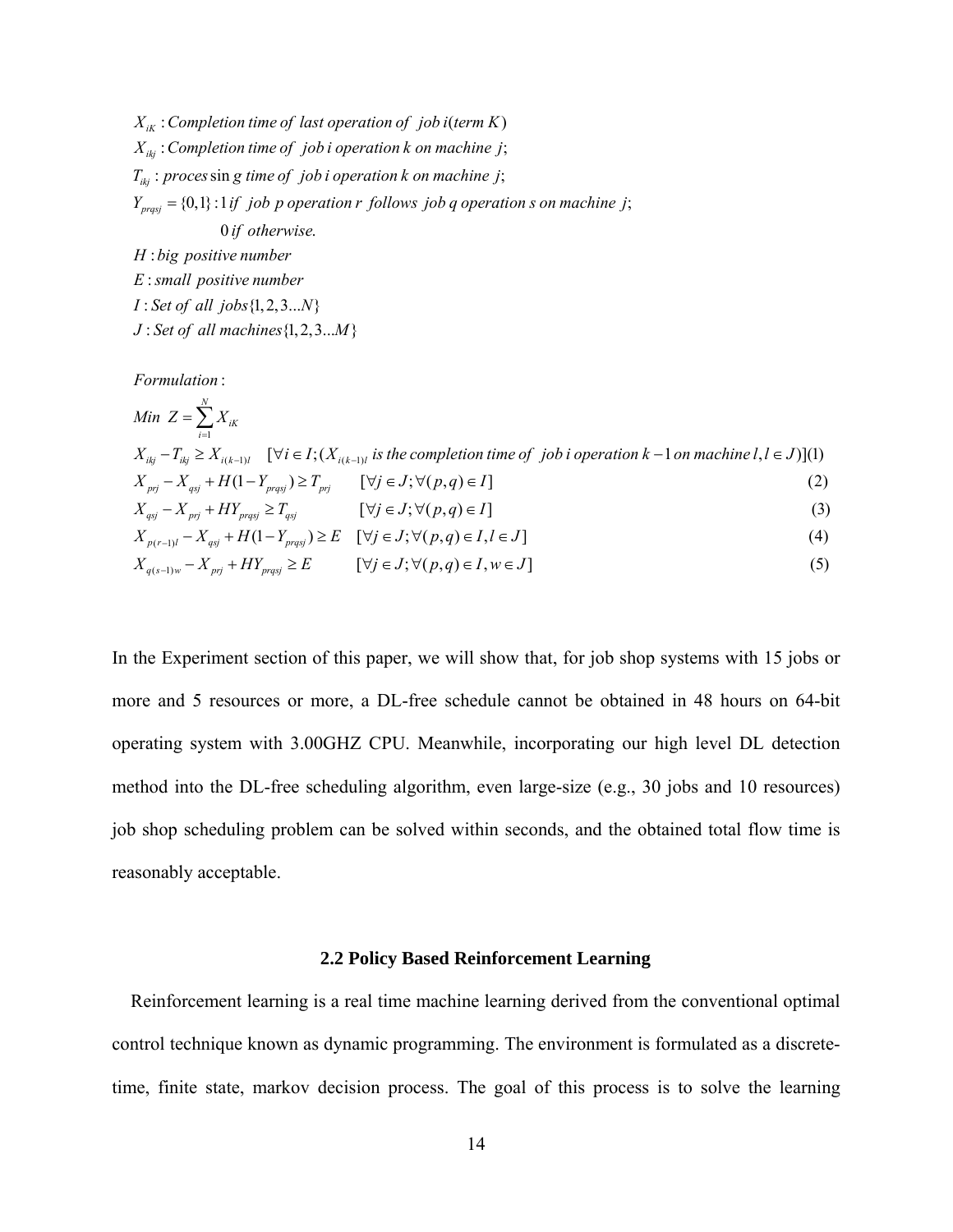problem by finding the best policy of action, regardless of the deeper structure of the experience gathered during interacting with the environment. Zhang and Dietterich [44] were the first to apply a reinforcement learning approach for a special scheduling problem. They developed a repair-based scheduler that is trained using the temporal difference reinforcement learning algorithm starting with a critical-path schedule, and incrementally repairs the violations of the constraints. Mahadevan et al. [46] presented an average-reward reinforcement learning algorithm for the optimization of transfer lines in manufacturing systems which incorporates a simplifying specialization of a scheduling problem. They show that the adaptive resources are able to effectively learn when they have to request maintenance, and that introducing a hierarchical decomposition of the learning task is beneficial for obtaining superior results. Another repairbased approach based on an intelligent computing algorithm is suggested by Zeng and Sycara [47] who utilized case-based reasoning and a simplified reinforcement learning algorithm to achieve adaptation in changing optimization criteria.

However, the reinforcement learning approach utilized in the job-shop scheduling algorithm proposed in this paper,formulate the problem as a sequential decision problem and a Markov decision process, which is different from the previous works mentioned above. Similar approach has been utilized by Schneider et al. [48] in manufacturing scheduling problems. However, they assume a single learning agent that fully observes the state.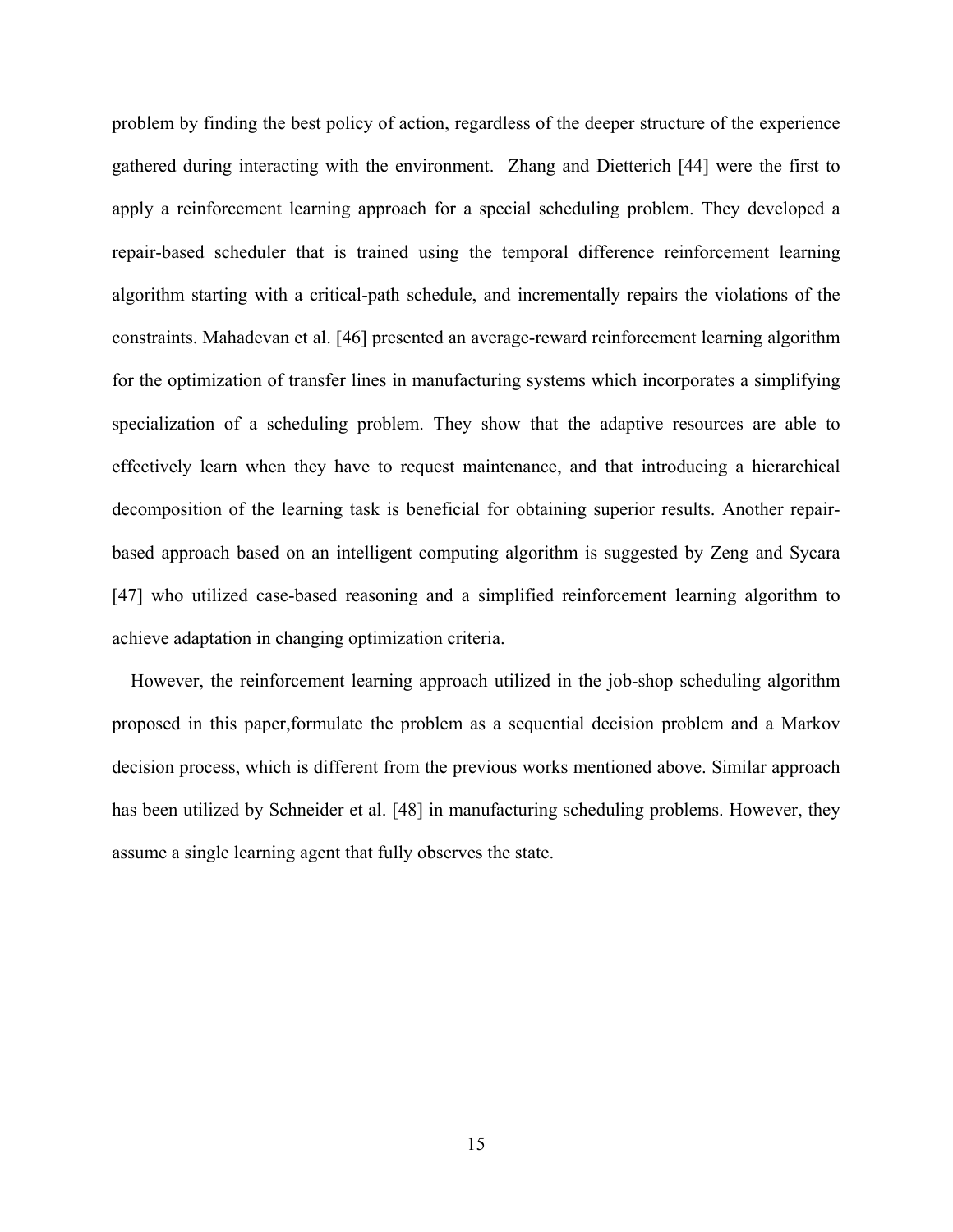#### **CHAPTER III. HIGH LEVEL DEADLOCK DETECTION**

For job shop DMS, each product in the system must occupy one resource and each resource can process only one product at a time. Generally, the concerned DMS is running under conditions of: (i) mutation exclusion, (ii) no preemption and (iii) hold while wait. Since each product has to follow its own routine path in DMS and M products keep M independent routes, deadlocks may occur very often if we expect that resources are highly utilized. In this chapter we will introduce 3 different deadlock detection methods.

#### **3.1 Deadlock Detection based on Digraph Method**

Comparing with different DMS models, we believe digraph model, especially the modified transition digraph (MTG) introduced in this paper, is the most compact one to illustrate coupling relationships of products' routines. Our detection algorithm developed later in this section is based on the up-to-date state of DMS and its modified transition graph correspondingly. Generally, the immediately detected DL is defined as 1st level DL. As the implicit unsafe state may appear several steps later, we define them as 2nd level, 3rd level and higher level respectively.

It is well known that a static routine digraph (RG) that contains all processing paths in sequential is difficult to be used for model analysis since there are too many connection edges (for a job-shop system with M product and N resources, there is at most  $M \times N$  edges) existing to represent all the handling steps and most of them are not in use at the moment. While transition digraph (TG) defined in [8,18] only gives the instant resource occupation and indicates the possible moving tendencies of each product under current state, which may be not enough for the analysis of potential deadlock. Therefore, in this paper, we define a specially "modified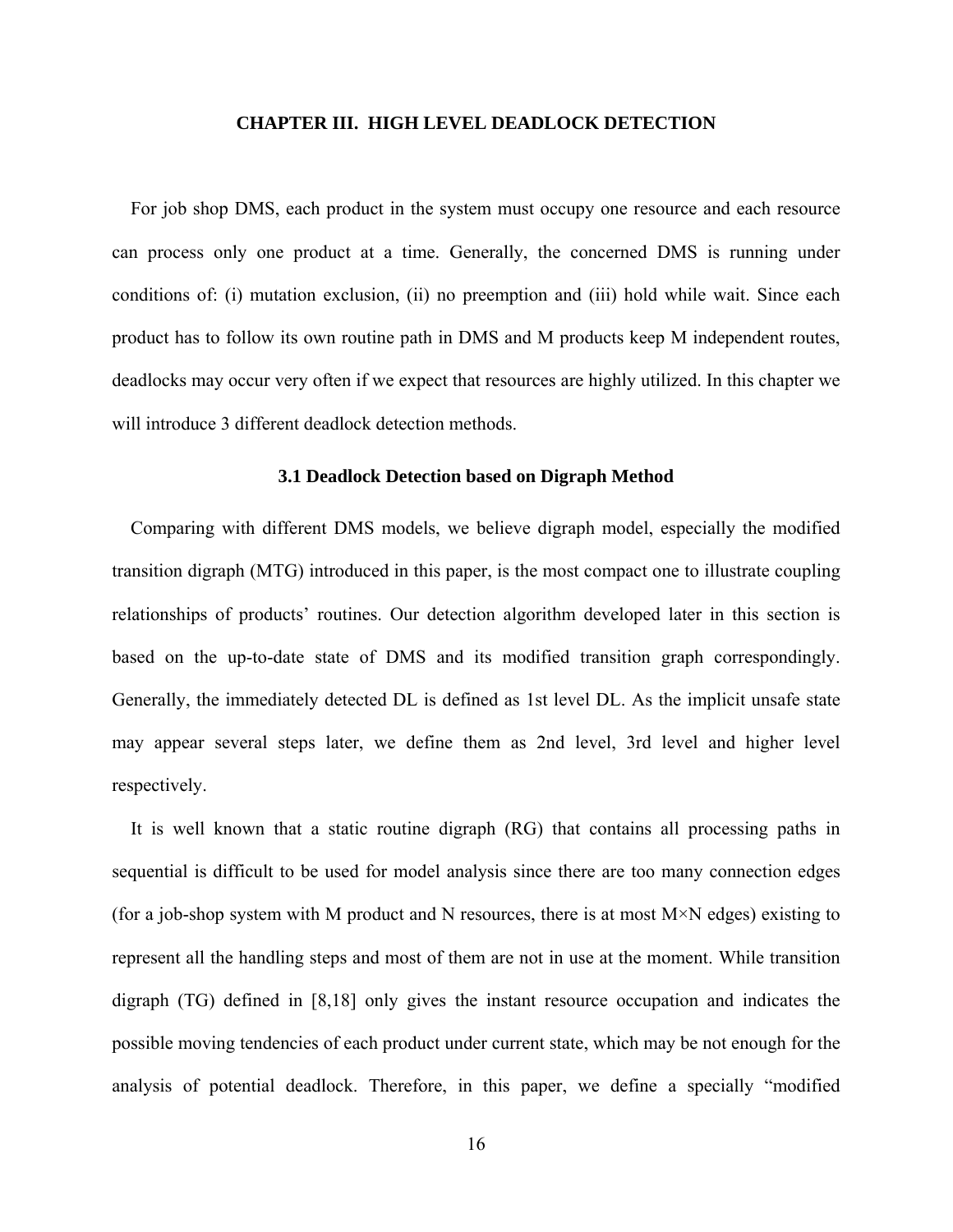transition graph" which extends labeling some related edges to several future steps on ordinary TG, so that one may take more efficient analysis since those steps that may cause system DL in future are under consideration. A simple DMS (of 3 products and each has 4 routine steps within 5 resources) is given to show relation among RG, TG and MTG in Fig. 3.1



 (a) Routine Graph (b) Transition Graph (c) Modified Transition Graph Fig. 3.1 RG, TG and MTG Model of a Simple DMS

As shown in Fig. 3.1(a), RG is too complicated and many edges within it are actually no use for detecting DL and potential DL. On the opposite, according to the TG model in Fig. 3.1(b), a potential deadlock will be omitted. MTG model in Fig. 3.1(c) removes futile future transitions and keeps some of them for related key products to help detecting so-called deadlock-free unsafe state that may possibly cause deadlock several steps later.

By using idea of MTG, DL-detection rule can be developed via the following steps:

- (i) Choosing an unblocked transition (including a product entering into the system or a product which is already in the DMS moving from one resource to another) and virtually firing this transition, then a virtual system state is generated and the MTG correspondingly.
- (ii) Analyzing the virtual MTG via several developed DL detection algorithm (introduced later this section) to detect whether there is a DL or potential DL (with different level) existing,
- (iii) Recover the system to the state before virtually firing with the result of deadlock detection.

We must mention that the result of DL detection is still problematic, since the DL detection algorithms used in (ii) can only capture 1st, 2nd and 3rd level DL in the system. The transitions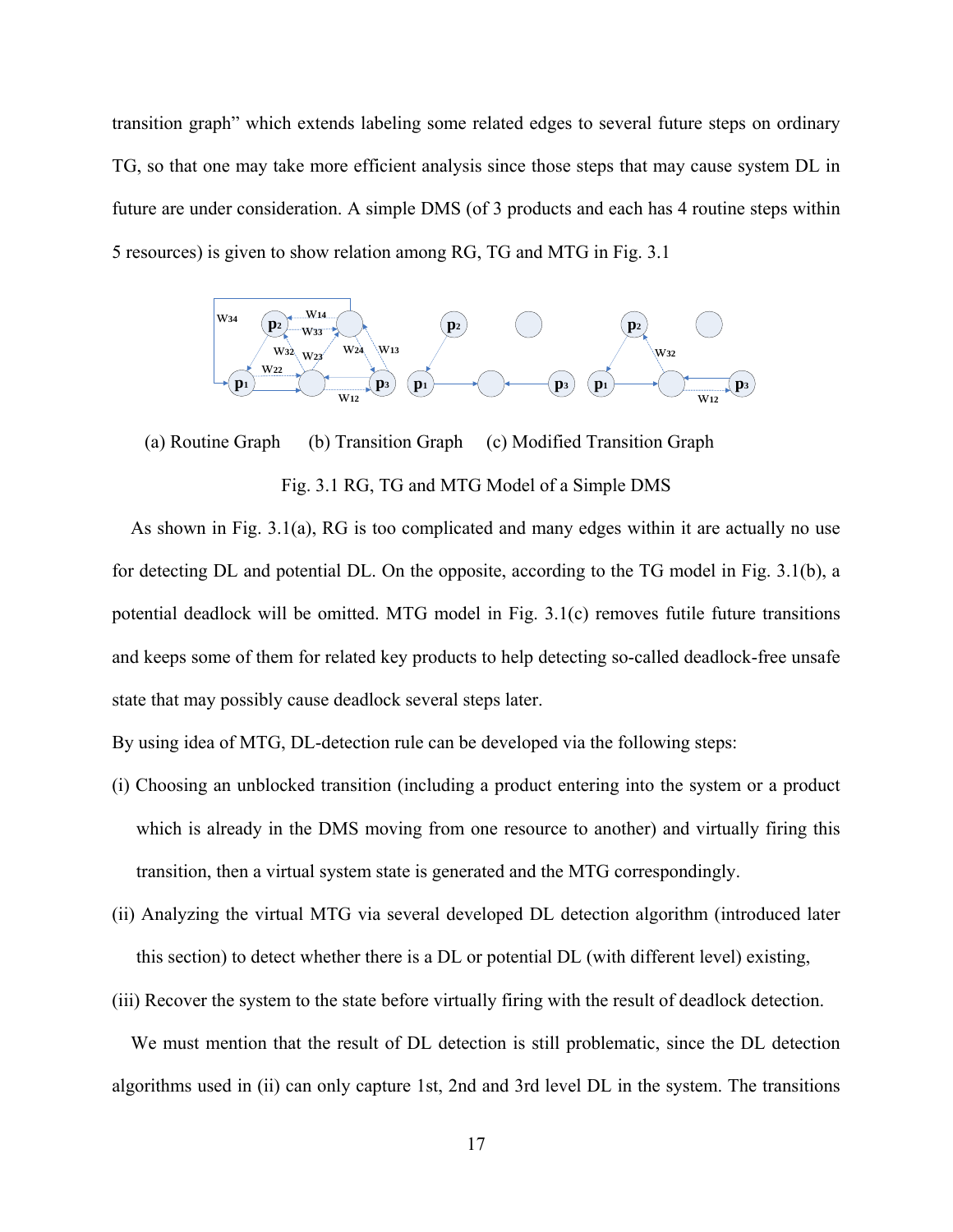pass DL detection algorithms do not ensure the DMS is DL-free in future since potential DLs higher than 3rd level may be caused by the supposed feasible transition and still keep "DL-free unsafe states" of DMS in execution.

Nevertheless, by using 2nd and 3rd DL detections, the feasible state space of DMS can be greatly reduced during searching. From all the "deadlock-free" transitions, we may spend less backtracking computation efforts and have higher probability in finding an off-line DL-free schedule in this reduced state space. For most small and middle scale system (in the range of benchmark problems), the results obtained in our paper are quick, effective and applicable. We will explain them in detail in section 6.

For the convenience of analysis, we define some symbols as follows:

- $HR(p_i)$  the resource which product  $p_j$  is holding
- $FRR(p_i)$  the resource which product  $p_i$  requests next step
- $SRR(p_i)$  the resource which product  $p_i$  requests two steps later
- $TRR(p_i)$  the resource which product  $p_i$  requests three steps later

#### **3.1.1 First Level Deadlock**

The definition of first level deadlock is given as follow:

**Definition 1.1:** P<sub>D</sub> is a set of products, if for any product  $p_i \in P_D$ ,  $FRR(p_i)$  is hold by another product  $p_i \in P_D$ , and none of the proper subsets of  $P_D$  possesses the same property, then we define P<sub>D</sub> as first level deadlock.



Fig. 3.2 'circular waiting' structure of 1st level DL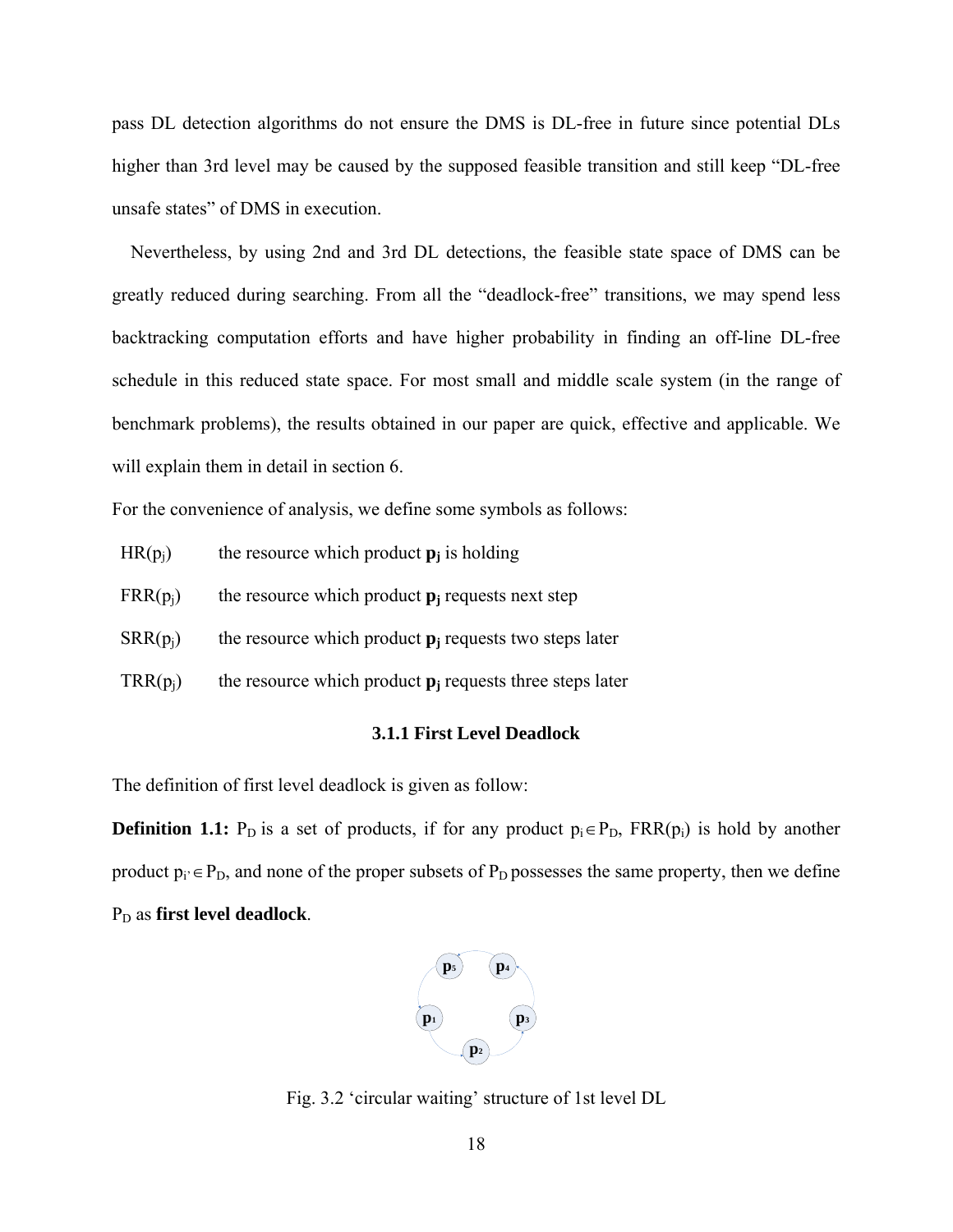Actually, first level deadlock is a circular waiting cycle of products, and Fig. 3.2 gives a simple five-product first level deadlock example. For 1st level deadlock detection, we need to decide if such a loop structure existing at current state. Since first level deadlock detection algorithm may find in many references [10, 26, 33], we just drop it from our paper.

**Definition 1.2:** For a set of products  $P_C$ , if there exists an order for all the products in  $P_C$ :  $p_1$ ,  $p_2... p_n$  (n' is the number of products in P<sub>C</sub>) that  $HR(p_{i+1}) = FRR(p_i)$  for any  $i \in [1, n'-1]$  and  $p_n$ . is not in its last processing step, then we define P<sub>C</sub> as **potential deadlock chain (PDC)**. We define  $p_1$  as the **start product of PDC**, and use  $p_S$  to denote it; define  $p_n$  as the **end product of PDC** which is denoted by  $p_E$ .

Following are some explanations about PDC which are useful for high level DL discussion later:

- 1. A PDC has its unique start and end product, and they can be the same product. Fig. 3.3(a) shows the simplest instance of PDC, which has only one product.
- 2. For a PDC,  $FRR(p_E)$  can be either idle or occupied. Based on (1) and (2), we can find all the PDCs in products string shown in Fig. 3.3(b). Let's taking  $p_i$  ( $i = 1...n$ ) as a start product, every  $p_i$  ( $i \le j \le n$ ) can be the end product correspondingly. Thus, the total number of different PDCs in Fig. 3.3(b) is  $\frac{1}{2}n(n+1)$ .
- 3. Start product  $p_S$  and end product  $p_E$  are the most important product in a PDC, while other products in PDC are usually ignored when analyzing deadlock patterns. So Fig. 3.3(c) is used to denote a PDC in general and will be used to represent PDC in the following figures.



Fig. 3.3 instances of potential deadlock chain (PDC)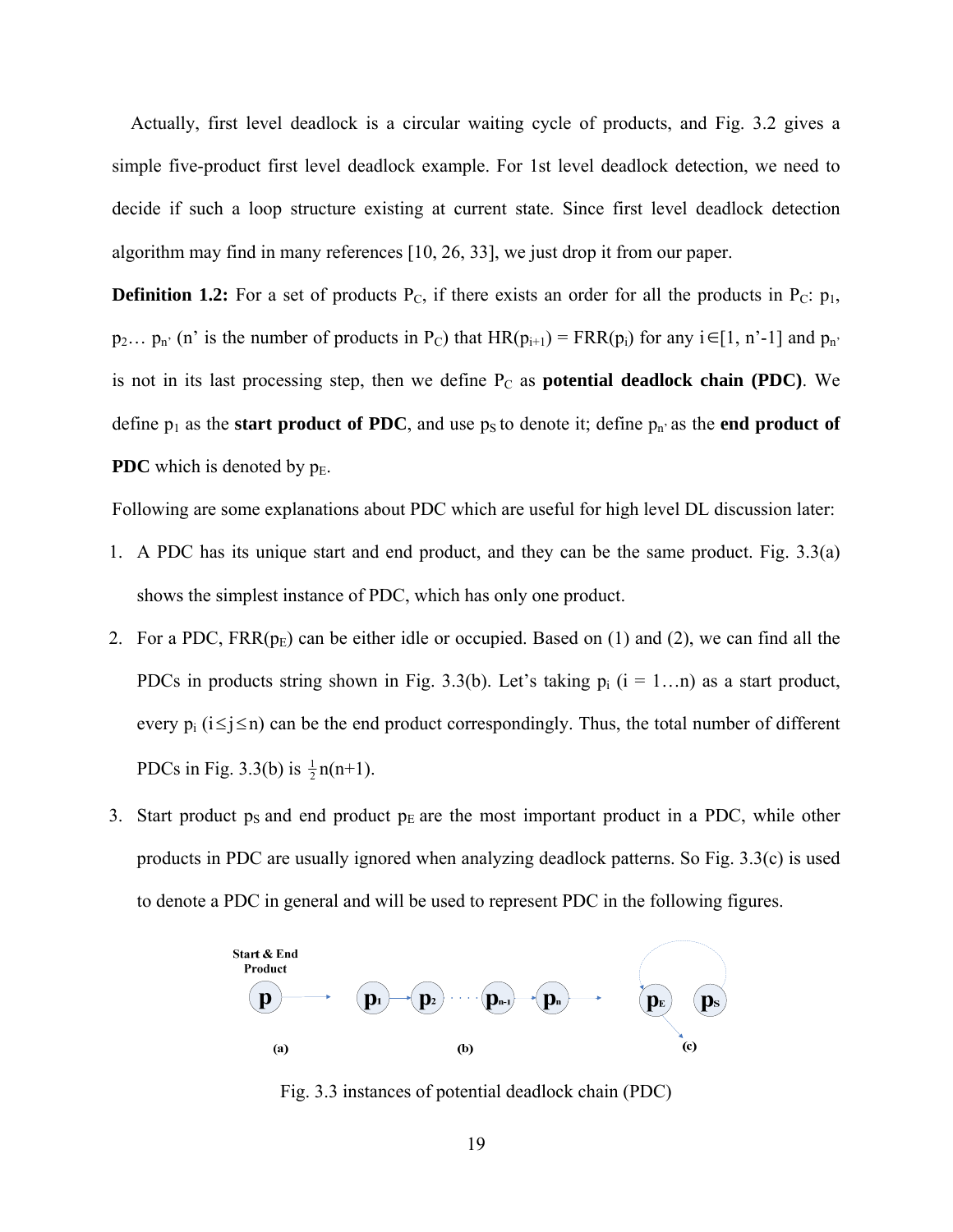#### **3.1.2 Second Level Deadlock**

**Definition 1.3:** P<sub>SD</sub> is a set of products without 1st level DL, if after moving any movable product  $p \in P_{SD}$ , there will be another set of products  $P_D \subseteq P_{SD}$ ,  $P_D$  is first level deadlock and none of the proper subsets of  $P_{SD}$  possesses the same property, then we define  $P_{SD}$  as **second level deadlock.**



Fig. 3.4 instances of 2nd level DL

Based on a reduced example from [8] shown in Fig. 3.4(a), one may understand 2nd level DL clearly. In Fig 3.4(a), there are 6 PDCs:  $\{p_1\}$ ,  $\{p_2\}$ ,  $\{p_3\}$ ,  $\{p_4\}$ ,  $\{p_2, p_1\}$ ,  $\{p_4, p_3\}$ . We consider PDC  $\{p_2, p_1\}$  and PDC  $\{p_4, p_3\}$ , the end of both PDCs request a common resource next step  $(FRR(p_1) = FRR(p_3))$  and request the start of the other PDC two steps later  $(SRR(p_1) = HR(p_4))$ and  $SRR(p_3) = HR(p_2)$ , which makes the two PDCs C<sub>0</sub> and C<sub>1</sub> coupling in the common idle resource. If replacing  $C_0$  and  $C_1$  with the simplest one-product PDC, we will obtain the simplest 2nd level deadlock as shown in Fig. 3.4 (b). Actually, the 2nd level DL instances in Fig. 3.4(a) and (b) both belong to the pattern shown in Fig. 3.4(c), which represents the general pattern of two-PDC 2nd level DL.

Intuitively, we can have more PDCs coupled in the common idle resources as shown in Fig. 3.5, which is the general pattern of 2nd level deadlock. In Fig. 3.5, we use  $C_K$  (K = 0, 1...n) to denote a PDC,  $p_{SK}$  is the start product of  $C_K$ , while  $p_{EK}$  is the end product.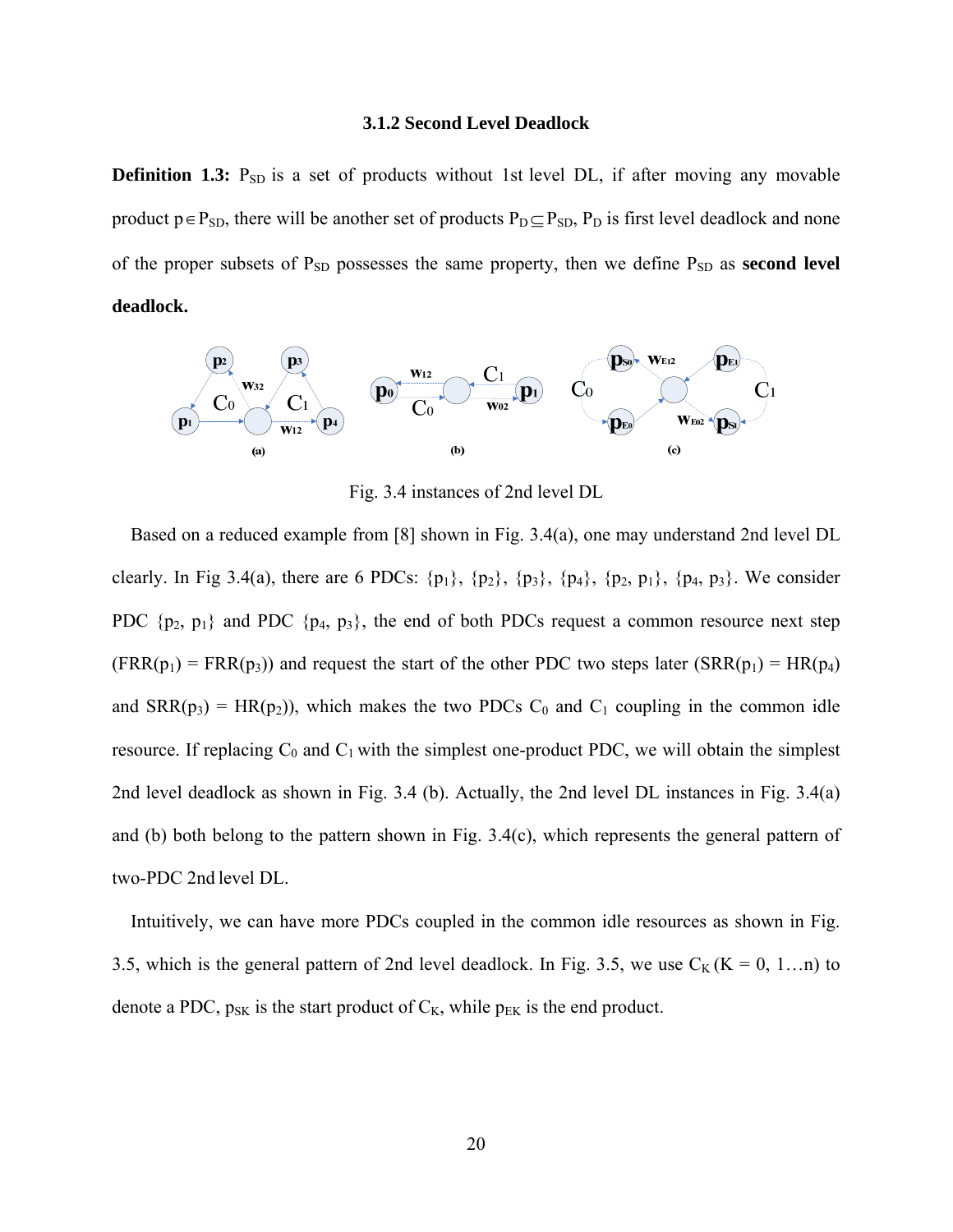

Fig.3.5 general pattern of 2nd level deadlock

**Proposition 1.4**: Any second level deadlock is a structure of n  $(n \ge 2)$  PDCs coupling in a common idle resource, and for a structure of n  $(n \ge 2)$  PDCs coupling in a common idle resource, it is a second level deadlock.

Here we define "couple" in detail. Assume these n PDCs are:  $C_1, C_2, ..., C_n$ . Then "couple" means  $FRR(p<sub>E1</sub>) = FRR(p<sub>E2</sub>) = ... = FRR(p<sub>En</sub>) = R<sub>I</sub>$  (here R<sub>I</sub> is the common idle resource) and  $HR(p_{S(i+1)}) = SRR(p_{Ei})$  for  $i \in [1, n-1]$  (HR( $p_{S1}$ ) = SRR( $p_{En}$ )). The proof of Proposition 1 is given as follow:

#### **Necessity:**

Obviously, if n PDCs couple in one common idle resource, then only the end product of every PDC can be moved. According to the definition of "couple", moving  $p_{Ei}$  ( $i = 1, ... n$ ) will definitely cause deadlock immediately, and if any product in these n PDCs is removed, the left products can not form a second level deadlock. Therefore, a structure of  $n (n \ge 2)$  PDCs coupling in a common idle resource forms a second level deadlock and the necessity is proven.

### **Adequacy:**

According to definition 3, if a set of products  $P_{SD}$  is 2nd level deadlock, then a subset of  $P_{SD}$ will be 1st level deadlock after moving any movable product belonging to  $P_{SD}$ . Assume  $p_T$  is a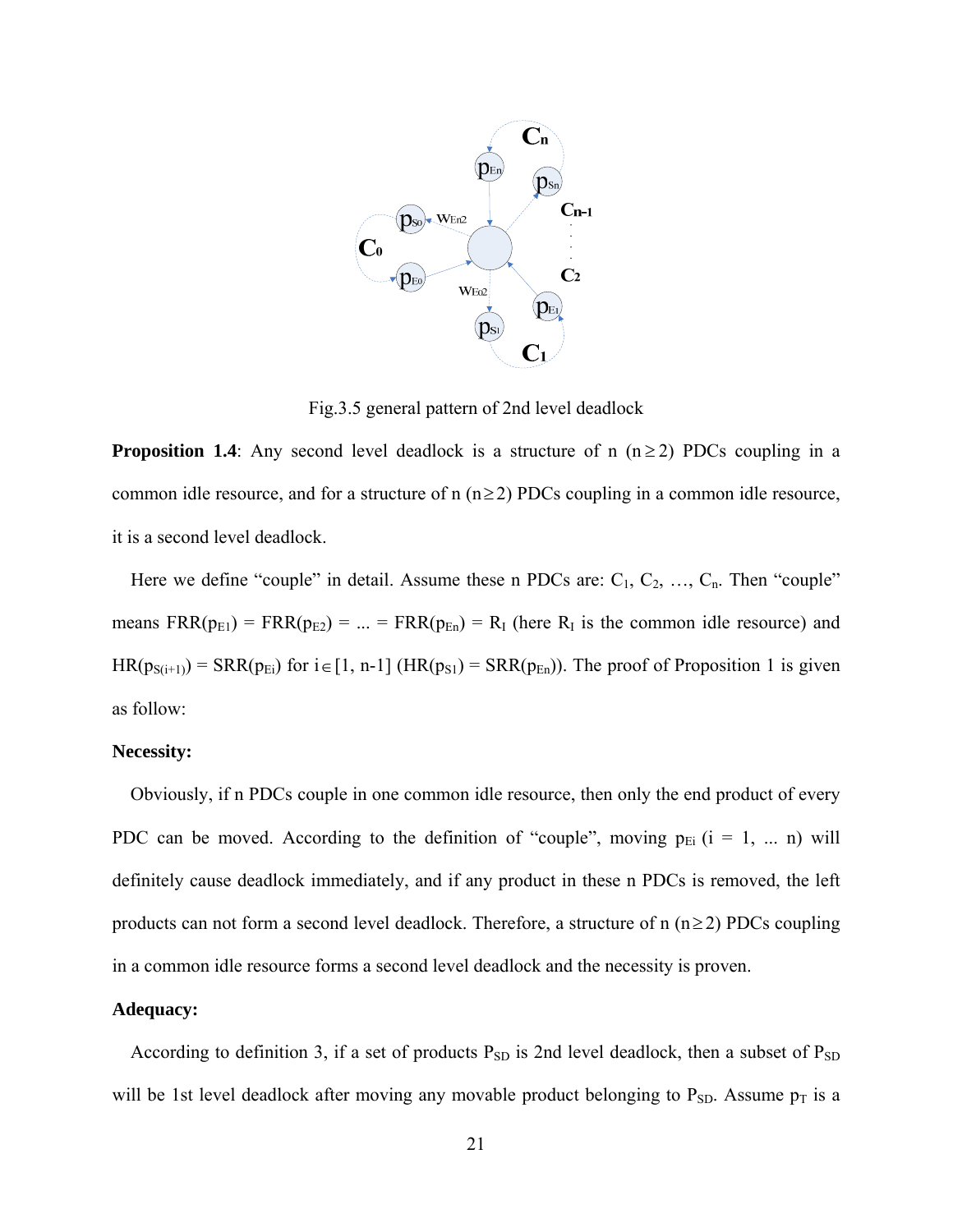movable product in  $P_{SD}$  and  $P_{D}$ , a sub subset of  $P_{SD}$ , will become first level DL after moving  $p_T$ , then we can easily deduce that  $p_T \in P_D$  and  $P_{D^*} = P_D$  - { $p_T$ } is a PDC. Here we define  $P_{D^*}$  as C<sub>1</sub> and define  $FRR(p<sub>E1</sub>)$  as common idle resource  $R<sub>I</sub>$  (as the idle resource in the center of Fig. 3.5).

Since moving any product belonging to  $P_{SD}$  will cause a first level DL, if we move  $p_{E1}$  to  $R_I$ , it will also cause a first level DL, which means that  $SRR(p<sub>E1</sub>)$  must be occupied by the start product of another PDC which we name as  $C_2(SRR(p_{E1}) = HR(p_{S2}))$ , and  $FRR(p_{E2}) = FRR(p_{E1})$  $=$  R<sub>I</sub>. Recursively, we will have PDCs C<sub>3</sub>, C<sub>4</sub>,...,C<sub>n</sub> that HR( $p_{S(i+1)}$ ) = SRR( $p_{Ei}$ ) for i $\in$  [1, n-1] and  $FRR(p<sub>E1</sub>) = FRR(p<sub>E2</sub>) = ... = FRR(p<sub>En</sub>) = R<sub>I</sub>$ . Because products number and resource number in the system are limited, there are only two possibilities for  $SRR(p_{En})$ :

- 1. SRR( $p_{En}$ ) = HR( $p_{Si}$ ) (i  $\in$  [2, n-1]), then there exists a set of products  $P_{SD'} = C_i \cup ... \cup C_n$  that  $P_{SD'} \subset P_{SD}$  and moving any movable product belonging to  $P_{SD'}$  will cause first level deadlock, which violates the definition of 2nd level deadlock. So if  $P_{SD}$  is second level deadlock,  $SRR(p_{En}) = HR(p_{Si})$  (i  $\in$  [2, n-1]) must be invalid.
- 2.  $SRR(p_{En}) = HR(p_{S1})$ , then n PDCs couple in R<sub>I</sub> and the adequacy is proven.

Therefore, proposition 1 was proven and the structure shown in Fig. 3.5 is the general pattern of second level deadlock.

In order to detect whether there is second level deadlock in the system, one by one, we assume every product processing in the system to be the end product of a PDC, and check if there exists a second level deadlock from that PDC. The detailed algorithm is given in appendix A.1.

#### **3.1.3 Third Level Deadlock**

**Definition 1.4:** P<sub>TD</sub> is a set of products without 1st and 2nd level DL. All the movable products in P<sub>TD</sub> form a set of products  $P_M \subseteq P_{TD}$  and P<sub>SM</sub> is a non-empty subset of P<sub>M</sub>. If moving any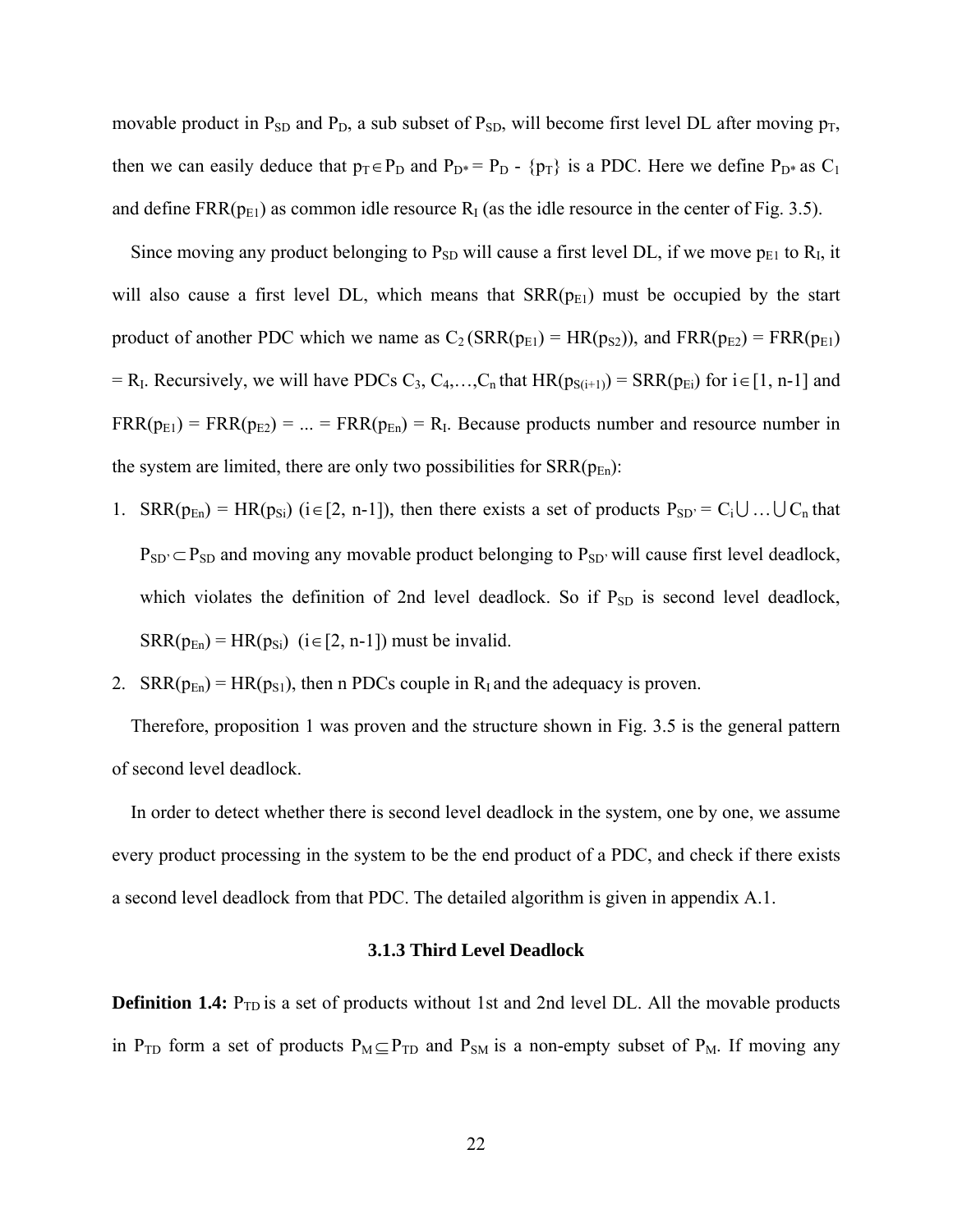product in  $P_{SM}$  will cause 2nd level DL in  $P_{TD}$  and moving any product belonging to  $P_M$ -  $P_{SM}$  will cause 1st level DL in  $P_{TD}$ , then we define  $P_{TD}$  as **third level deadlock.** 

For convenience of 2nd level DL analysis, we define potential deadlock chain. Thus, in order to well introduce the structure of third level deadlock, we give the following definition:

**Definition 1.5:** For any second level deadlock  $P_{SD}$ ,  $P_{SD'} = P_{SD} - \{p_i\}$  and  $p_i$  is any product belonging to P<sub>SD</sub>, then we define P<sub>SD</sub>' as **potential second level deadlock (PSLD)**.

Same as PDC, we should also define the start and end product of PSLD. For the start product, first we check whether there is a product  $p_i \in P_{SD'}$  that  $HR(p_i) = FRR(p_i)$ , if positive, we define  $p_i'$  as the start product of PSLD, otherwise, we find a product  $p_i' \in P_{SD'}$  that  $HR(p_i'') = SRR(p_i)$ and define  $p_i'$  as the start product of PSLD. For the end product, first we check whether there is a product  $p_i \in P_{SD}$  that  $HR(p_i) = FRR(p_i)$ , if positive, we define  $p_i$  as the end product of PSLD, otherwise, we find a product  $p_i' \in P_{SD'}$  that  $HR(p_i) = SRR(p_i'')$  and  $FRR(p_i'')$  is not occupied by any product in  $P_{SD'}$ , then we define  $p_i$ <sup>3</sup> as the end product of PSLD.

Based on the definition of PSLD, we give two simple instances of 3rd level DL extended from the 2nd level DL shown in Fig.  $3.4(a)$  and (b). Removing product  $p_4$  from the 2nd level DL in Fig. 3.4(a), we get a PSLD  $\{p_1, p_2, p_3\}$ .  $p_3$  and  $p_1$  are the start and end product of PSLD respectively. If we have another PDC couples with this PSLD in a common idle resource, we will get a 3rd level DL as shown in Fig. 3.6(a). Similarly, if we remove the product  $p_1$  from the 2nd level DL in Fig. 3.4(b), we will get a PSLD  $\{p_0\}$  and  $p_0$  is both the start and end product of PSLD. If we have a simplest PDC couples with this PSLD in a common idle resource, we will get the simplest 3rd level DL as shown in Fig. 3.6(b).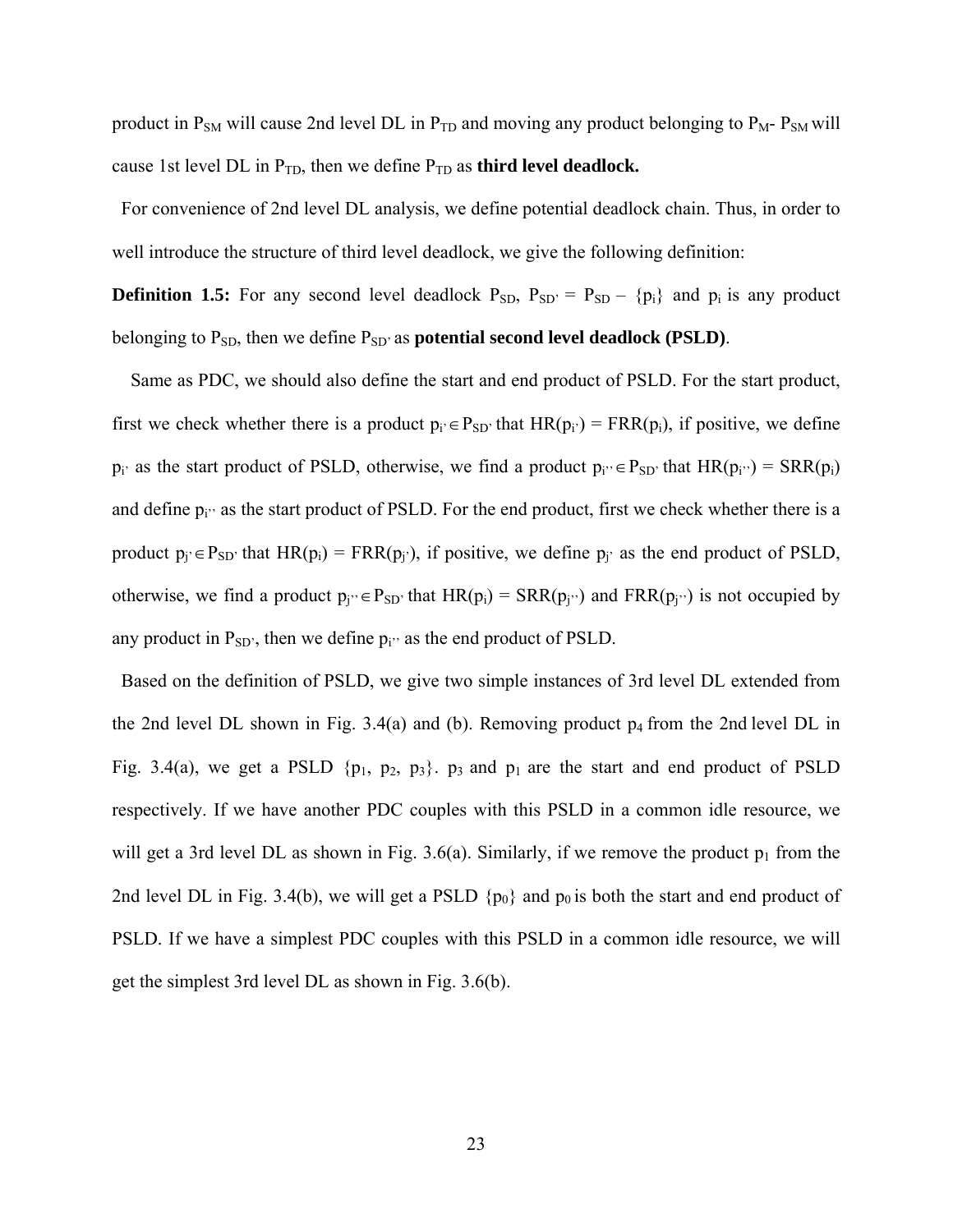

Fig. 3.6 instances of 3rd level deadlock

In Fig. 3.6(a), PSLD { $p_1$ ,  $p_2$ ,  $p_3$ } couples with PDC { $p_4$ ,  $p_5$ } in resource R<sub>C</sub> (SRR( $p_1$ ) =  $FRR(p_4) = R_C$ ,  $HR(p_3) = SRR(p_4)$  and  $HR(p_5) = TRR(p_1)$ . Moving  $p_1$  or  $p_4$  will cause 2nd level DL and moving p<sub>3</sub> will cause 1st level DL. In Fig. 3.6(b), PSLD  $\{p_0\}$  couples with PDC  $\{p_1\}$  in resource  $R_C$  (HR( $p_0$ ) = TRR( $p_1$ ), FRR( $p_0$ ) = SRR( $p_1$ ), SRR( $p_0$ ) = FRR( $p_1$ ) =  $R_C$  and TRR( $p_0$ ) =  $HR(p_1)$ ). Moving either of two products will cause 2nd level DL.

There are two general patterns of third level deadlock. The first pattern is a PSLD and n  $(n\geq 1)$ PDC(s) coupling in a common idle resource.

 First, we need to find out the general structure of PSLD, which can be obtained by removing a single product from the general pattern of 2nd level DL shown in Fig.3.5. Since the structure in Fig.3.5 consists of n PDCs and every PDC is symmetrical structurally, we can just remove a product from PDC  $C_0$  and obtain the general pattern of PSLD, as shown in the left part of Fig. 3.7. Then coupling the PSLD and n ( $n \ge 1$ ) PDC(s) we can get the first general pattern of 3rd level DL, as shown in the right part of Fig.3.7.

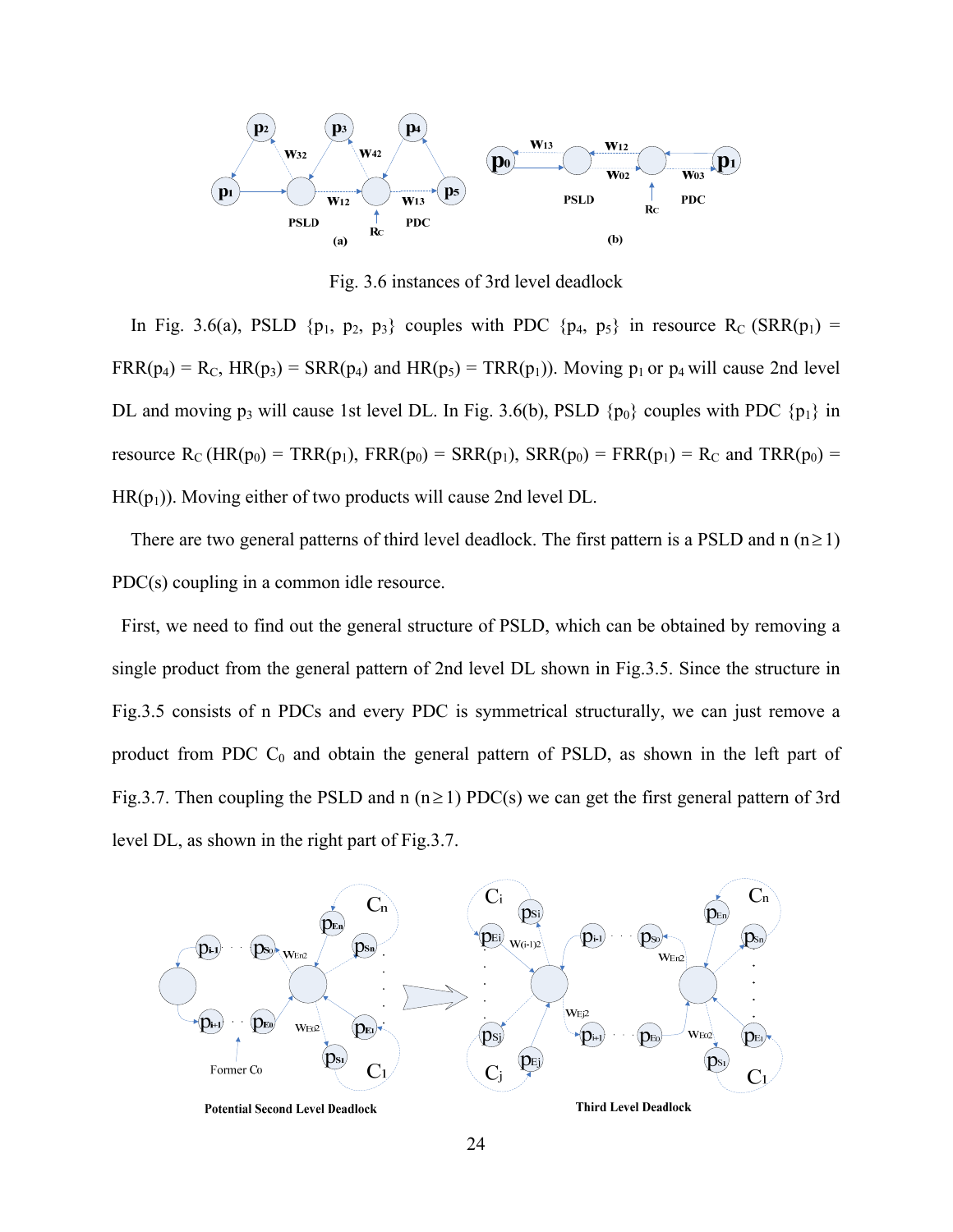#### Fig.3.7 general pattern of PSLD and 3rd level DL

In the right part of Fig.3.7, the movable products are the end product of PDCs. Among these movable products, except  $p_{E0}$  and  $p_{i-1}$ , moving any other product will cause 2nd level DL.

The second pattern of 3rd level DL is caused by the special routine of products, as shown in Fig.3.8. In Fig.3.8, the only movable product is  $p_{S0}$ , and after moving  $p_{E0}$  we will get the general pattern of 2nd level DL as shown in Fig.3.5.



Fig.3.8 general pattern of 3rd level DL

In sum, the two patterns shown in Fig.3.7 and Fig.3.8 cover all the cases of 3rd level DL.

For the first pattern in Fig.3.7, similar to the detection of 2nd level DL, one by one, we assume every product in the system as the end product of a PDC and check whether there is a third level DL from that PDC. The detailed detection algorithm of this pattern is given in appendix A.3.

For the second pattern in Fig.3.8, since there is only one movable product, we can virtually move every product in the system one by one and check whether there is a second level DL in the generated virtual state. Since the detection algorithm of this pattern is almost the same as that of 2nd level DL, we do not introduce the detailed algorithm again.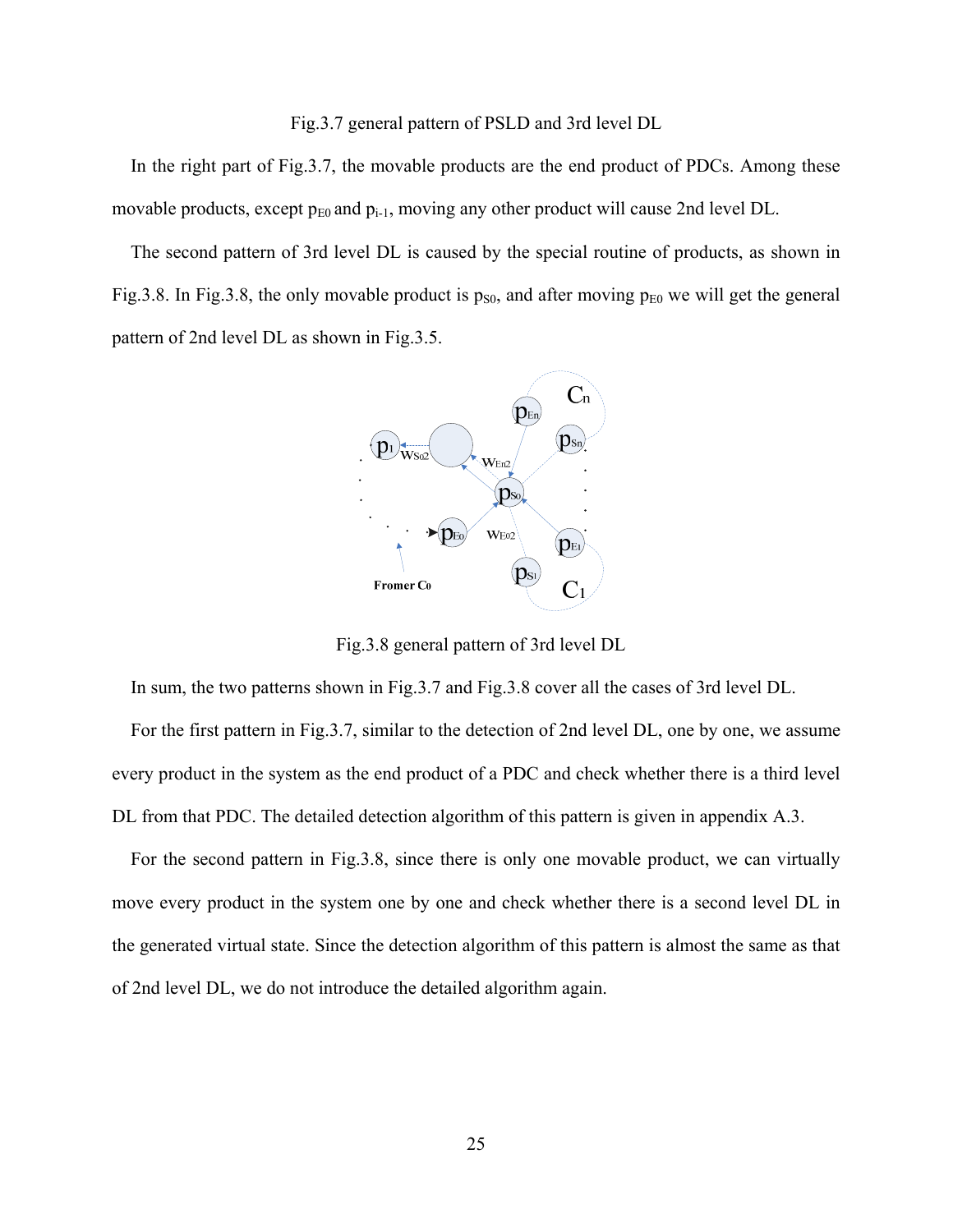#### **3.2 Deadlock Detection based on Ranking Matrix**

In this section, let us consider a job shop system consisting of *N* resources, denoted by the set  $R = \{r_i, j \in J = \{1, 2, ..., M\}\}\;$ , on which *M* jobs, denoted by the set  $P = \{p_i, i \in I = \{1, 2, ..., N\}\}\;$ , are processed as they advance through the system. Furthermore, each job holds a resource in an exclusive mode, and follows a predefined working procedure. Through this paper,  $S = [s_{ij}]_{M \times N}$  is utilized to characterize the system state at any time point, where  $s_{ij}$  represents the number of steps before job  $p_i$  being processed on resource  $r_i$ . Here  $s_{ij} > 0$  implies that job  $p_i$  has yet been processed on resource  $r_i$ ;  $s_{ij} = 0$  implies that job  $p_i$  is holding resource  $r_i$ ;  $s_{ij} < 0$  implies that job  $p_i$  has already been processed on resource  $r_i$ . Under a state  $S = [s_{ij}]$ , if job  $p_k$  is moved from the current resource to the next resource, the following state matrix can be derived by  $\bar{s} = [\bar{s}_{ij}]$  where  $\bar{s}_{ij} = s_{ij}$  if  $i \neq k$  and  $\bar{s}_{ij} = s_{ij} - 1$  if  $i = k$ . Hence, for the previous example, if we move job  $p_1$  from resource  $r_2$  to  $r_4$ , the system state  $S_1$  becomes system state  $S_2$ 

> $\overline{\phantom{a}}$  $\overline{\phantom{a}}$  $\overline{\phantom{a}}$  $\overline{\phantom{a}}$  $\overline{\phantom{a}}$  $\mathsf{I}$  $\mathbb{I}$  $\mathbb{I}$ L  $\mathbf{r}$  $\overline{a}$  $\overline{a}$  $\frac{p_1: r_2 \rightarrow r_4}{r_1}$ ,  $S_2 =$  $\overline{\phantom{a}}$  $\overline{\phantom{a}}$  $\overline{\phantom{a}}$ J  $\overline{\phantom{a}}$  $\mathbf{r}$ L L L L  $= | 0 \t1 -1 \t2 | \tfrac{p_1: r_2 \rightarrow}{ }$ 4 3 2 1  $0 \t1 \t-1 \t2$  $2 -1 1 0$  $\longrightarrow$   $\longrightarrow$   $\longrightarrow$   $\longrightarrow$ 4 3 2 1  $0 \t1 \t-1 \t2$ 3 0 2 1  $S_1 = \begin{vmatrix} 0 & 1 & -1 & 2 \end{vmatrix} \xrightarrow{p_1: r_2 \rightarrow r_4} S_2$

#### **3.2.1 First Level Deadlock**

Suppose  $S = [s_{ij}]_{M \times N}$  represents the system state matrix with  $i \in I = \{1, 2, ..., M\}$  and  $j \in J = \{1, 2, \ldots, N\}$  representing the job and resource index, respectively.

**Definition 2.1** *If there exists such a set of jobs*  $A = \{a_i, i = 1, ..., M_A\}$  *in the system that,* 

*(1) for*  $i = 1$ *, there does not exist such b*  $\in$  *I and*  $x \in J$  *that*  $s_{a,x} = 0$  *and*  $s_{bx} = 1$ *.*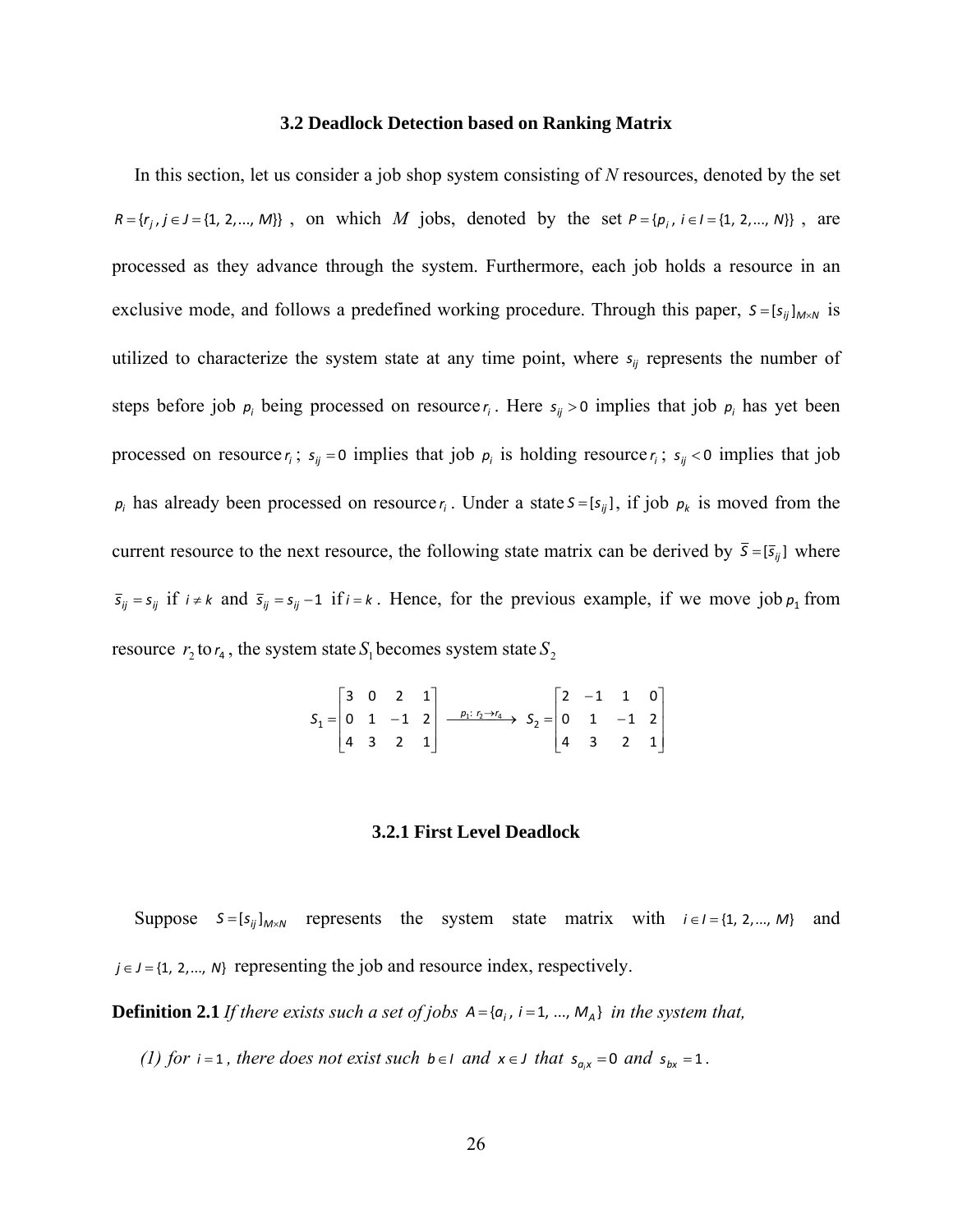*(2) for*  $1 < i < M_A$ *, there exists such*  $y \in J$  *that*  $s_{a,y} = 0$  *and*  $s_{a_{i-1}y} = 1$ *.* 

(3) for 
$$
i = M_A
$$
, there exists such  $z \in J$  that  $s_{j_k z} = 1$  and  $\prod_{\forall h \in J} s_{hz} \neq 0$ .

*then we define*  $a_1$  *as the tail job of*  $\forall a_i \in A$ *, denoted by*  $\text{TI}(a_i) = a_1$ *,*  $a_{M_A}$  *<i>as the head job of*  $\forall a_i \in A$ *, denoted by*  $HJ(a_i) = a_{M_A}$ *, and resource z as the head resource of*  $\forall a_i \in A$ *, denoted by*  $HR(a_i) = z$ .

This definition characterizes a set of sequential jobs in which, except the tail and head jobs, every job is holding the resource requested by its predecessor while requesting the resource held by its successor. Moreover, no job in the system is requesting the resource held by the tail job, nor holding the resource requested by the head job. Figure 1 shows an example, in which each rectangle represents a resource, indexed by the symbol on the right top corner. The symbol in the center of the resource represents the job that is holding the resource with blank indicating an available resource. The arrow represents the transition of a job, characterized by the text above it. In the text, the symbol before the colon represents the job; the symbol after the colon but before the arrow represents the original resource; the symbol after the arrow represents the destination resource. These drawing criteria will be utilized throughout the rest of the paper without further clarification. In Figure 3.9, job 1, job 3, and resource 4 are the tail job, head job, and head resource for all the jobs, respectively, i.e.,  $\tau J(1) = \tau J(2) = \tau J(3) = 1$ ,  $HJ(1) = HJ(2) = HJ(3) = 3$ , and  $HR(1) = HR(2) = HR(3) = 4$ .



*Figure 3.9. Tail Job, Head Job, and Head Resource*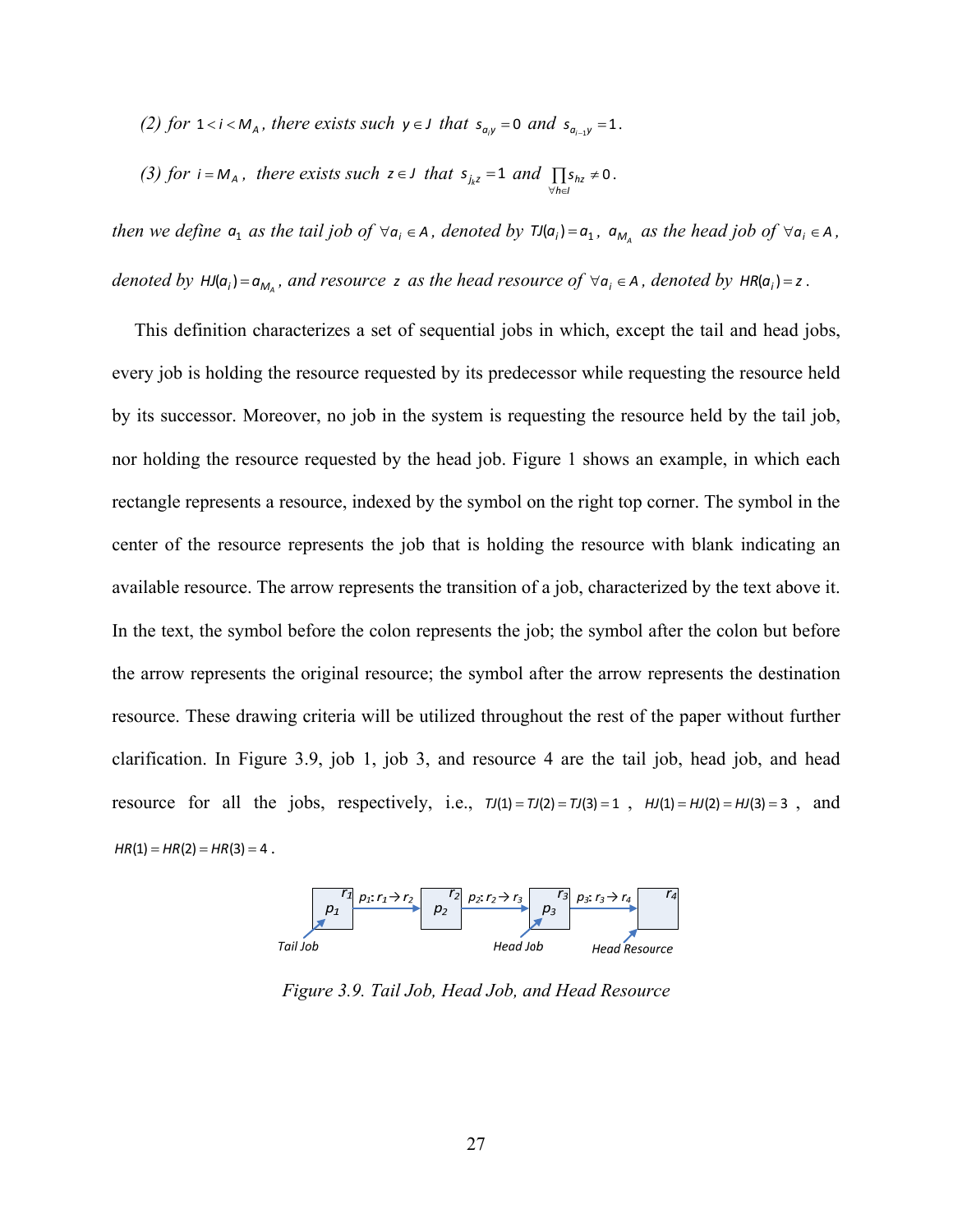

Furthermore, we define  $TJ(i) = 0$ ,  $HJ(i) = 0$ , and  $HR(i) = 0$  if the tail job, head job, and head resource do not exist for job *i*; define  $HR(i) = \infty$  if job *i* is leaving the system immediately as the system output can be considered as a fictitious resource  $r_{\infty}$  with unlimited capacity [2].

**Definition 2.2** *The first level DL is a set of jobs in which every job is requesting a resource being held by another job in the set.* 

The first level DL defined here is the deadlock defined in other articles [1], which implies an infinite waiting loop in the system. By Definition 1, we propose the following sufficient and necessary condition of the first level DL in Proposition 1.

**Proposition 1** *The sufficient and necessary condition of the existence of the first level DL is that there exists such*  $a \in I$  *that*  $HJ(a) = 0$  (*or*  $TJ(a) = 0$  *or*  $HR(a) = 0$ ).

This proposition entails the existence of circular waiting jobs.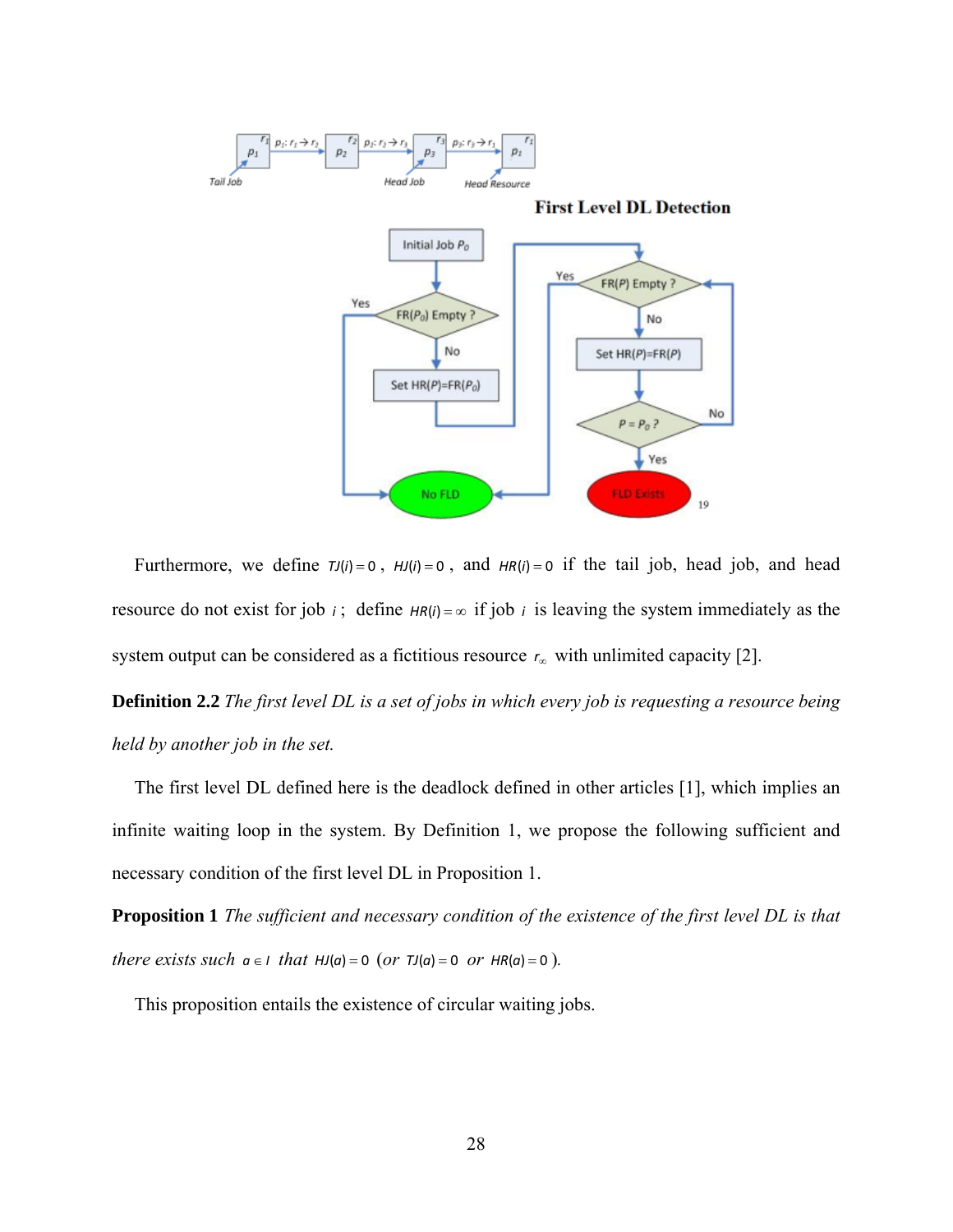#### **3.2.2 Second Level Deadlock**

**Definition 2.3** *The second level DL is a set of jobs in which* 

- *(a) moving any movable job will lead to a first level DL involving that job and other jobs from the same set.*
- *(b) there does not exist a proper subset of jobs which satisfy condition (a) and (b).*

Second level DL has been addressed in the previous articles. Figure 2 shows an example second level DL. Here, for the sake of readability, we utilize dash line to represent the future transition while the solid is still representing the immediate transition of a job. In Figure 2, job 1 is not movable; moving job 2 will lead to a first level DL {2,3}; moving job 3 will lead to a first level DL {1,2,3}. To generalize the structure in Figure 3.10, we propose the following sufficient and necessary condition of second level DL in Proposition 2.



*Figure 3.10 Second Level Deadlock with 4 Resources and 3 Jobs* 

*& Second Level Deadlock Detection*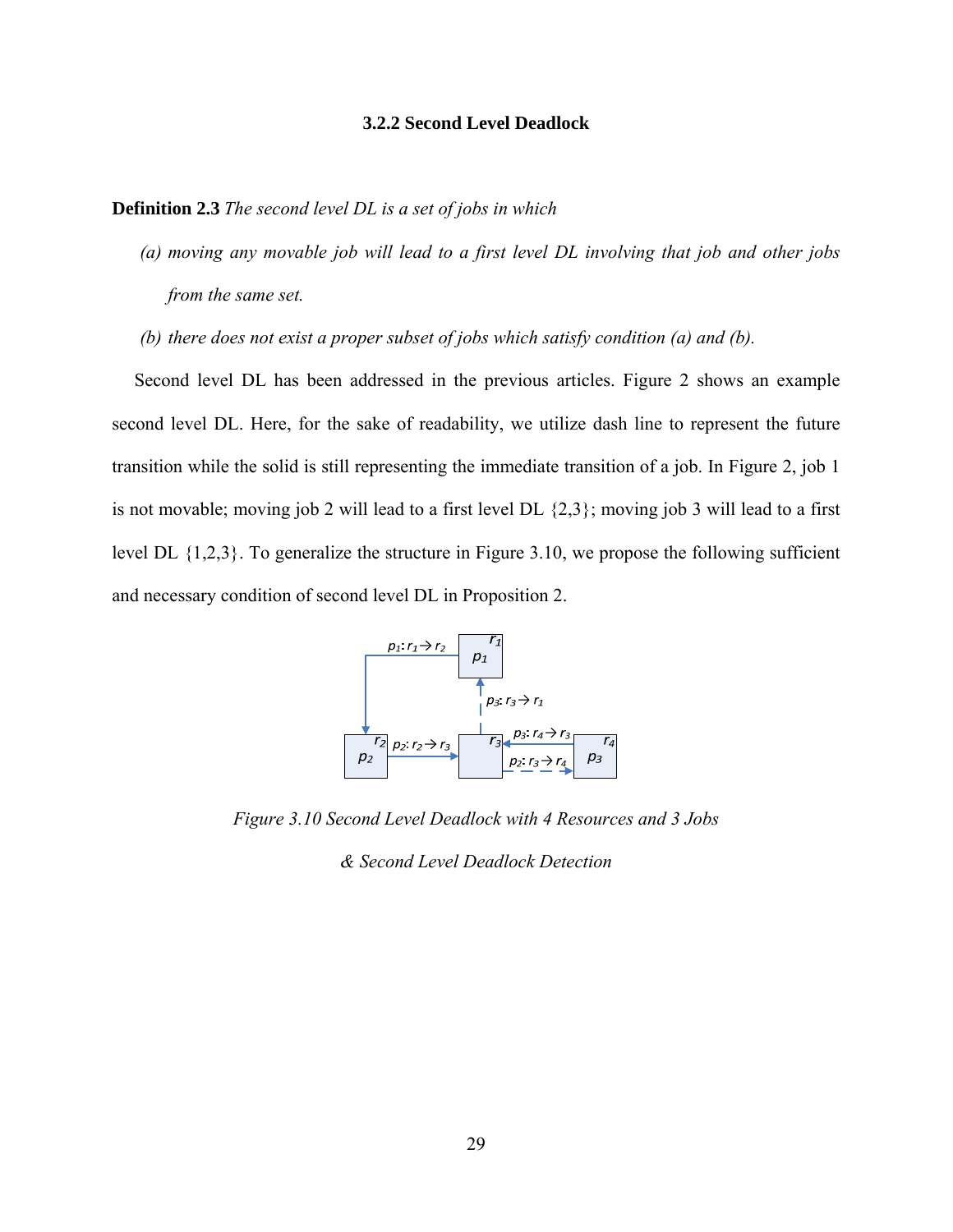

**Proposition 2** *The sufficient and necessary condition of the existence of second level DL is that there exists such*  $I_s \subseteq I$  *that* 

- *(a) there exists such*  $k \in J$  *that, for*  $\forall a \in I_s$ *,*  $HR(a) = k$ *.*
- *(b) for*  $\forall b \in I_s$  *where*  $HJ(b) = b$ , *there exist such*  $c \in I_s$  *and*  $l \in J$  *that*  $s_{b\ell} = 2$ ,  $s_{c\ell} = 0$ , *and*  $HJ(c) \neq b$ .

In Proposition 2, condition (a) implies that all the jobs in the set share the same head resource *k* whereas condition (b) implies that, for any head job *b* in the set, it cannot leave the system in two steps, and the resource it requests in two steps is being held by another job in the set, whose head job is not job *b*. We now apply Proposition 2 to the previous example in Figure 2. The state matrix of the system in Figure 2 is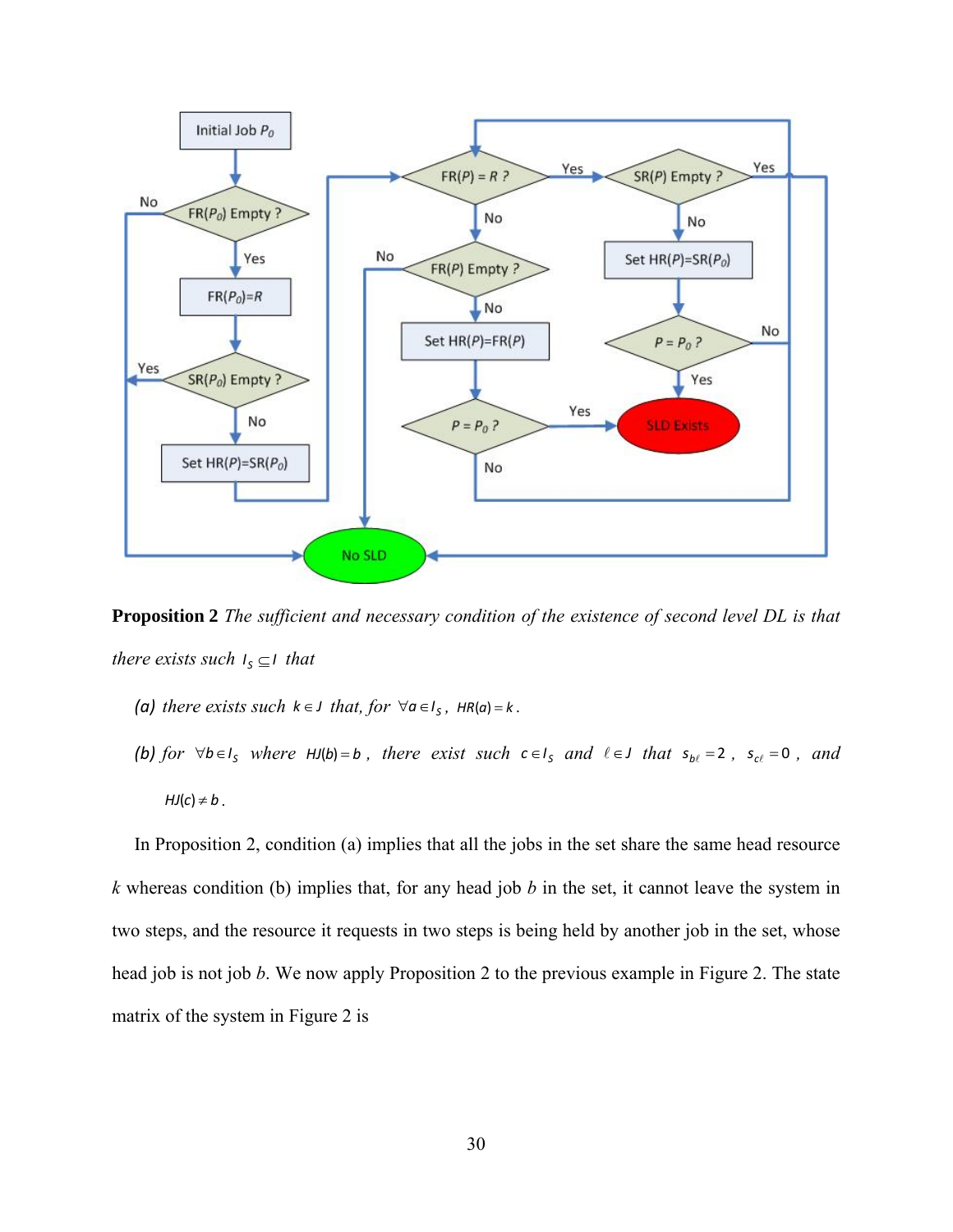$$
S = \begin{bmatrix} 0 & 1 & X & X \\ X & 0 & 1 & 2 \\ 2 & X & 1 & 0 \end{bmatrix}
$$

Here *X* represents the information which is irrelevant to the detection of the second level DL under the current system state. Obviously,  $HR(1) = HR(2) = HR(3) = 3$  (condition (a) in Proposition 1 is satisfied);  $HJ(2) = 2$ ,  $s_{24} = 2$ ,  $s_{34} = 0$ , and  $HJ(3) = 3 \neq 2$ ;  $HJ(3) = 3 \neq 2$ ,  $s_{31} = 2$ ,  $s_{11} = 0$ , and  $HJ(1) = 2 \neq 3$ (condition (b) in Proposition 1 is satisfied). Therefore, there is a second level DL in current system state.

#### **3.2.3 Third Level Deadlock**

**Definition 2.4** *The third level DL is a set of jobs in which* 

*(a) moving any movable job will lead to either a first level DL involving that job and other jobs from the same set, or a second level DL involving that job and other jobs from the same set.* 

*(b) there does not exist a proper subset of jobs which satisfy condition (a) and (b).* 

Figure 3 shows an example third level DL. In Figure 3, job 1 is not movable; moving job 2 leads to a second level DL {2,3,4}; moving job 3 leads to a second level DL {1,2,3,4}; moving job 4 leads to a first level DL {1,2,4}. To generalize the structure in Figure 3.11, we have the following sufficient and necessary condition of the third level DL in Proposition 3.



*Figure 3.11. Third Level Deadlock with 6 Resources and 4 Jobs & Third Level DL detection*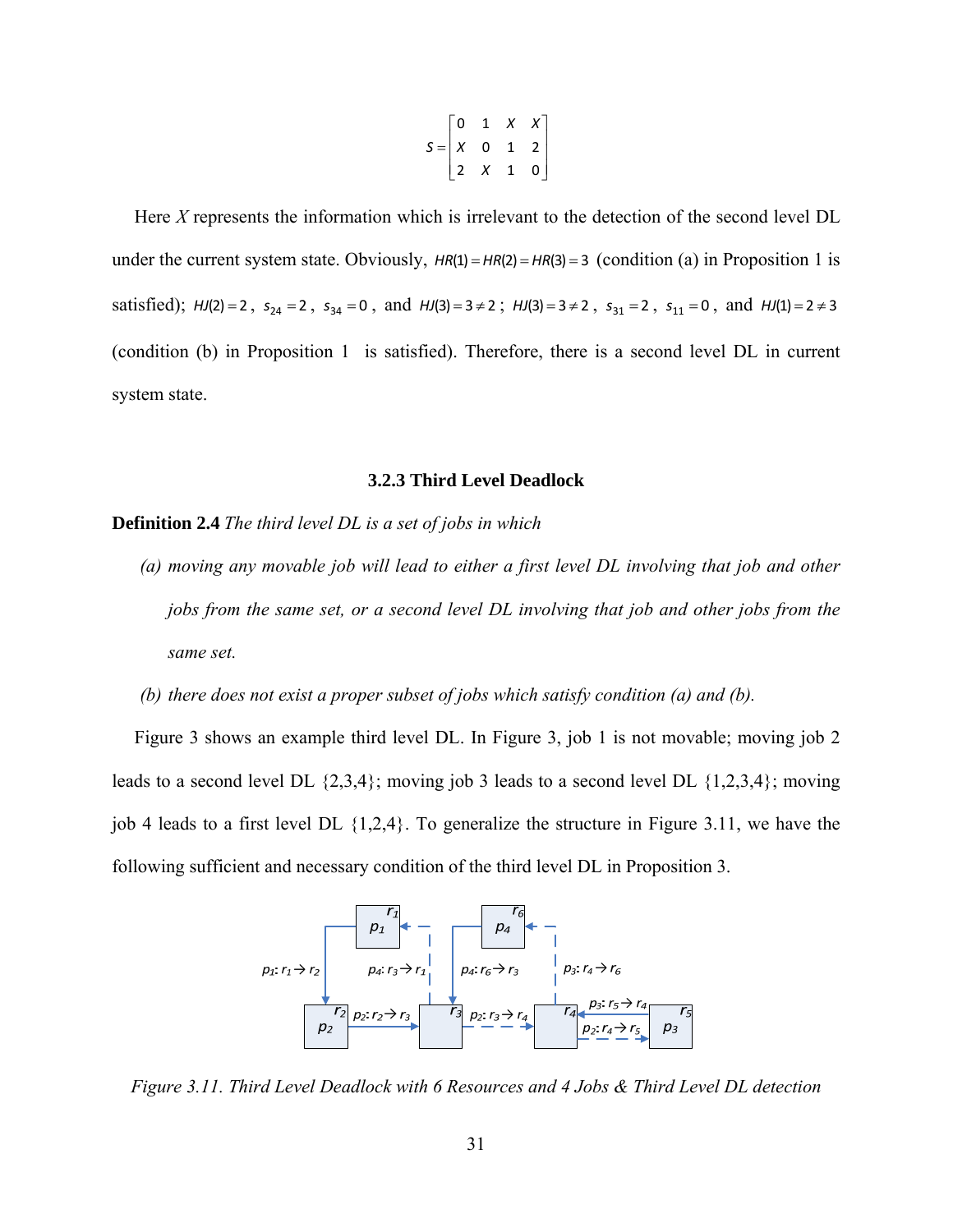

**Proposition 3** *The sufficient and necessary condition of the existence of the third level DL is that there exists such*  $I<sub>T</sub> \subseteq I$  *that* 

- *(a) there exist such*  $x, y \in J$  *that* 
	- *(i)*  $for \ \forall a \in I_{\tau}$ ,  $[HR(a) x] \cdot [HR(a) y] = 0$
	- $(ii) \sum [HR(a)-x] \cdot \sum [HR(a)-y] \neq 0$  $\forall a \in I_{\tau}$   $\forall a \in I_{\tau}$  $HR(a) - x$   $\}$   $\sum [HR(a) - y] \neq 0$ .
- *(b) for*  $\forall b \in I_{\tau}$  *where*  $HJ(b) = b$ 
	- *(i) there must exist*  $k \in J$  *where*  $s_{bk} = 2$ ;
	- *(ii) if there exists*  $c \in I_T$  *where*  $s_{ck} = 0$ *, then*  $HJ(c) \neq b$ *; otherwise,*  $(k-x)(k-y) = 0$ *, and there must exist*  $d \in I_{\tau}$  *and*  $\ell \in J$  *where*  $s_{b\ell} = 3$ ,  $s_{d\ell} = 0$ , *and*  $HR(d) \neq HR(b)$ .

In Proposition 3, condition (a) implies that there are two head resources (available resources) in the third level DL whereas condition (b) implies that, (i) for any head job *b* in the set, it cannot leave the system in two steps; (ii) if the resource job *b* requests in two steps is being held by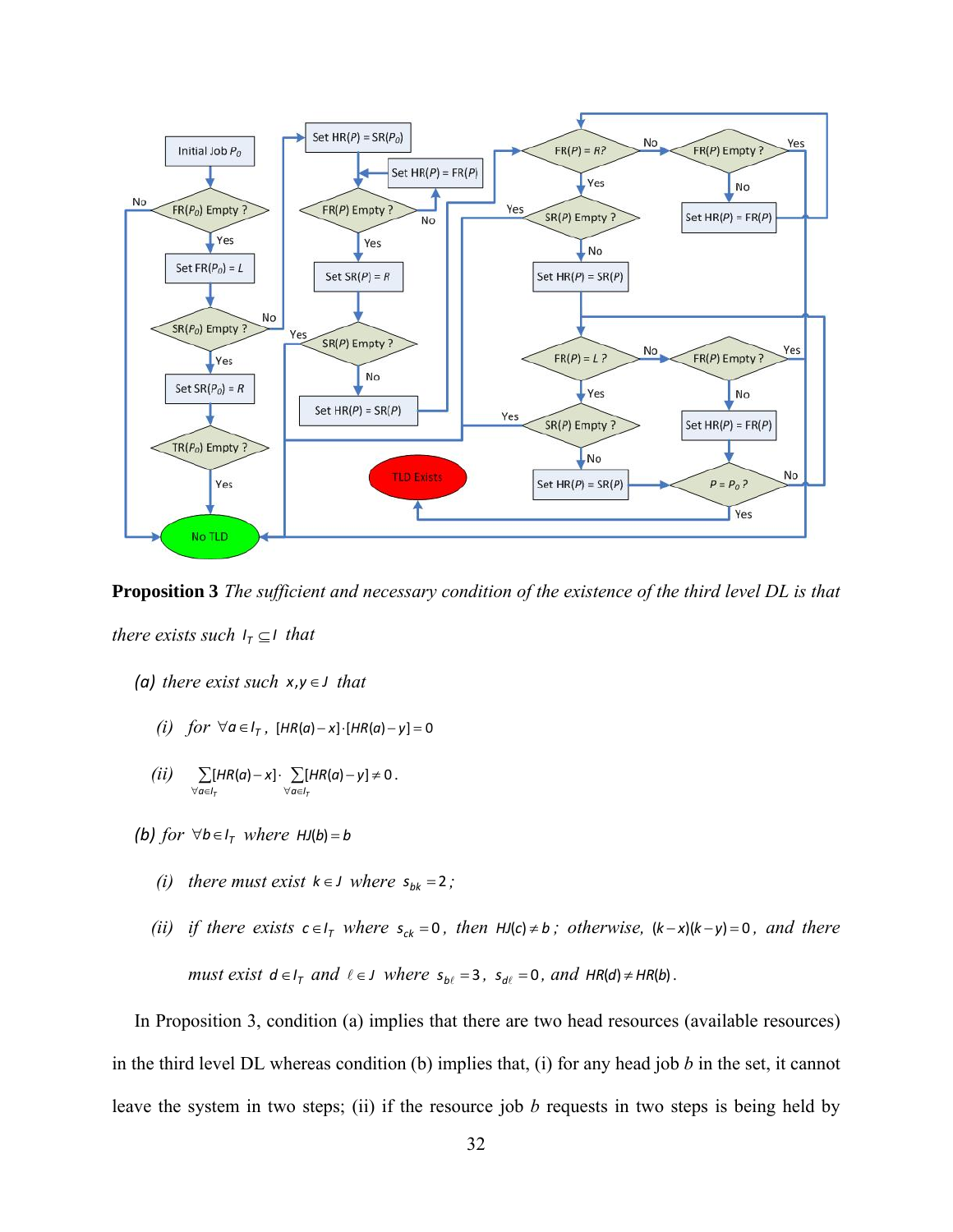another job *c* in the set, the head job of job *c* cannot be job *b*; (iii) if the resource job *b* requests in two steps is not being held by another job in the set, then job *b* cannot leave the system in three steps, the resource job *b* requests in two steps must be one of the head resources, and the resource job *b* requests in three steps is being held by another job *d* in the set, whose head resource cannot be job *b*'s head resource. We now apply Proposition 3 to the previous example in Figure 3. The state matrix of the system in Figure 3 is

$$
S = \begin{bmatrix} 0 & 1 & X & X & X & X \\ X & 0 & 1 & 2 & 3 & X \\ X & X & X & 1 & 0 & 2 \\ 2 & X & 1 & X & X & 0 \end{bmatrix}
$$

- 1. Condition (a).(i) & (ii) in Proposition 3 are satisfied as  $HR(1) = HR(2) = HR(4) = 3$  and  $HR(3) = HR(5) = 4$ .
- 2. Condition (b).(i) in Proposition 3 is satisfied as  $HJ(2)=2$ ,  $HJ(3)=3$ ,  $HJ(4)=4$ , and  $s_{24} = s_{36} = s_{41} = 2$ .
- 3. Condition (b).(ii) in Proposition 3 is satisfied as
	- $\Diamond$  Resource 4, which is requested by job 2 in two steps, is available; Also,  $s_{25} = 3$ ,  $s_{35} = 0$ , and  $HR(2) = 3 \neq HR(3) = 4$ .
	- $\Diamond$  *s*<sub>36</sub> = 2, *s*<sub>46</sub> = 0, and *HJ*(3) = 3  $\neq$  *HJ*(4) = 4.
- $\Diamond$  *s*<sub>41</sub> = 2, *s*<sub>11</sub> = 0, and *HJ*(4) = 4  $\neq$  *HJ*(1) = 2.

Therefore, there is a third level DL in the current system state.

Thus far, we have defined the first, second, and third level DL as well as the corresponding sufficient and necessary conditions. By checking these conditions, we are able to detect whether, under a certain system state, there exists an immediate DL or a DL-free unsafe state [1] (i.e., DL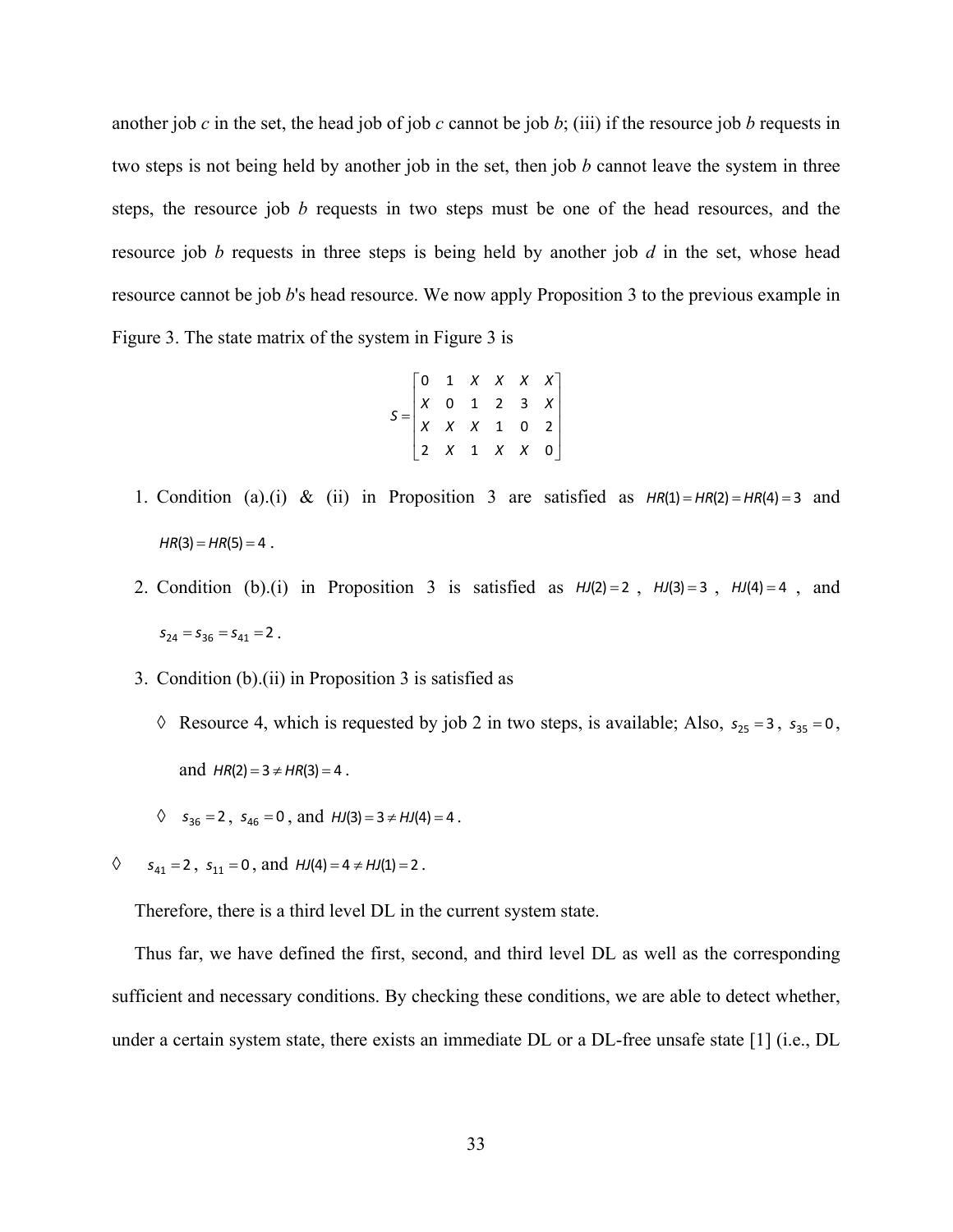is not avoidable in the future. In the following section, we will apply these DL detection methods to the job shop scheduling problems, and propose a DL-free scheduling algorithm.

#### **CHAPTER IV. POLICY BASED REINFORCEMENT LEARNING ALGORITHM**

Since the detection strategy for DL higher than third-level has not been found until now, our DL-free scheduling algorithm is applied off-line before the production batch entering the shopfloor.

For a job-shop system, an efficient DL-free schedule satisfies: (i) jobs are processed based on the predefined routines; (ii) system evolves as jobs advance through the resources without DL occurring, and (iii) resource utilization is maintained in a reasonable level, or in other words, DL-free schedule performance such as makespan is acceptable under the demand constraints. Furthermore, computation time consumed to generate the DL-free schedule should be within an acceptable range so that this algorithm is applicable for real-time implementation.

In this section, suppose that the job-shop system discussed (i) is buffer-less, (ii) consists of M jobs and N resources (every job has N process steps), and (iii) the current system state can be observed. Furthermore, suppose  $S_0$  and  $S_E$  represent the initial state (i.e., before each job entering the system) and the final state (i.e., all jobs finished their process), respectively. Hence, there are  $M\times N$  (number of jobs  $\times$  number of process steps) process steps or  $M\times N$  different system states between  $S_0$  and  $S_E$ . Therefore, finding a DL-free schedule is actually finding a multi DL-free system states transition route from  $S_0$  to  $S_E$ .

Normally, task of reinforcement learning algorithm is to maximize the long-term reward. The Policy search based RL scheduling algorithm introduced in this section aims to find the schedule for buffer-less job-shop system with an optimal or sub-optimal makespan (minimum makespan)

34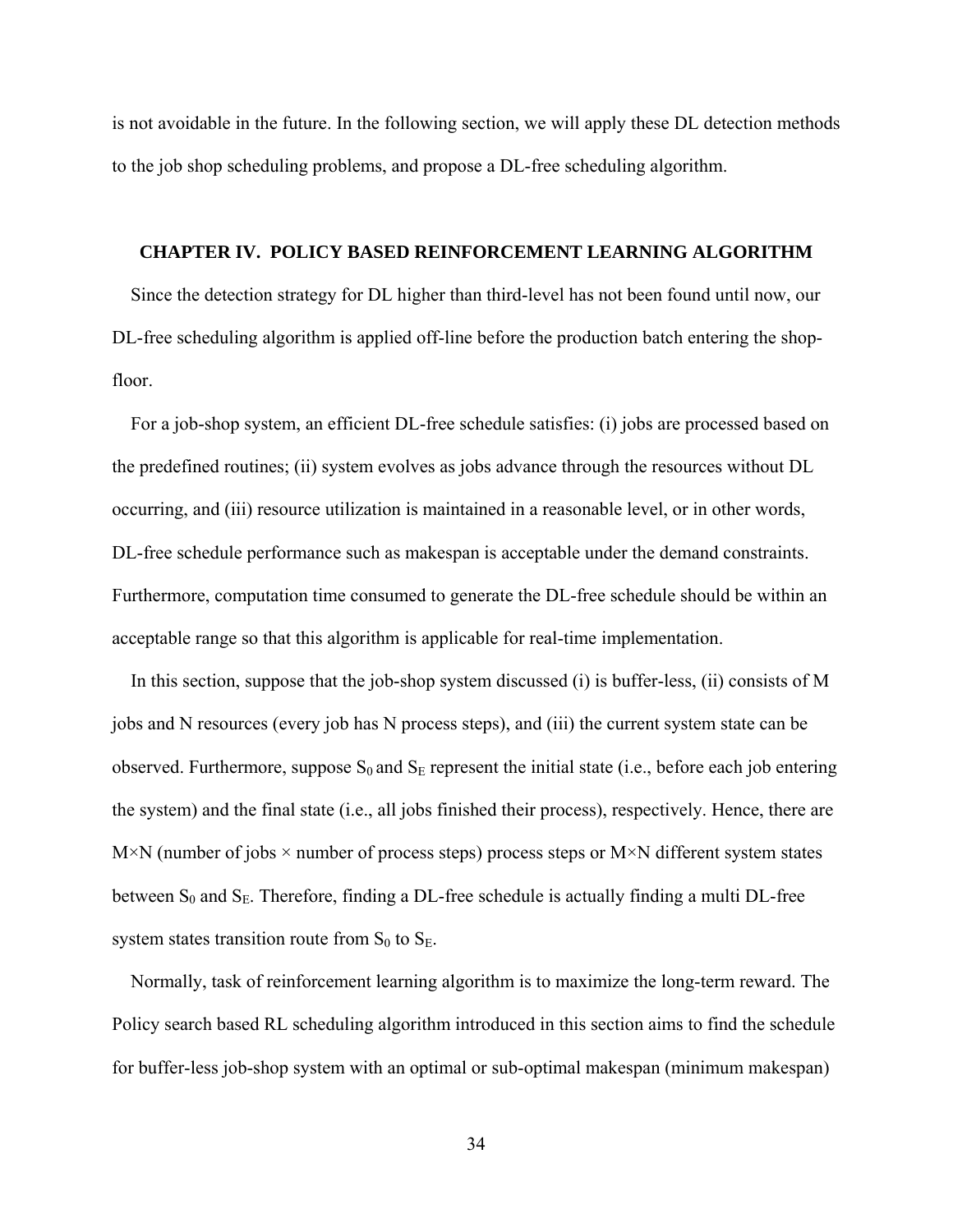effectively. The key point of policy search based multi-state reinforcement learning is to have independent searching action at each state to improve their local policies subject to a common goal. Considering an M×N JSP problem as a stochastic problem with M×N states, we choose every operating action through policy search, and action with the best policy performance will be selected. Policy search algorithm searches directly in the space of job shop scheduling dispatching rules without learning value functions, which can be highly effective. Intuitively, at any time point, the higher degree of concurrency, the less makespan the DL-free schedule will be subect to. Motivated by this intuition, we utilize policy based reinforcement learning approach as illustrated below.

**Definition 3.1** Given  $S_i \subseteq S$  be the current state of operation i, where  $S_i = \{A(\pi_1), A(\pi_2), \ldots, A(\pi_i)\}$ ,  $\{A_i\}$ *corresponds to the set of actions current state can execute,*  $\pi$  *corresponding policies of each feasible action. For each action Ai at current state, we have a corresponding local action reward* 

$$
parameter \, R(\ell_i) \, . \quad Where \, R(\ell) = \frac{\sum_{i,k=1}^{n}(J_i + M_k)}{C_{\text{MAX}}}
$$

 $c_{\text{max}}$  *is the corresponding makespan of selecting action,*  $\sum_{i,k=1} (J_i + M_k)$ *i*  $\sum_{i,k=1}$  $(J_i + M_k)$  *is the count summary of jobs* 

*and machines been involved during this makespan.* 

Here  $P(\pi)$  represents the performance of policy  $\pi$ , and  $R(\ell)$  represents the local action reward parameter.

**Definition 3.2** *Given a distribution over a set*  $S_0 \subseteq S$  *of starting states, for policy*  $\pi$ *, which need to be chosen from the spaces of policies at each state until reaching a final state, the performance*  $P(\pi)$  *of*  $\pi$ *, is defined as the expected value of local action reward parameter*  $R(\ell)$ *.* 

$$
P(\pi) = E[R_0 | S_0 \in S_0, \pi] = E[\sum_{i=1}^n (\gamma^i R(i)) | \pi] = \lim_{n \to \infty} \frac{1}{n} \sum_{i=1}^n R(\ell)
$$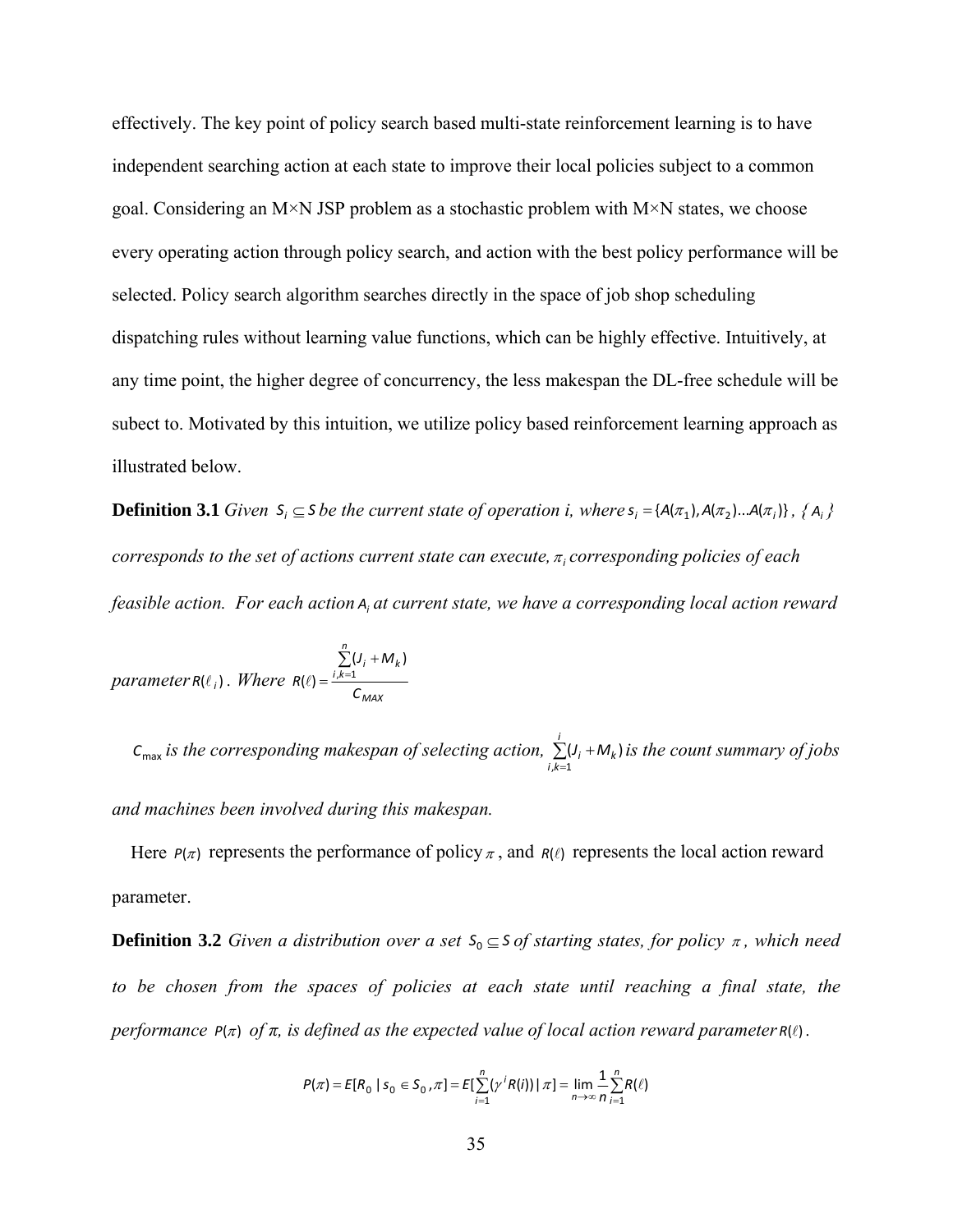In JSP problems, the discount factor  $\gamma$  can be safely set to 1 because the existence of a termination state  $S_E$  is assumed. Once the final state is reached, the process stops and receives no further rewards. The essential idea of the policy search-based reinforcement learning is to directly adapt the most promising policy to be learned with respect to its performance, Definition 6 provides a straightforward implementation of a procedure that is tailored for policy search reinforcement learning and that enables a single agent interact with the environment and improve its policy independently.

As discussed before, we consider teams of cooperative actions that all seek to optimize a global reward and we assume that the corresponding multi-action stochastic system can be modeled using our reinforcement learning approach with searching action sets. Therefore, there exists at least one sequence of actions that maximizes the expected reward  $P(\pi)$  for all actions, or we can say, minimizes the makespan for JSSP.

There are two strategies when selecting the transition:

#### (1) DL DETECTION

According to Proposition 1, 2, and 3, by checking the system state matrix, we are able to tell whether an operation/state change will result in first, second, or third level DL. Therefore, a set of DL-free operations can be generated out of the DL detection process.

# (2) POLICY BASED REINFORCEMENT LEARNING ALGORITHM

After the DL detection process, a policy based RL algorithm will be applied against the DL-free operations so as to select the operation with the highest priority to move. After moving the highest priority operations to its next resource, the system advances to the next state, and hence, the system state matrix will be updated.

36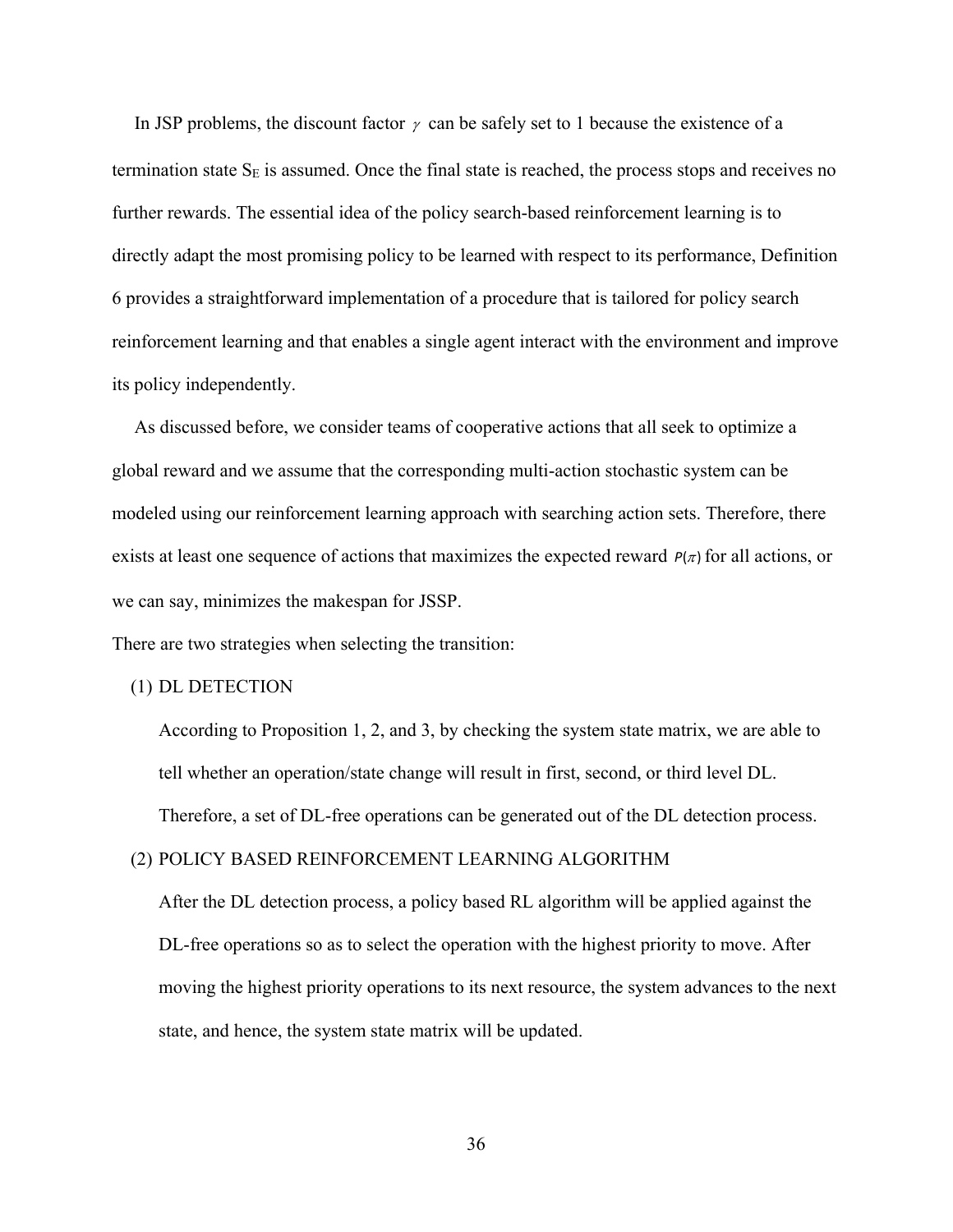

*Figure 4. Flow Chart of DL-free Scheduling Algorithm* 

However, since our DL detection algorithms are not applicable to DL higher than third level, it is possible that, under some system states, no feasible transition is detected to be DL-free. This is because a DL higher than third level has already occurred in the previous system state without being detected. Under this circumstance, we have to "backtrack" the system and choose another DL-free transition with a relatively lower priority. Here by "backtrack", we mean recovering the system to the state one-step before. Therefore, the system will reach the final state  $S_E$  in the end and a DL-free schedule will be obtained. The flow chart of DL-free scheduling algorithm is given in Figure 4. The details of the algorithm are given in Appendix A2.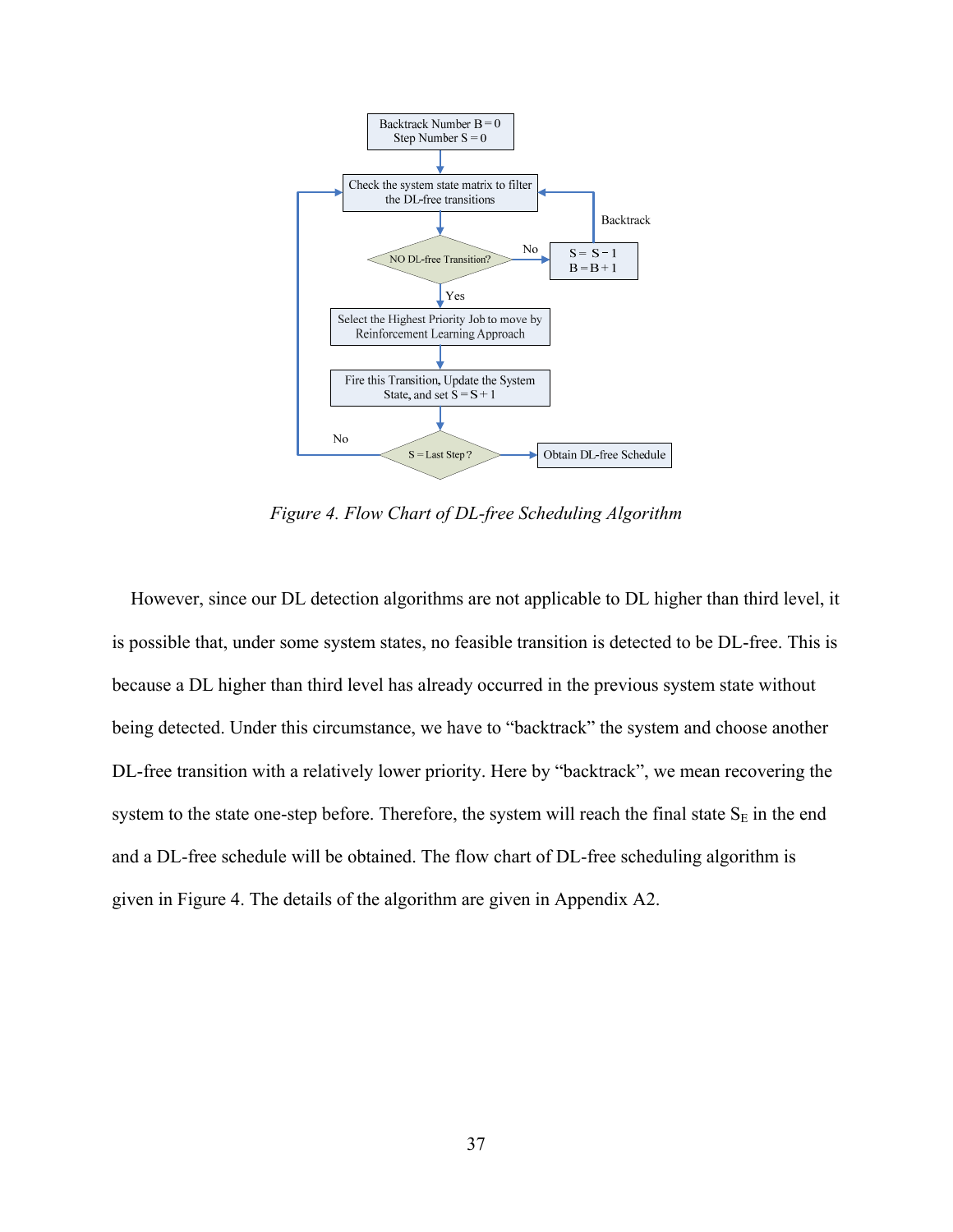# **CHAPTER V. EXPERIMENTS**

In this section, we apply the DL-free scheduling algorithm to the job-shop benchmark problems. These problems are widely-used as reference for researchers to check the performance of their scheduling methods in terms of makespan, flow time, and/or computation time. For detailed description of these benchmark problems, please refer to [20].

There are 40 benchmark problems of 8 different scales (5 problems for each scale). Data of each problem includes scale (number of jobs and resources), process route of each operation action, and process time for each step. These problems are designed with complicated resource crosscutting structure to increase the scheduling difficulty. Hence, if these systems are assumed to be buffer-less, the scheduling problem will become even more difficult.

We first study the performances of our DL-free scheduling algorithm in terms of makespan and backtrack number. Subsequently, we compare the computational time between scheduling algorithm with and without DL detection. The experimental results of 40 benchmark FMSs scheduling using our DL-free scheduling algorithm are given in Table 1.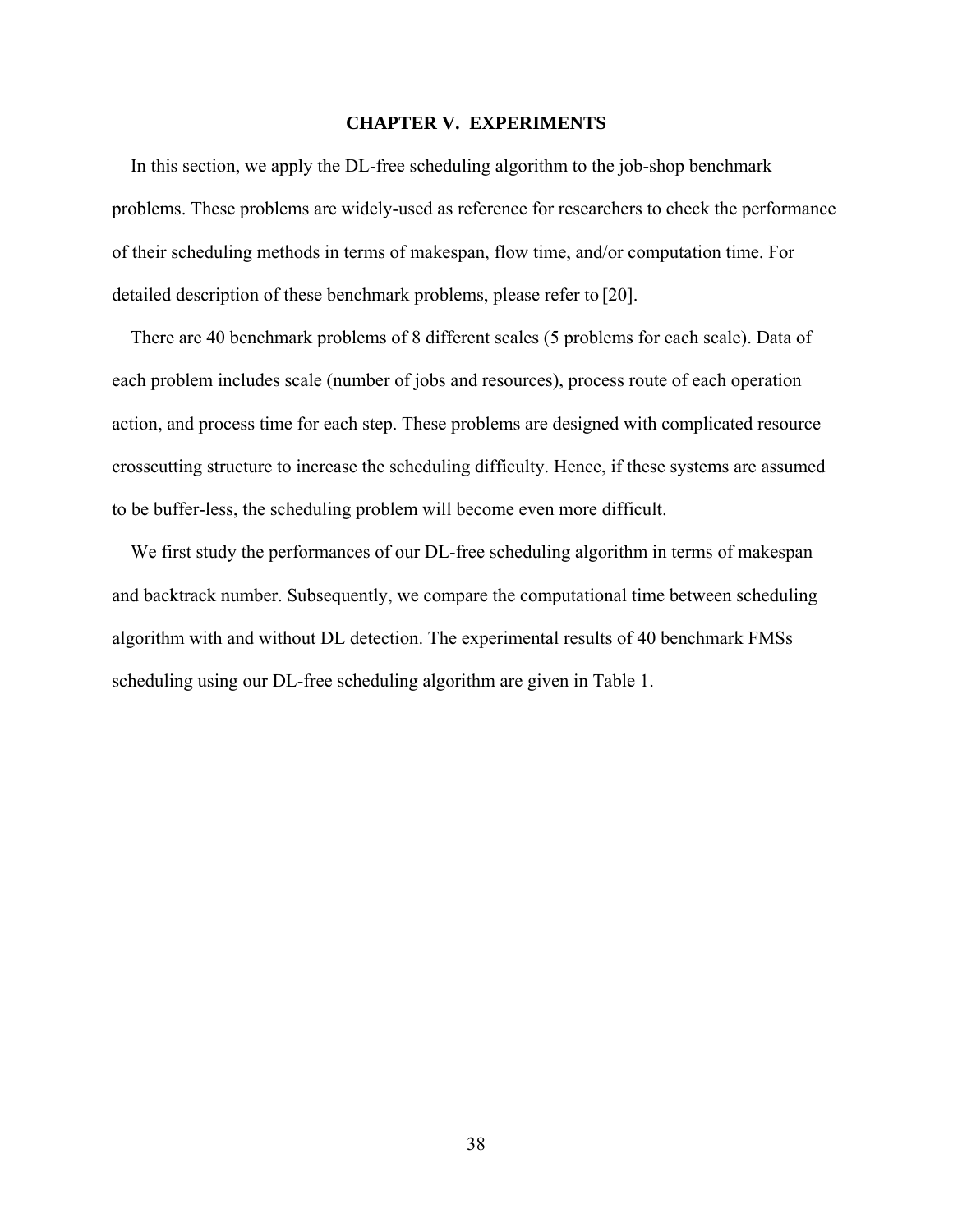| Problem (size) | 2LD           |                  | 3LD           |                  |          | Optimal         |
|----------------|---------------|------------------|---------------|------------------|----------|-----------------|
|                | Time          | <b>Backtrack</b> | Time          | <b>Backtrack</b> | Makespan | Makespan        |
| <b>FT06</b>    | $<$ 1 sec.    | $\boldsymbol{0}$ | $<$ 1 sec.    | $\boldsymbol{0}$ | 512      | 512             |
| LA01(10x5)     | $<$ 1 sec.    | $\boldsymbol{0}$ | $\leq$ 1 sec. | $\boldsymbol{0}$ | 1096     | 1073            |
| LA02(10x5)     | $\leq$ 1 sec. | $\boldsymbol{0}$ | $\leq$ 1 sec. | $\boldsymbol{0}$ | 1025     | 1025            |
| LA03(10x5)     | $<$ 1 sec.    | $\boldsymbol{0}$ | $<$ 1 sec.    | $\boldsymbol{0}$ | 857      | 817             |
| LA04(10x5)     | $\leq$ 1 sec. | $\boldsymbol{0}$ | $\leq$ 1 sec. | $\boldsymbol{0}$ | 933      | 827             |
| LA05(10x5)     | $\leq$ 1 sec. | $\boldsymbol{0}$ | $<$ 1 sec.    | $\boldsymbol{0}$ | 879      | 879             |
| LA06(15x5)     | $\leq$ 1 sec. | $\boldsymbol{0}$ | $<$ 1 sec.    | $\overline{7}$   | 1390     | N/A in 48 hours |
| LA07(15x5)     | $\leq$ 1 sec. | $\boldsymbol{0}$ | $\leq$ 1 sec. | 13               | 1337     | N/A in 48 hours |
| LA08(15x5)     | $<$ 1 sec.    | $\boldsymbol{0}$ | $<$ 1 sec.    | 19               | 1314     | N/A in 48 hours |
| LA09(15x5)     | $<$ 1 sec.    | $\boldsymbol{0}$ | $\leq$ 1 sec. | $\boldsymbol{0}$ | 1609     | N/A in 48 hours |
| LA10(15x5)     | $\leq$ 1 sec. | $\boldsymbol{0}$ | $\leq$ 1 sec. | 8                | 1525     | N/A in 48 hours |
| LA11(20x5)     | $\leq$ 1 sec. | $\boldsymbol{0}$ | $<$ 1 sec.    | $\mathfrak{Z}$   | 1873     | N/A in 48 hours |
| LA12(20x5)     | $\leq$ 1 sec. | $\boldsymbol{0}$ | $\leq$ sec.   | 17               | 1726     | N/A in 48 hours |
| LA13(20x5)     | $\leq$ 1 sec. | $\boldsymbol{0}$ | $\leq$ 1 sec. | 14               | 1895     | N/A in 48 hours |
| LA14(20x5)     | $\leq$ 1 sec. | $\boldsymbol{0}$ | $\leq$ 1 sec. | $\boldsymbol{0}$ | 1901     | N/A in 48 hours |
| LA15(20x5)     | $\leq$ 1 sec. | $\boldsymbol{0}$ | $\leq$ 1 sec. | $\boldsymbol{0}$ | 2015     | N/A in 48 hours |
| LA16(10x10)    | $\leq$ 1 sec. | $\mathbf{1}$     | $\leq$ 1 sec. | 16               | 1498     | N/A in 48 hours |
| LA17(10x10)    | $<$ 1 sec.    | $\boldsymbol{0}$ | $\leq$ 1 sec. | 113              | 1187     | N/A in 48 hours |
| LA18 (10x10)   | $\leq$ 1 sec. | $\boldsymbol{0}$ | $<$ 1 sec.    | 12               | 1478     | N/A in 48 hours |
| LA19(10x10)    | $\leq$ 1 sec. | 6                | $<$ 1 sec.    | 31               | 1412     | N/A in 48 hours |
| LA20 (10x10)   | $<$ 1 sec.    | $\boldsymbol{0}$ | $<$ 1 sec.    | $\boldsymbol{0}$ | 1514     | N/A in 48 hours |
| LA21 (15x10)   | $\leq$ 1 sec. | 21               | $\leq$ 1 sec. | 409              | 2051     | N/A in 48 hours |
| LA22 (15x10)   | $<$ 1 sec.    | 29               | 3 sec.        | 12053            | 1811     | N/A in 48 hours |
| LA23(15x10)    | $\leq$ 1 sec. | 143              | $\leq$ 1 sec. | 1339             | 2032     | N/A in 48 hours |
| LA24(15x10)    | $<$ 1 sec.    | 22               | $\leq$ 1 sec. | 888              | 1934     | N/A in 48 hours |
| LA25(15x10)    | $<$ 1 sec.    | 108              | $\leq$ 1 sec. | 12430            | 1983     | N/A in 48 hours |
| LA26(20x10)    | $<$ 1 sec.    | 38               | 45 sec.       | 624349           | 2666     | N/A in 48 hours |
| LA27(20x10)    | $\leq$ 1 sec. | 36               | $<$ 1 sec.    | 221              | 2730     | N/A in 48 hours |
| LA28 (20x10)   | $\leq$ 1 sec. | 6                | $\leq$ 1 sec. | 799              | 2600     | N/A in 48 hours |

*Table 1. Results of 40 benchmark job shop instances*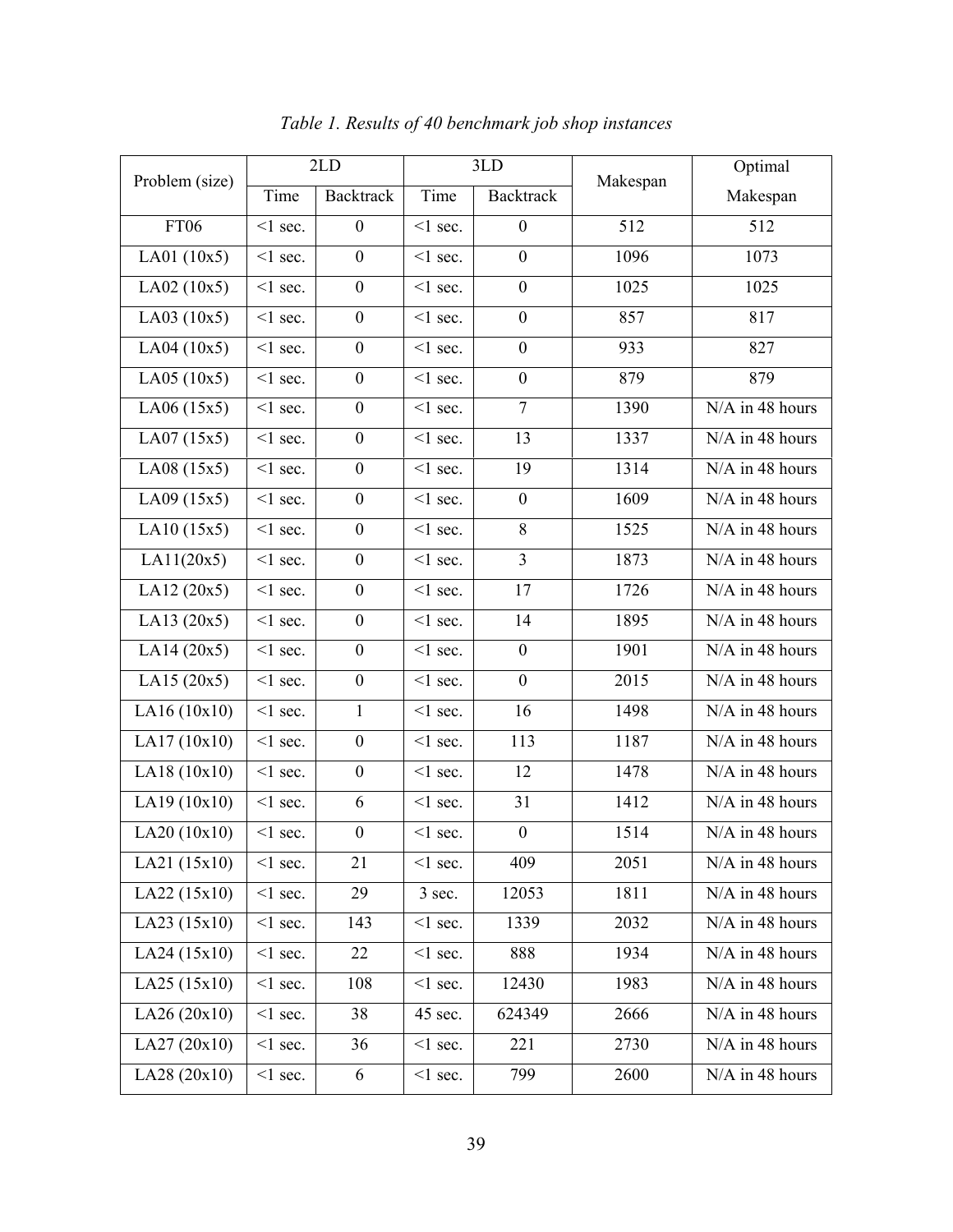| LA29(20x10)  | $\leq$ 1 sec.   | 196 | $\leq$ 1 sec.    | 8683                   | 2621 | $N/A$ in 48 hours |
|--------------|-----------------|-----|------------------|------------------------|------|-------------------|
| LA30(20x10)  | $\leq$ 1 sec.   | 23  | $\leq$ l sec.    | 591                    | 2774 | $N/A$ in 48 hours |
| LA31(30x10)  | $\leq$ 1 sec.   | 33  | $\leq$ l sec.    | 3174                   | 3701 | $N/A$ in 48 hours |
| LA32(30x10)  | $\leq$ 1 sec.   | 73  | 47 sec.          | 295725                 | 3997 | $N/A$ in 48 hours |
| LA33 (30x10) | $\leq$ sec.     | 71  | 4 sec.           | 46982                  | 3791 | $N/A$ in 48 hours |
| LA34(30x10)  | $\leq$ 1 sec.   | 94  | 4 sec.           | 26426                  | 3929 | $N/A$ in 48 hours |
| LA35(30x10)  | $\leq$ 1 sec.   | 68  | $\leq$ 1 sec.    | 9705                   | 4076 | $N/A$ in 48 hours |
| LA36(15x15)  | $\leq$ 1<br>sec | 69  |                  | Not available in 3 hrs | 2543 | $N/A$ in 48 hours |
| LA37(15x15)  | $\leq$ 1 sec.   | 239 | $\leq$ 1 sec     | 1765                   | 2800 | $N/A$ in 48 hours |
| LA38(15x15)  | $\leq$ 1 sec.   | 339 | $8 \text{ min.}$ |                        | 2301 | $N/A$ in 48 hours |
| LA39(15x15)  | $\leq$ 1 sec.   | 35  | $\leq$ l sec.    | 1922                   | 2386 | $N/A$ in 48 hours |
| LA40(15x15)  | $\leq$ 1 sec.   | 415 | 15 min.          | 8518357                | 2578 | $N/A$ in 48 hours |

From the results shown in Table 1, we have the following explanations and conclusions:

- (1) All benchmark problems can be solved via using our DL-free scheduling algorithm within reasonably acceptable time. For small- and middle-size problems, the search time is less than 1 second.
- (2) The obtained makespans are for small-size job shop problems are very close to the optimal value. We notice that, for some problems such as FT06, LA02, and LA05, the obtained makespans are actually optimal. These results imply that the policy based reinforcement learning approach is extremely efficient in terms of reducing makespan. We also notice that, due to the complexity of these problems. The optimal values cannot be found in 48 hours, while our algorithm is able to find the DL-free schedule with sub-optimal makespan within 1 second for all the presented job shop problems.
- (3) The total flow time of the obtained DL-free schedules is fairly close to the optimal value for small-size job shop problems. As for the middle- and large-size job shop problems, the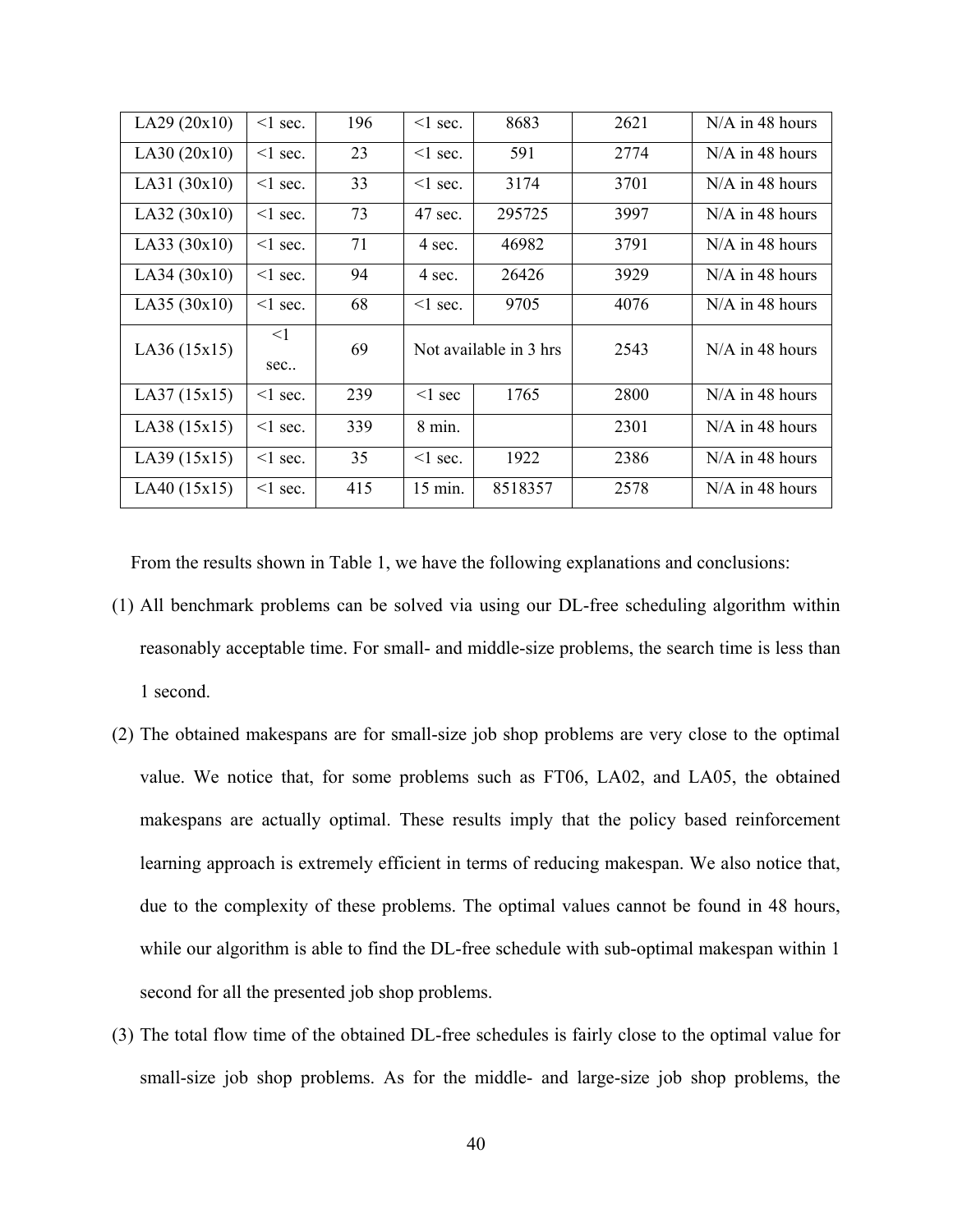optimal flow time cannot be found in 48 hours. Therefore, the results presented in this paper provide the upper bounds of the total flow time of the DL-free schedules for those job shop problems, which can be utilized as references for future research.

(4) Backtracks number increases as the system becomes larger. For small-scale systems, such as LA01~LA15, backtracks for most problems are 0 (except LA12 and LA13). This is because, for systems with 5 resources, each operation action has only 5 processing steps. Hence, it is rare to generate a system state with DL higher than third level (recall that DL lower than forth level can be detected) during the manufacturing process, even in the well-designed benchmark problems. For large-scale FMSs, more work-pieces/jobs and longer processing routes may cause the occurrence of DL higher than third level, which results in Backtrack. However, the number of backtrack used is kept in a relatively low level for all benchmark problems.

Therefore, one may expect our DL-free scheduling algorithm to be applied to other problems with similar scale and structure features. Moreover, although this is an off-line scheduling algorithm, the negligible computation time makes it an eligible tool for quick response to the disturbances in systems, such as adding new JOBs, removing JOBs being processed, change of priorities, and machine breakdown. Once a disturbance event happens, our scheduling algorithm can re-schedule and generate a new DL-free schedule within 1 second, which is indistinguishable to the on-line scheduling.

According to DL-free schedules obtained, one may picture the Gantt chart of production process. To increase the intuitiveness of job shop scheduling, as an example, Figure 5 and 6 give the Gantt chart of LA08 (scale of  $15\times5$ ) and LA16 (scale of  $10\times10$ ), which can be used as references for real shop implementation. In Figure 5 and 6, each row represents the loading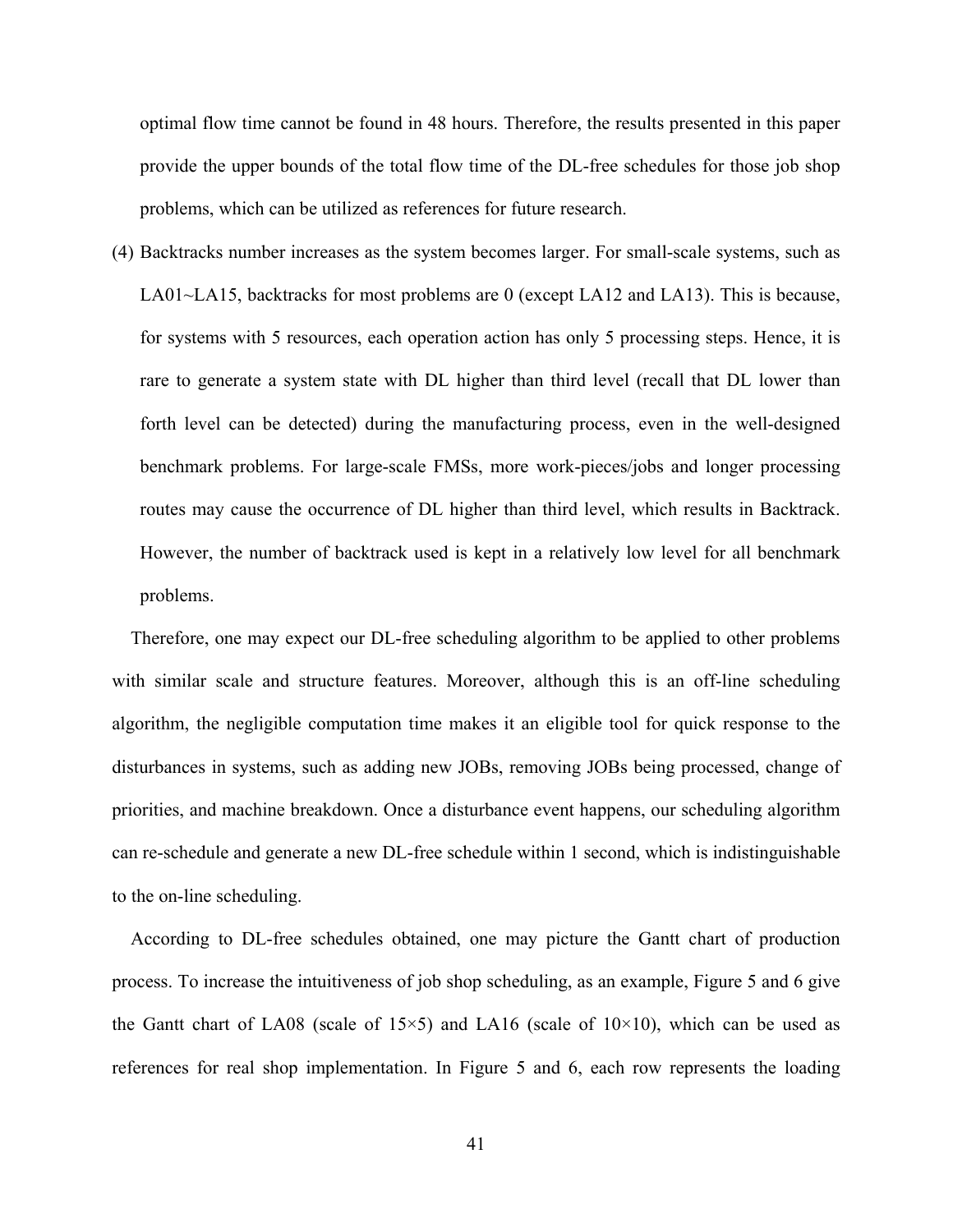process of a machine; each block represents a single process on a machine; block width represents the process time; the number at top left corner of each block represents the operation action label; the number at top left corner of the whole figure is the makespan. Reader may check the process and prove the schedule is DL free.



*Figure 5. DL-free Schedule of LA08 (15 jobs on 5 machines) with makespan = 1314* 



*Figure 6. DL-free Schedule of LA16 (10 jobs on 10 machines) with makespan = 1543*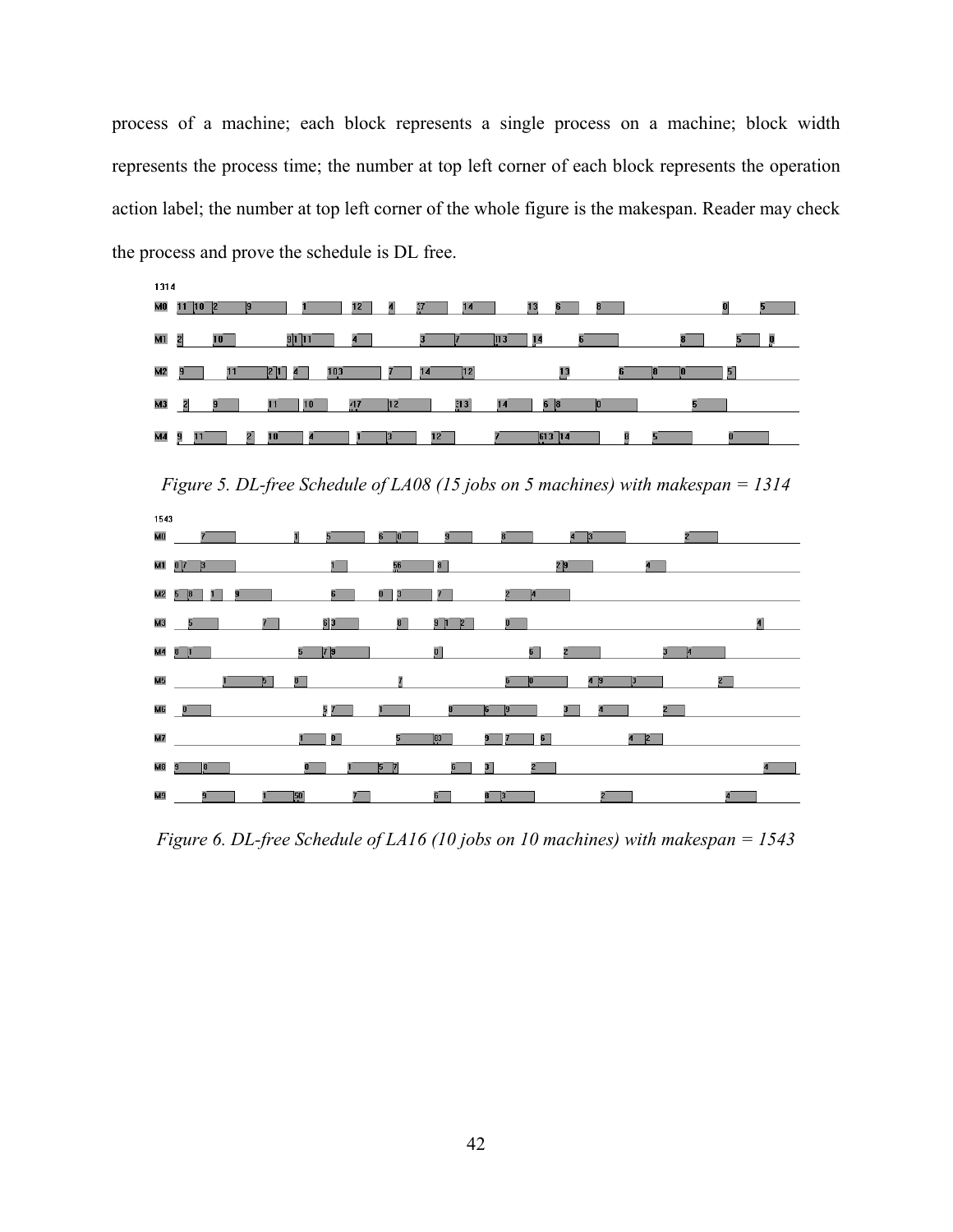#### **CHAPTER VI. CONCLUSION AND FUTURE RESEARCH**

In this paper, based on transition graph model, we analyzed the general pattern of high level DL in the context of discrete manufacturing systems, and propose the corresponding detection algorithms. With the help of these DL detection algorithms, we were able to develop a DL-free scheduling algorithm for buffer-less job shop FMSs (e.g., production plants for air-plane head or turbine dynamo shaft). Applying our DL-free scheduling algorithm to 40 widely-used benchmark problems, DL-free schedules for all the benchmark FMSs can be obtained within 1 second, with acceptable makespans. To the best of our knowledge, for FMSs with considerable scale, under the restriction of NO-buffer, those solutions have never been published in the extant literature.

Hence, it is safe to conclude that our DL-free scheduling algorithm is applicable to the real implementations of job-shop FMSs. Furthermore, the basic idea of our high level DL detection algorithm can also be extended to other man-made "resource intensive and highly sharing" systems (e.g., computer operation systems, communication systems, and traffic systems), which could be one direction of the future works.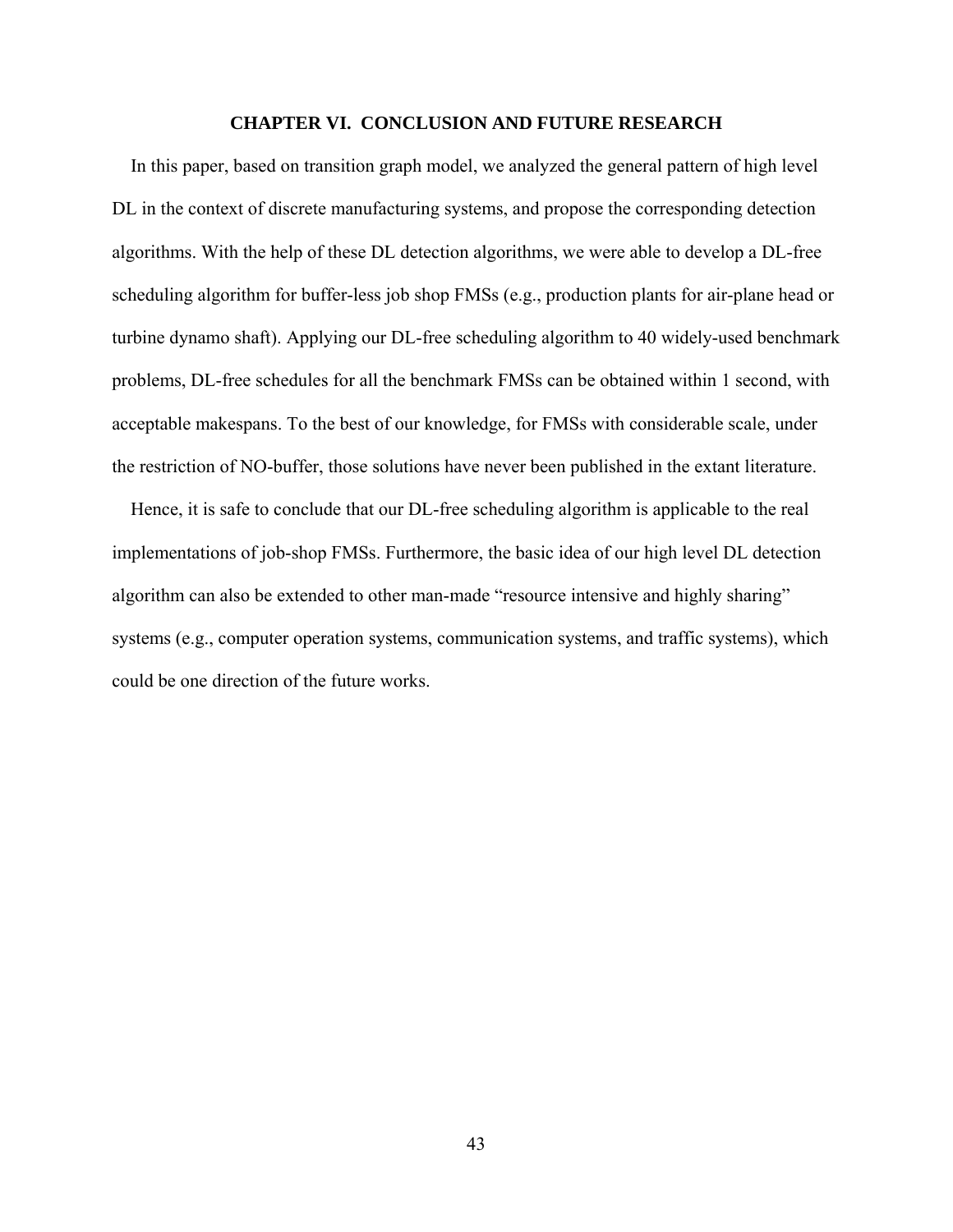# **Appendix**

*Representation Scheme:* 

| M                     | number of Jobs in the system                            |
|-----------------------|---------------------------------------------------------|
| $\overline{N}$        | number of resources in the system                       |
| S                     | number of system state in a search                      |
| unblk[ <sub>S</sub> ] | Set of unblocked (movable) job(s) at step $S$           |
| DLfr/S                | Set of DL-free job(s) at step S                         |
| $HR(p_i)$             | the resource which job $p_i$ is holding                 |
| $FRR(p_i)$            | the resource which job $p_i$ requests next step         |
| $SRR(p_i)$            | the resource which job $p_i$ requests two steps later   |
| $TRR(p_i)$            | the resource which job $p_i$ requests three steps later |
| $S_E$                 | final state of the system                               |

# *A.1 Deadlock-free Scheduling Algorithm*

*The details of our deadlock free scheduling algorithm are given as follows, and readers may refer to the flow chart of the schedule algorithm shown in Fig.3.1:* 

*Step 1: System initialization. Set search index SI = 0* 

*Step 2: Search initialization. Set step number*  $S = 0$ *, backtrack number*  $B = 0$ 

*Step 3: From the unblocked products set of current step P\_unblk[S], using DL detection* 

*algorithm, we exclude the product(s) which will cause deadlock or DL free unsafe state, and put the left products(s) into DL free products set of current step P\_DLfr[S]. If P\_DLfr[S] Ø, go to step 5. Otherwise, set B = B + 1 and check whether B reaches UBB. If B = UBB, go to step 5; if* 

*B<UBB, recover the system to step S-1 and set S = S – 1, then try Step 3 again.*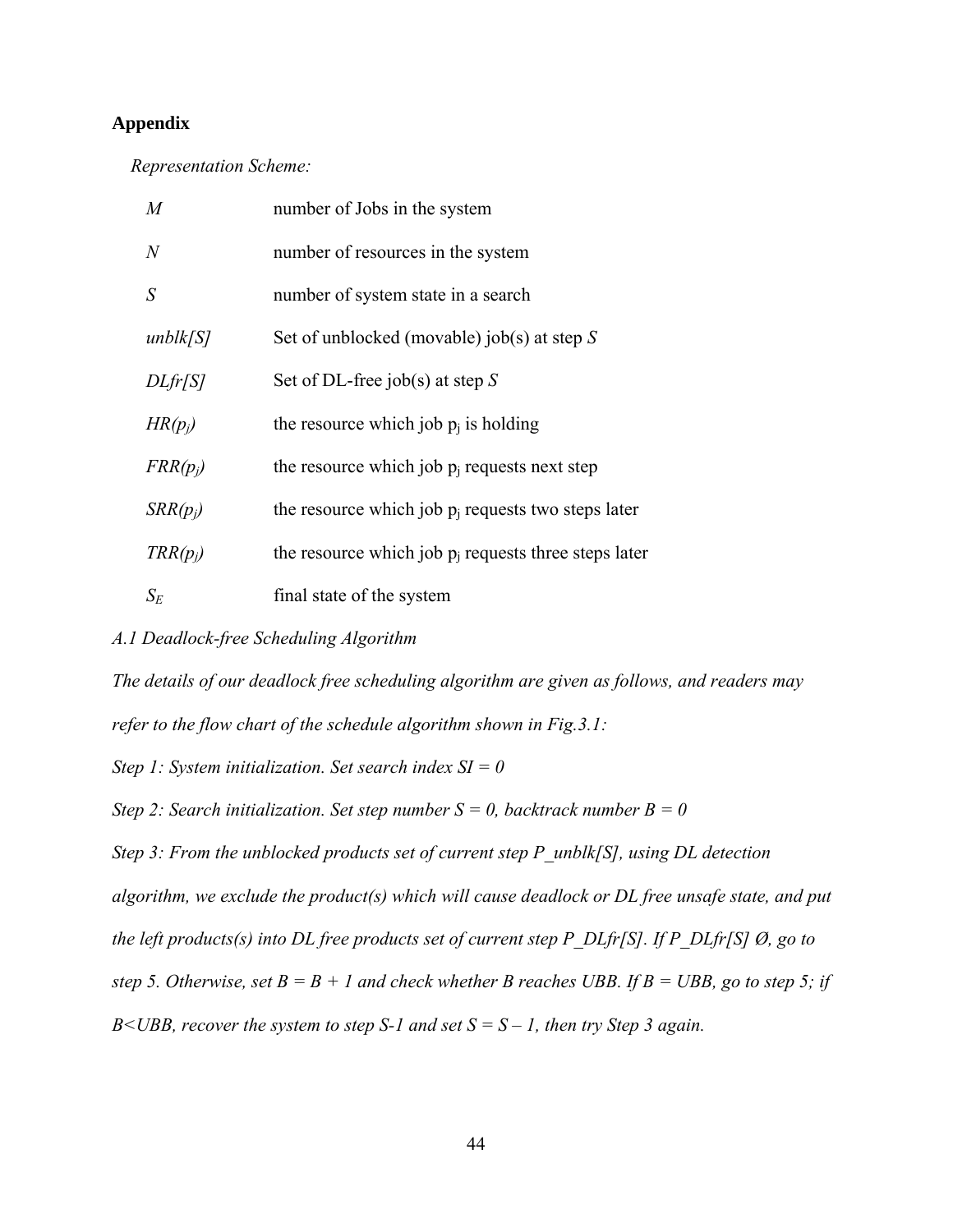*Step 4: Use HNGP to select one product p from P\_DLfr[S], set P\_unblk[S] = P\_unblk[S] – {p}. Move product p, set*  $S = S + I$  *and update the state of system. If*  $S = SE$ *, end algorithm and store the obtained schedule.* 

*Step 5: Set SI = SI + 1, if SI reaches the product number M, end the program. Otherwise, go back to step 2 and start another search.* 

*A.2 Second Level Deadlock Detection Algorithm* 

*Assume that the set of products processing in the system is*  $P = \{pj \mid j = 1, ..., M\}$  *and set j=1 at the beginning of the algorithm. Now we describe the 2nd level deadlock detection algorithm as follows:* 

*If j>M, there is no 2nd level DL and we end the algorithm. If pj doesn't have two more steps to process in future or SRR(pj) is idle, set j = j+1 and repeat (1); otherwise, we use pT to denote the product that occupies SRR(pj) and set FRR(pj) as central resource RC, then go to (2) If FRR(pT) = RC, then go to (3); otherwise go to (4)* 

*If SRR(pT) = HR(pj), then the system is under 2nd level deadlock status and we end the algorithm; if SRR(pT) is idle or the product processing in SRR(pT) has already been searched (that is have already been denoted by pT), then we set j=j+1 and go back to (1); else we use pT to denote the product processing in SRR(pT) and go back to (2)* 

*(4) If FRR(pT)= HR(pj) and the algorithm has at least been to step(3) once, then the system is under 2nd level deadlock status and end the algorithm; if FRR(pT) is idle or the product processing in FRR(pT) has already been searched, then we set j=j+1 and go back to (1); else we use pT to denote the product processing in FRR(pT) and go back to (2)*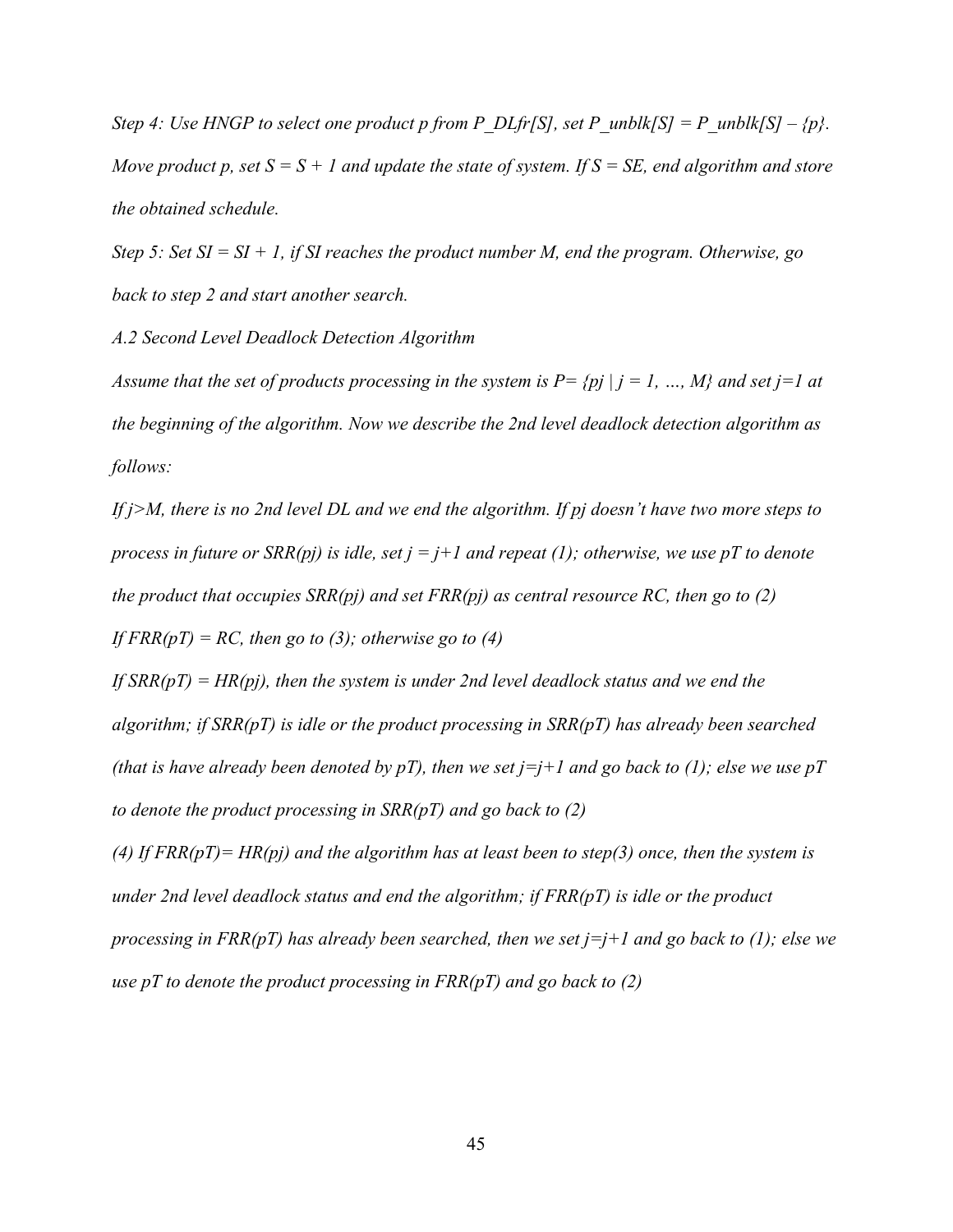*The algorithm is in polynomial computation, since only M products in system and utmost N-1 steps may be tried to find the conclusion (usually M is bigger than N), the computation complexity is O(1)->O(N2 - 2N + 1).* 

*A.3 Third level Deadlock Detection Algorithm* 

*Assume the set of products processing in the system is P= {pj | j = 1, ..., M}, where N<M, N is the number of machine resource in system. Set j=1 at the beginning of the algorithm. Now we describe the algorithm to detect the first pattern of 3rd level deadlock shown in Fig.3.7 as follows:* 

*If j>M, the system is not under third level deadlock and end the algorithm, then let j=j+1 and repeat (1). If pj does not have three more steps to process in the future or TRR(pj) is idle, then let*   $j=j+1$  and go to (1), else use p to denote the product that occupies  $TRR(pj)$  and set  $FRR(pj)$  and *SRR(pj) as FCR and SCR respectively, then go to (2)* 

*If FRR(pT)=SCR, then go to (3); otherwise, go to (6)* 

*If SRR(pT)=FCR, then go to (4); otherwise, go to (5)* 

*If TRR(pT)= HR(pj), then system is under 3rd level deadlock and terminate the algorithm; if TRR(pT) is idle or the product processing in TRR(pT) has already been searched, then set*  $j = j + 1$ *and go to (1); otherwise, set pT to be the product processing in TRR(pT) and go to (7) If SRR(pT) is idle or the product processing in SRR(pT) has already been searched, then let*  $j=j+1$  and go to (1); otherwise, set pT to be the product processing in SRR(pT) and go to (2) *If FRR(pT) is idle or the product processing in FRR(pT) has already been searched, or*   $FRR(pT) = HR(pj)$ , then let  $j=j+1$  and go back to (1), otherwise, set pT to be the product *processing in FRR(pT) and go to (2) If FRR(pT)=FCR, then go to (8); otherwise, go to (10)*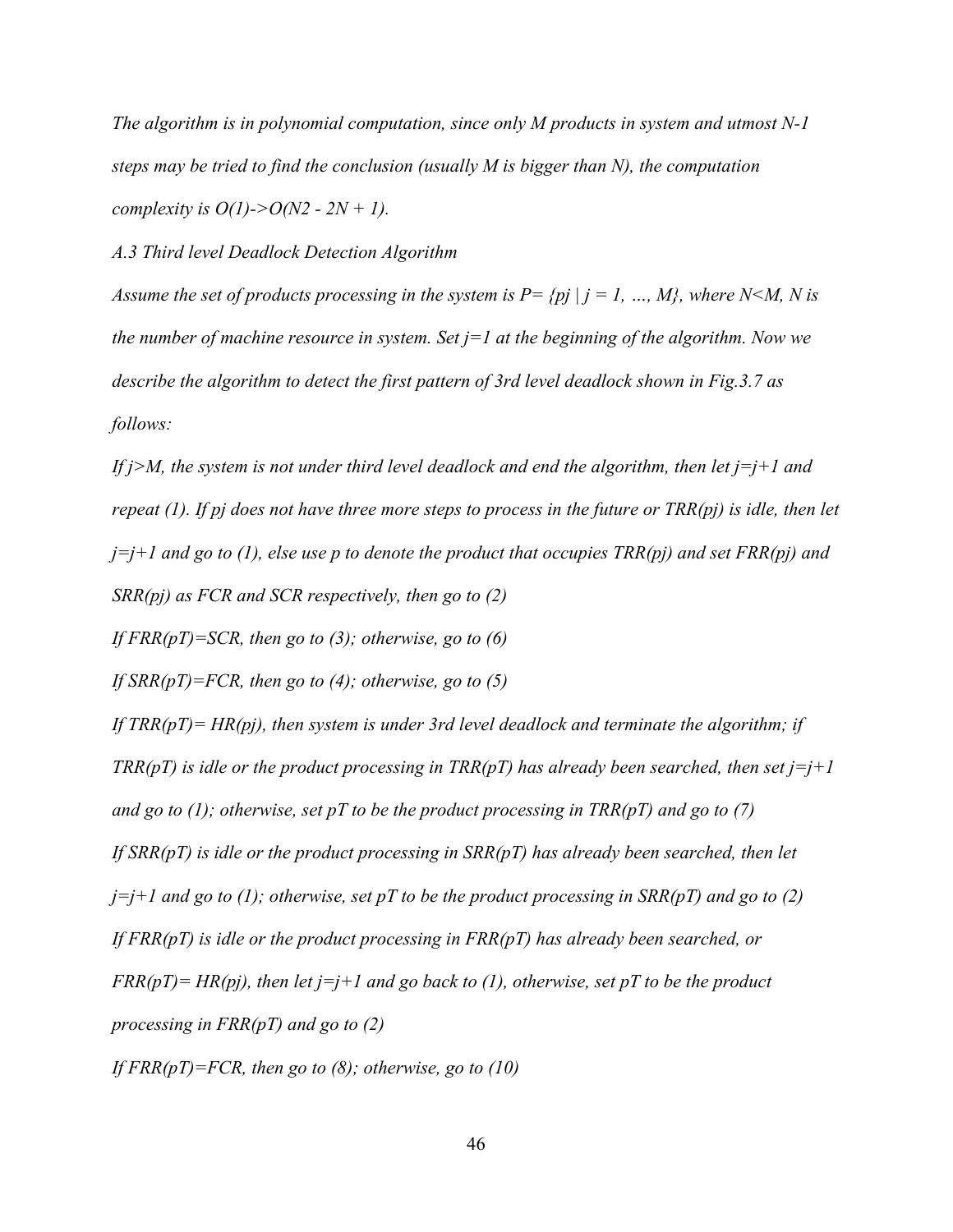If  $SRR(pT) = HR(pj)$ , then the system is under 3rd level DL and end the algorithm; if  $SRR(pT) =$ *SCR, then go to (9); otherwise, set pT to be the product processing in SRR(pT) and go to (7) If TRR(pT) is idle or the product processing in TRR(pT) has already been searched, then let*  $j=j+1$  and go to (1); otherwise, set pT to be the product processing TRR(pT) and go back to (7) *If FRR(pT)= HR(pj), then the system is under 3rd level deadlock and end the algorithm; if FRR(pT)* is idle or the product processing in *FRR(pT)* has already been searched, then let  $j=j+1$ *and go back to (1); otherwise, set pT to be the product processing in FRR(pT) and go to (7) The algorithm is in polynomial computation, since only M products in system and utmost N-1 steps may be tried to find the conclusion (usually M is bigger than N), the computation complexity is O(1)->O( (N-1)(N-2)(N-3) ).*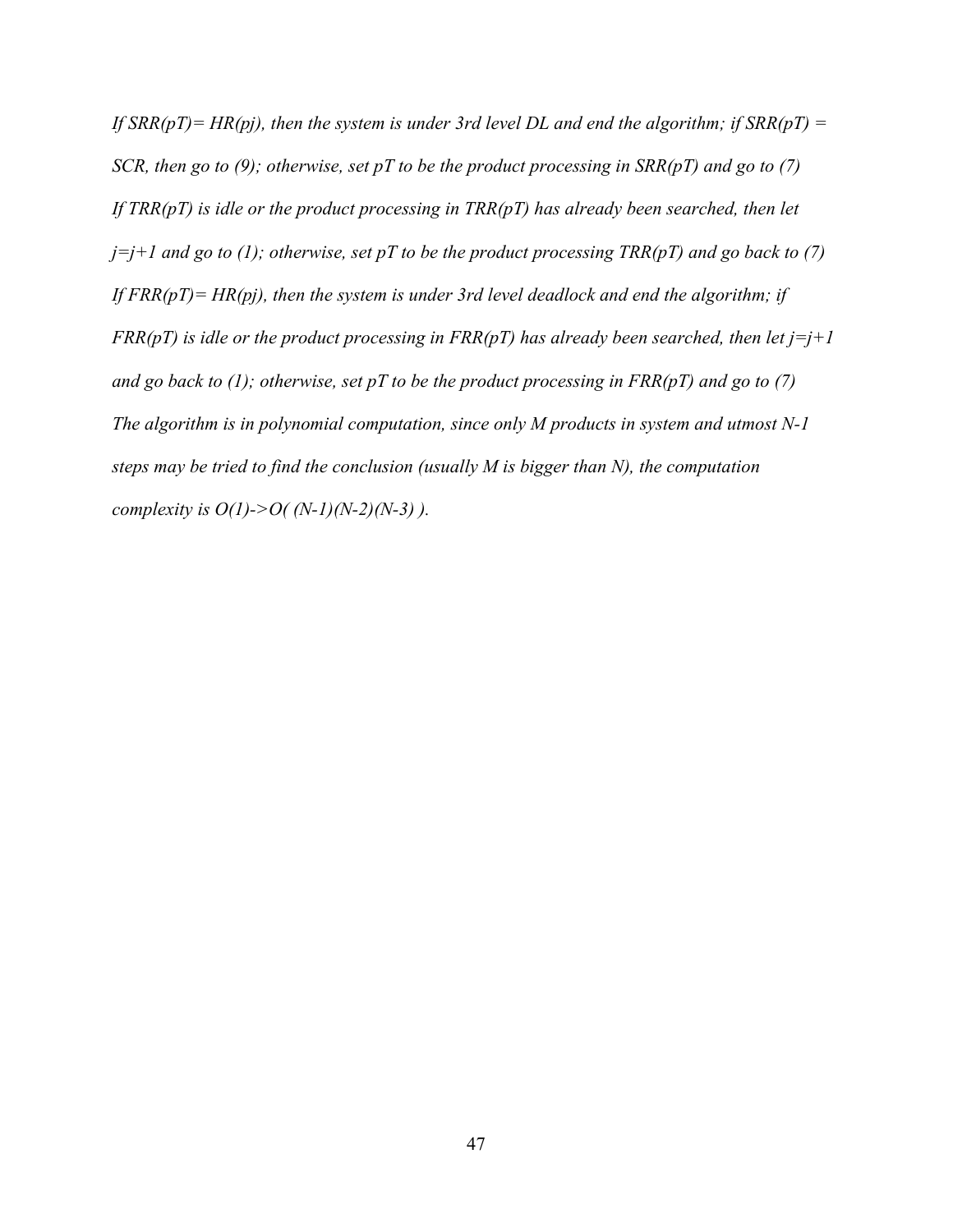#### **References**

- [1] Abdallah, I. B., Elmaraghy, H. A., Elmekkawy, T. (2002). Deadlock free scheduling in flexible manufacturing systems using Petri Net, *Int. J. of Prod. Res.*, 40, 2733-2756.
- [2] Abdallah, I. B., Elmaraghy, A. (1998). Deadlock prevention and avoidance in FMS: A Petri net based approach, *Int. J. Adv. Manuf. Tech.*, 14(10), 704–715.
- [3] Cassandras, C. G., Lafortune, S. (1999). *Introduction to Discrete Event Systems*. Boston, MA.
- [4] Cho, H., Kumaran, T. K., Wysk, R. A. (1995). Graph-Theoretic deadlock detection and resolution for flexible manufacturing systems. *IEEE Trans. Robotics Automat.*, 11, 413–421.
- [5] Chu, F., Xie, X. (1997). Deadlock analysis of Petri nets using siphons and mathematical programming. *IEEE Trans. Robot. Automat.*, 13, 793–804.
- [6] Coffman, E. G., Elphick, M. J., Shoshani, A. (1971). System deadlocks. *ACM Comput. Surv.*, 3, 67–78.
- [7] Ezpeleta, J., Colom, J. M., Martinez, J. (1995). A Petri net based deadlock prevention policy for flexible manufacturing system. *IEEE Trans. Robotics Automat.*, 11, 173–184.
- [8] Fanti, M. P., Maione, B. , Mascolo, S. , Turchiano, B. (1997a). Event-based feedback control for deadlock avoidance in flexible production systems. *IEEE Trans. on Robotics and Automat.*, 13(3), 347-363.
- [9] Fanti, M. P., Maione, B., Mascolo, S., Turchiano, B. (1996). Performance of deadlock avoidance algorithms in flexible manufacturing systems. *J. Manufact. Syst.*, 15(3), 164–178.
- [10] Fanti, M. P., Maione, B., Mascolo, S., Turchiano, B. (1997b). Low-Cost deadlock avoidance policies for flexible production systems. *Int. J. Model. Simulation*, 17(4), 310–316.
- [11] Fanti, M. P., Zhou, M. C. (2004). Deadlock control methods in automated manufacturing systems. *IEEE Trans. on Systems, Man and Cybernetics*, *A*, 34(1), 5-22.
- [12] Gebraeel, N. Z., Lawley, M. A. (2001). Deadlock detection, prevention and avoidance for automated tool shared systems, *IEEE Trans. on Robotics and Automation*, 17, 342-356.
- [13] Gen, M., Cheng, R. (2000). Genetic Algorithms and Engineering Optimization, John Wiley & Sons.
- [14] Ghaffari, A., Nidhal, N., Xie, X. L. (2003). Design of live and maximally permissive Petri net controller using the theory of regions, *IEEE Trans, on Robotics and Automation*, 19, 137-142.
- [15] Gold, E. M. (1978). Deadlock prediction: easy and difficult cases, *SIAM J. Com.*, 7, 320- 336.
- [16] Hsieh, F., Chang, S. (1994). Dispatching-driven deadlock avoidance controller synthesis for flexible manufacturing systems. *IEEE Trans, on Robotics and Automation*, 10, 196–209.
- [17] Kolonko, M. (1999). Some new results on simulated annealing applied to the job shop scheduling problem. *European Journal of Operation Research*, 113, 123-136.
- [18] Kumaran, T. K., Chang, W., Cho, H., Wysk, R. A. (1994). A structured approach to deadlock detection, avoidance and resolution in flexible manufacturing systems. *Int. J. Prod. Res.*, 32(10), 2361–2379.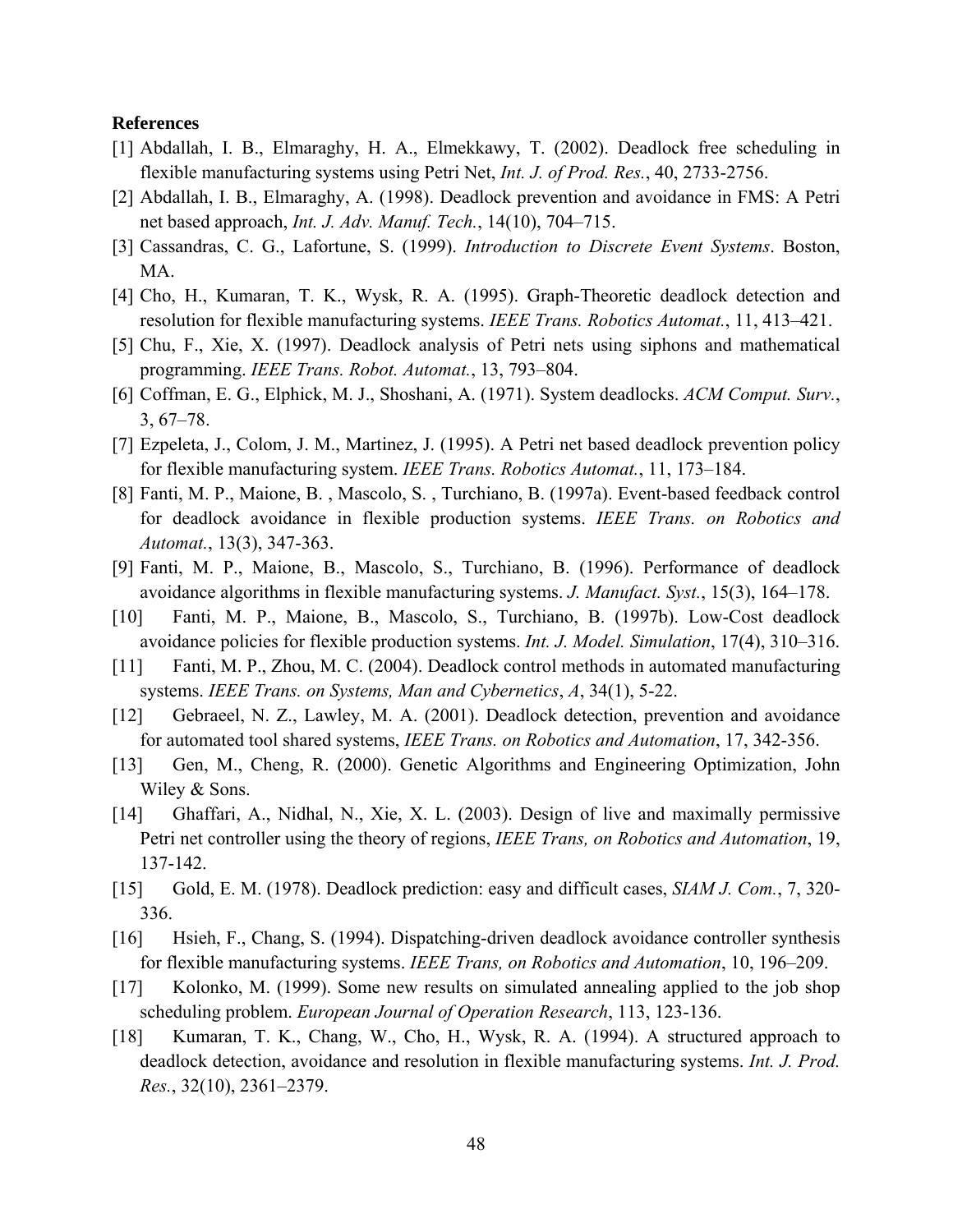- [19] Lawley, M. A., Reveliotis, S. A., Ferreira, P. (1998). The application and evaluation of Banker's algorithm for deadlock freebuffer space allocation in flexible manufacturing systems. *International Jr. of Flexible Manufacturing Systems*, 10, 73-100.
- [20] Lawrance, S. (1984). Resource constrained project scheduling: an experiment investigation of heuristic scheduling techniques, Dissertation, Graduate School of Industrial Administration, Carnegie Mellon University, Pittsburgh, Pennsylvania, 1984.
- [21] Lee, D., DiCesare, E. (1994). Scheduling FMS using Petri net and heuristic search. *IEEE Trans. on Robotics and Automation*, 10(2), 123-132.
- [22] Li, Z., Zhou, M. C. (2004). Elementary siphons of Petri nets and their application to deadlock prevention in flexible manufacturing systems, *IEEE Trans. on System, Man and Cybernetics*, *A*, 34(1), 38-51.
- [23] Mattfeld, D. (1995). Evolutionary search and the job shop: investigation on genetic algorithms for production scheduling, Springer.
- [24] Park, J., Reveliotis, S. A. (2000). Algebraic synthesis of efficient dead lock avoidance policy for flexible manufacturing systems. *IEEE Trans. on Robotics and Automation*, 16, 190–195.
- [25] Ramaswamy, S., Joshi, S. (1996). Deadlock free scheduling for automated manufacturing workstation. *IEEE Trans, on Robotics and Automation*, 12(3), 391-400.
- [26] Ramirez, S. A., Benhabib, B. (2000). Supervisory control of multiworkcell manufacturing systems with shared resources. *IEEE Trans. Syst., Man, Cybern*. *part B*, 30, 668–683.
- [27] Reingold, E. M., Nievergelt, J., Deo, N. (1997). Combinatorial Algorithms: Theory and Practice. Englewood Cliffs, Prentice-Hall, NJ.
- [28] Reveliotis S. A., Ferreira, P. M. (1996). Deadlock avoidance policies for automated manufacturing cells. *IEEE Transactions on Robotics and Automation*, 12(6), 845-857.
- [29] Reveliotis, S. A., Lawely, M. A., Ferreira, P. M. (1997). Polynomial-complexity deadlock avoidance policies for sequential resource allocation systems. *IEEE Trans. Automat. Contr.*, 42, 1344–1357.
- [30] Shi, X. Q., Wu, Z. M. (2005). Deadlock free scheduling method for FMSs using beam search. *IEEE Inter. Conf. on System, Man and Cybernetics*, 2, 1188-1193.
- [31] Taubin, A., Kondratyev, A., Kinshinevsky, M. (1998). Deadlock prevention using Petri nets and their unfoldings. *Int. J. Manufact. Technol.*, 14, 750–759.
- [32] Viswanadham, N., Narahari, Y., Johnson, T. L. (1990). Deadlock prevention and deadlock avoidance in flexible manufacturing system using Petri net models. *IEEE Trans. on Robotics and Automation*, 6(6), 713-723.
- [33] Wu, N. Q. (1999). Necessary and sufficient conditions for deadlock-free operation in flexible manufacturing systems using a colored Petri net model. *IEEE Trans. Syst., Man, Cyber. C*, 29, 192–204.
- [34] Wu, N. Q., Zhou, M. C. (2001). Avoiding deadlock and reducing starvation and blocking in automated manufacturing systems. *IEEE Trans. on Robotics and Automation*, 17, 657-668.